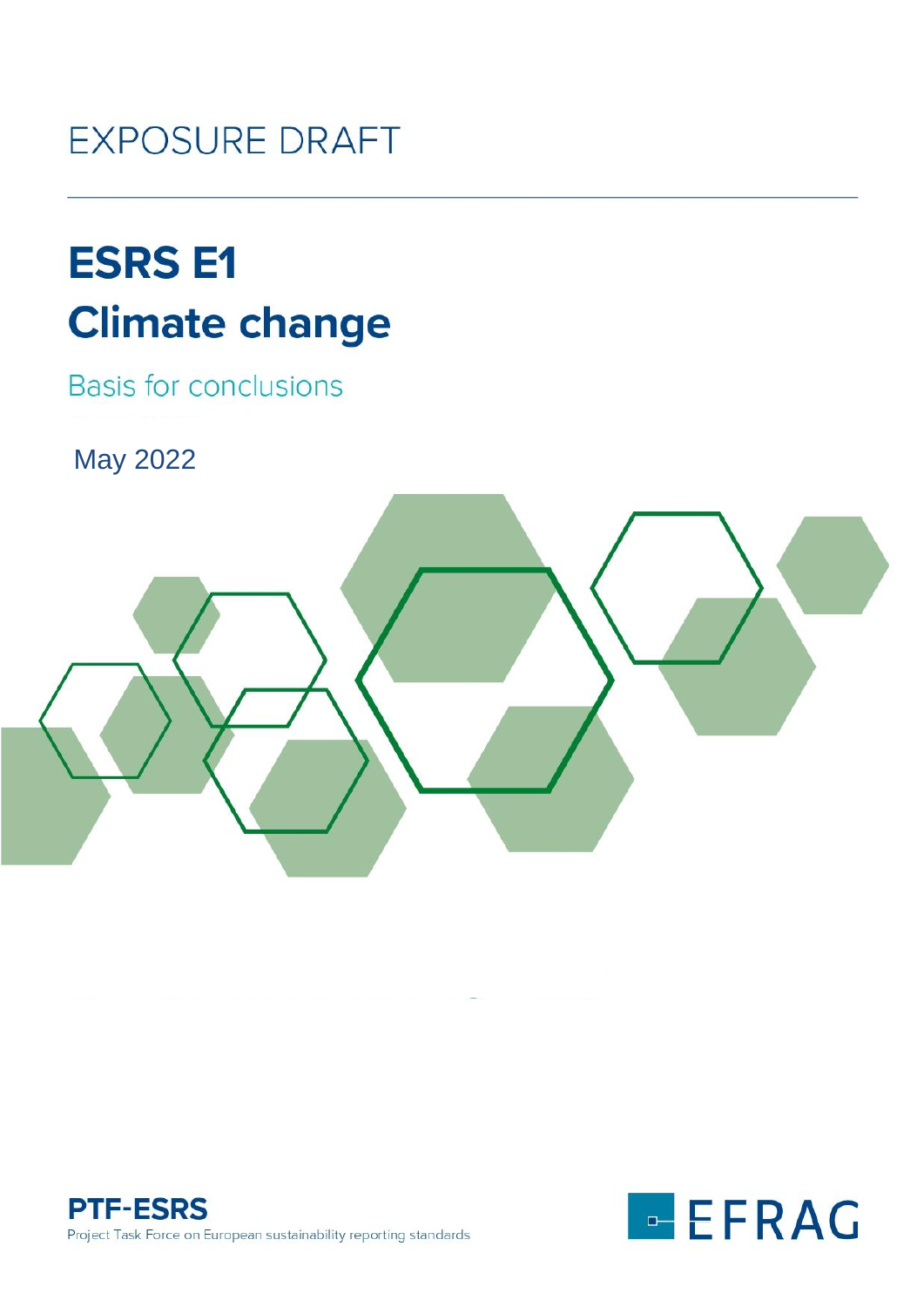#### **DISCLAIMER**

This Basis for Conclusions accompanies but is not part of the Exposure Draft ESRS E1 Climate change. It summarises the considerations of the EFRAG PTF-ESRS and the references to other standard setting initiatives or regulations used in developing the proposed contents of the Exposure Draft.

This Basis for Conclusions has been prepared solely under the responsibility of the EFRAG PTF-ESRS. It, therefore, does not reflect the EFRAG SRB's position at this stage, nor the position of the European Union or European Commission DG Financial Stability, Financial Services and Capital Markets Union (DG FISMA), nor the position of organisations with which the EFRAG PTF-ESRS has cooperated.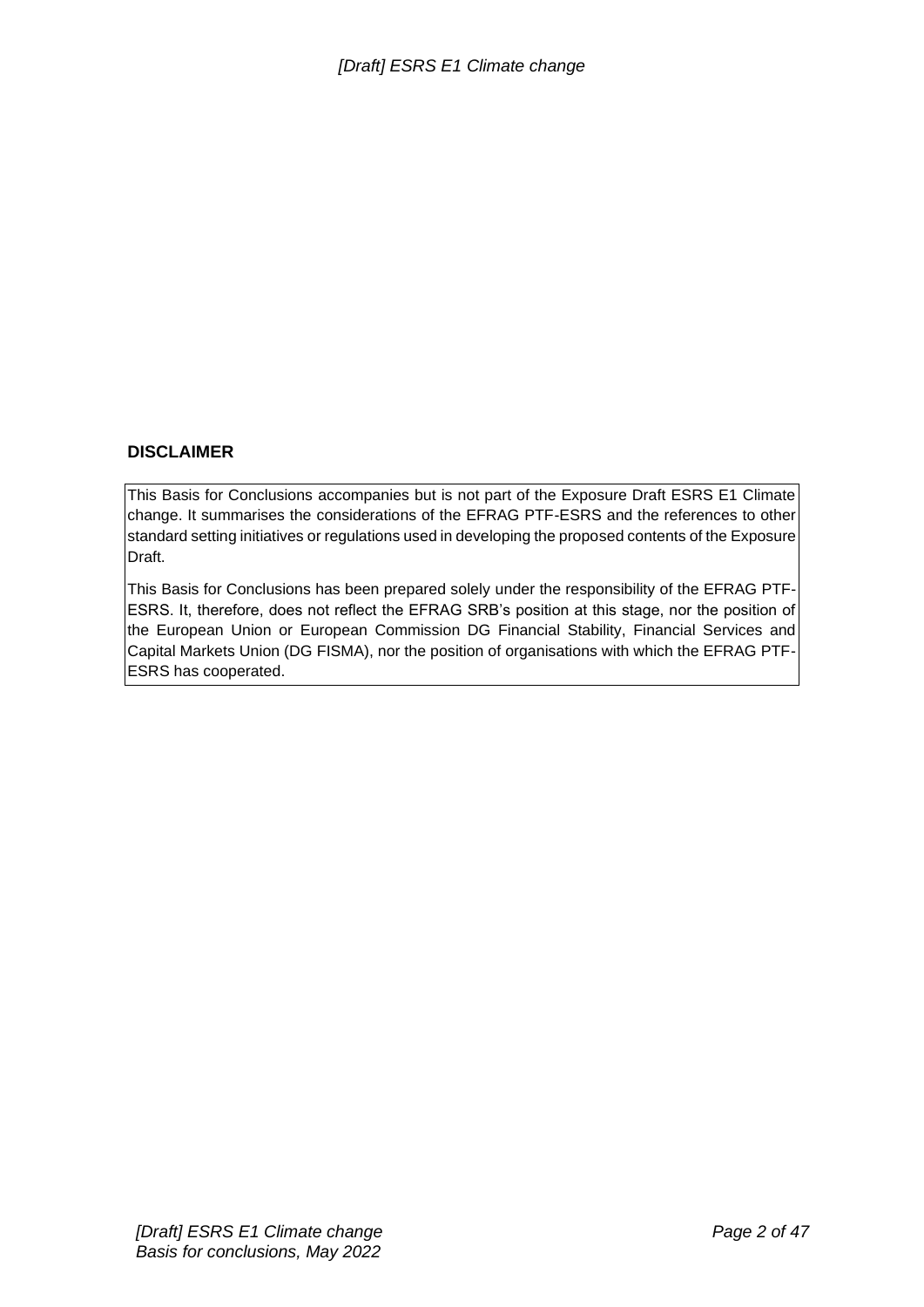#### **Table of Contents**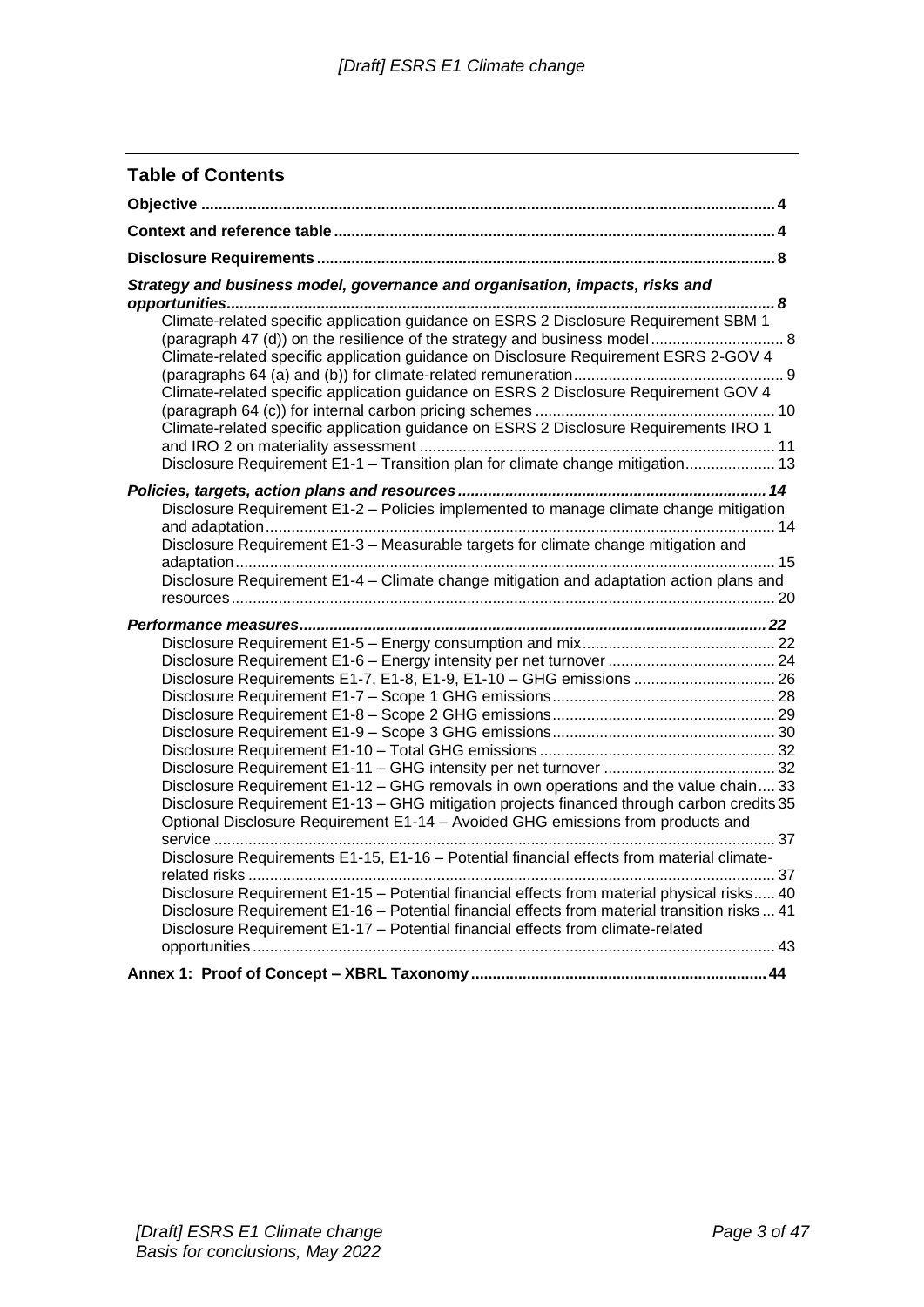# <span id="page-3-0"></span>**Objective**

- BC1. The objective of this [Draft] Standard is to set disclosure requirements that cover the information required by undertakings across all sectors (subject to the rebuttable presumption in paragraph 57 of ESRS 1 General principles) in order to report under a double materiality perspective. It covers in particular:
	- (a) the impacts (how the entity impacts climate change);
	- (b) the actions and their results;
	- (c) the material risks and opportunities arising from the undertaking's impacts and dependencies. Such risks and opportunities are sources of financial effects; and
	- (d) the effects of risks and opportunities on the undertaking's development, performance and position over the short-, medium- and long-term and therefore on its ability to create enterprise value (financial effects).

## <span id="page-3-1"></span>**Context and reference table**

- BC2. The following steps have been followed in developing the contents of the [Draft] ESRS E1:
	- (a) consider the requirements of the [Draft] CSRD;
	- (b) consider reporting practice under the existing NFRD from relevant studies, such as the European Reporting Lab of EFRAG report "How to improve climate-related reporting" issued in February 2020;
	- (c) consider the directions of the NFRD's 2017 and 2019 non-binding guidelines;
	- (d) in accordance with the [Draft] CSRD, consider the work of global standardsetting initiatives for sustainability reporting, and existing standards and frameworks. These include, among others, the Global Reporting Initiative (GRI) Standards, the Sustainability Accounting Standards Board (SASB) standards, the International Integrated Reporting Council (IIRC) framework, the Task-Force on Climate-related Financial Disclosures (TCFD) recommendations, the Carbon Disclosure Standards Board (CDSB) framework, CDP questionnaire, the Greenhouse Gas (GHG) protocol and ISO 14064-1. Guidance from and coherence with these existing standards and frameworks has been sought;
	- (e) analysed the concordance and compatibility with the [Draft] IFRS S2 Climate-related Disclosures published in March 2022 by the International Sustainability Standards Board (ISSB) of the International Financial Reporting Standards (IFRS)-Foundation; and
	- (f) considered relevant EU legislation, including, among others, Regulation (EU) 2019/2088, Regulation (EU) 2020/852, Regulation (EU) 2021/1119, Directive 2003/87/EC, Regulation (EC) No 1221/2009, Directive (EU) 2018/2001, Directive 2012/27/EU and Commission Recommendation 2013/179/EU.
- BC3. The objective of [Draft] ESRS E1 is derived from the [Draft] CSRD, which states that the sustainability reporting standards shall specify information to disclose about climate change mitigation and climate change adaptation.
- BC4. The [Draft] ESRS E1 in addition covers disclosure requirements for energy consumption, which is an important determinant of an undertaking's GHG emissions and a driver for climate-related transition risk.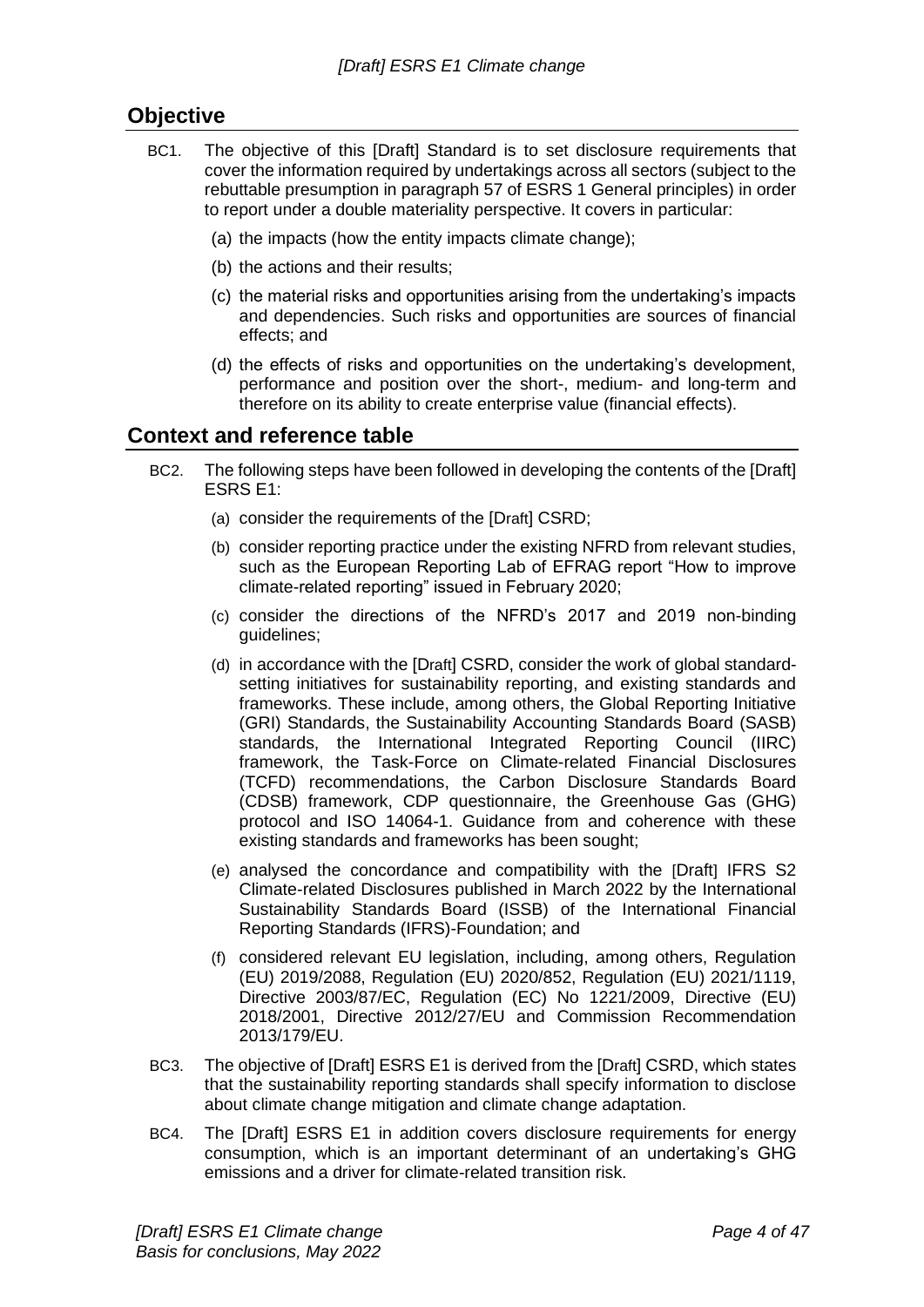BC5. The following table presents relevant sources that have been considered for the development of the Disclosure Requirements in [Draft] ESRS E1 while in some cases providing further information on requirements in ESRS 2 General, Strategy, Governance and materiality assessment:

| <b>Disclosure</b><br><b>Requirements</b>                                                                                                                                                                            | <b>European framework references</b>                                                                                                                                                                                            | <b>International framework references</b>                                                                                                                                                                                               |
|---------------------------------------------------------------------------------------------------------------------------------------------------------------------------------------------------------------------|---------------------------------------------------------------------------------------------------------------------------------------------------------------------------------------------------------------------------------|-----------------------------------------------------------------------------------------------------------------------------------------------------------------------------------------------------------------------------------------|
| <b>Climate-related</b><br>specific application<br>guidance on<br><b>ESRS 2 Disclosure</b><br><b>Requirement</b><br><b>SBM 1 (paragraph</b><br>47 (d)) on the<br>resilience of the<br>strategy and<br>business model | [Draft] CSRD Art. 19a 2 §2 (a) (i)<br>Commission, Guidelines on non-<br>financial reporting: Supplement on<br>reporting climate-related<br>information (2019), Recommended<br>disclosures and further guidance<br>3.1           | TCFD, Final report recommendations<br>(2017), Strategy - Recommended<br>disclosure (c)<br>IFRS S2 §8 (e) and §15                                                                                                                        |
| <b>Climate-related</b><br>specific application<br>guidance on<br><b>Disclosure</b><br><b>Requirement</b><br><b>ESRS 2- GOV 4</b><br>(paragraphs 64 (a)<br>and (b)) for<br>climate-related<br>remuneration           | [Draft] CSRD Art. 19a §2 (e)<br>Commission, Guidelines on non-<br>financial reporting: Supplement on<br>reporting climate-related<br>information (2019), Recommended<br>disclosures and further guidance<br>3.2                 | <b>TCFD, Final Report</b><br>Recommendations (2017), Metrics<br>and Targets - Recommended<br>disclosure (a)<br>CDP, Questionnaire (2021), C1.3<br>IFRS S2 §5 (f) and §21 (g)                                                            |
| <b>Climate-related</b><br>specific application<br>guidance on<br><b>ESRS 2 Disclosure</b><br><b>Requirement</b><br>GOV 4 (paragraph<br>64 (c)) for internal<br>carbon pricing<br>scheme                             | Commission, Guidelines on non-<br>financial reporting: Supplement on<br>reporting climate-related<br>information (2019), Recommended<br>disclosures and further guidance<br>3.4                                                 | <b>TCFD, Final Report</b><br>Recommendations (2017), Metrics<br>and Targets - Recommended<br>disclosure (a)<br>CDP, Questionnaire (2021), C11.3<br>IFRS S2 §21 (f)                                                                      |
| <b>Climate-related</b><br>specific application<br>guidance on<br><b>ESRS 2 Disclosure</b><br><b>Requirements</b><br>IRO 1 and IRO 2 on<br>materiality<br>assessment                                                 | [Draft] CSRD Art. 19a §2 (e) (ii)<br>and (f)<br>Commission, Guidelines on non-<br>financial reporting: Supplement on<br>reporting climate-related<br>information (2019), Recommended<br>disclosures and further guidance<br>3.4 | TCFD, Final report recommendations<br>(2017), Strategy - Recommended<br>disclosure (a) and Risk Management<br>- Recommended disclosure (a)<br>IFRS S2 §8 (a), §9, §12, §16 and §17<br>CDP, Questionnaire (2021), C2.1,<br>C2.3 and C2.4 |
| <b>Disclosure</b><br><b>Requirement E1-1</b><br>- Transition plan<br>for climate change<br>mitigation                                                                                                               | [Draft] CSRD Art. 19a §2 (a) (iii)                                                                                                                                                                                              | TCFD, Guidance on metrics, targets,<br>and transition plans (2021), Strategy -<br>Recommendation (b)<br>IFRS S2 §8 (a) and §13                                                                                                          |
| <b>Disclosure</b><br><b>Requirement E1-2</b><br>- Policies<br>implemented to<br>manage climate<br>change mitigation<br>and adaptation                                                                               | [Draft] CSRD Art. 19a §2 (d)<br>Regulation (EC) No 1221/2009<br>(EMAS) Annex IV B (b) and (g)<br>Commission, Guidelines on non-<br>financial reporting: Supplement on<br>reporting climate-related                              | <b>TCFD, Final Report</b><br>Recommendations (2017), Risk<br>management - Recommended<br>disclosure (b)<br>IFRS S2 §7, 8 (c), §13 (a) and §17 (d)                                                                                       |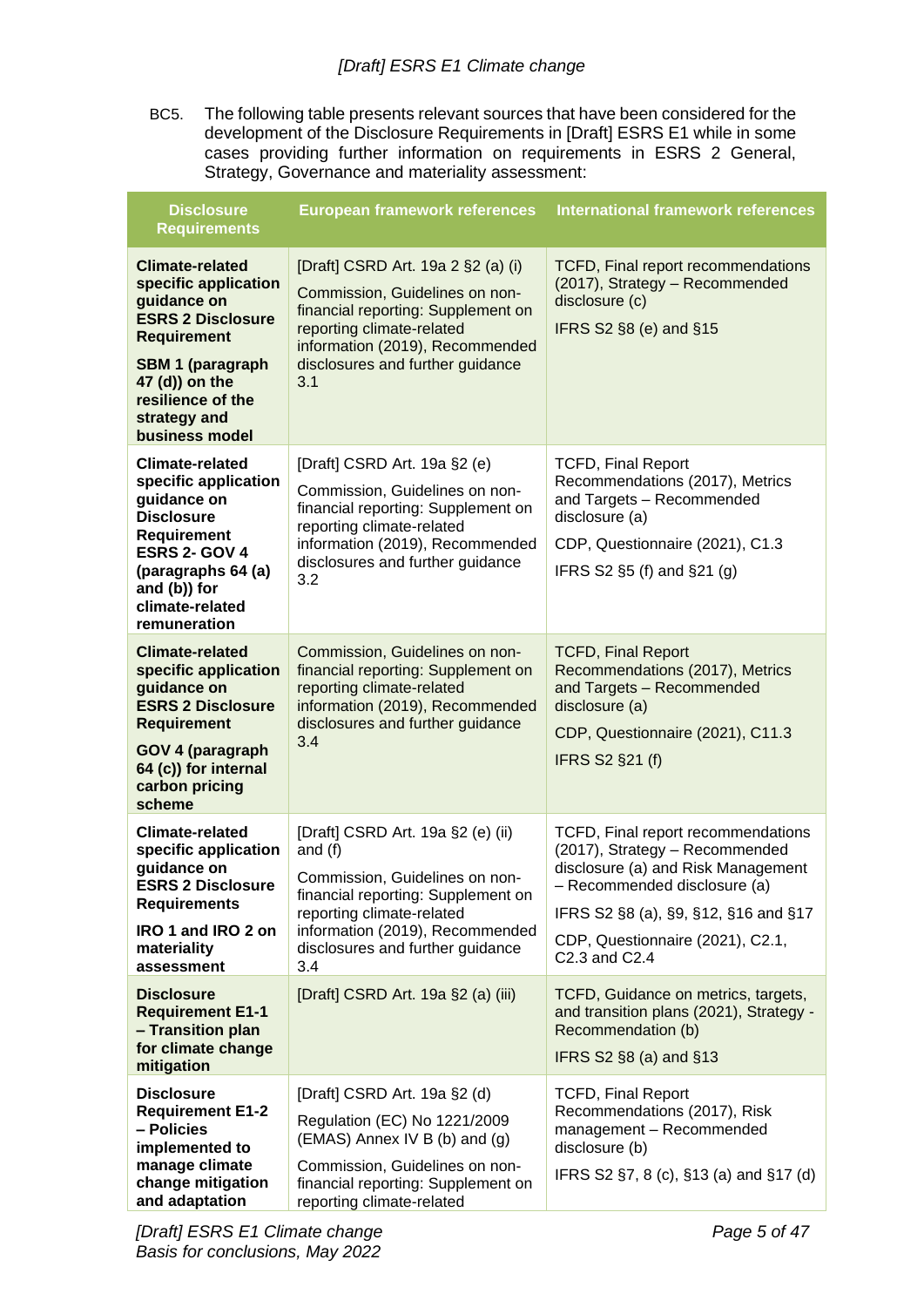| <b>Disclosure</b><br><b>Requirements</b>                                                                                           | <b>European framework references</b>                                                                                                                                                                                                                                                                                       | <b>International framework references</b>                                                                                                                                                                                                                                                                                        |
|------------------------------------------------------------------------------------------------------------------------------------|----------------------------------------------------------------------------------------------------------------------------------------------------------------------------------------------------------------------------------------------------------------------------------------------------------------------------|----------------------------------------------------------------------------------------------------------------------------------------------------------------------------------------------------------------------------------------------------------------------------------------------------------------------------------|
|                                                                                                                                    | information (2019), Recommended<br>disclosures and further guidance<br>3.2                                                                                                                                                                                                                                                 |                                                                                                                                                                                                                                                                                                                                  |
| <b>Disclosure</b><br><b>Requirement E1-3</b><br>- Measurable<br>targets for climate<br>change mitigation<br>and adaptation         | [Draft] CSRD Art. 19a §2 (b)<br>SFDR PAI, Indicator 4 of Table 2<br>of Annex 1<br>Regulation (EC) No 1221/2009<br>(EMAS) Annex IV B (d)<br>Commission, Guidelines on non-<br>financial reporting: Supplement on<br>reporting climate-related<br>information (2019), Recommended<br>disclosures and further guidance<br>3.2 | <b>TCFD, Final Report</b><br>Recommendations (2017), Metrics<br>and targets - Recommended<br>disclosure (c)<br>CDP, Questionnaire (2021), C4.1a, b<br>and c<br><b>Science Based Target Initiative</b><br>(Corporate manual and Net-zero<br>standard)<br>IFRS S2 §13, 17 (d), §20 (d) and §23                                     |
| <b>Disclosure</b><br><b>Requirements E1-4</b><br>- Climate change<br>mitigation and<br>adaptation action<br>plans and<br>resources | [Draft] CSRD Art. 19a §2 (e) (iii)<br>Regulation (EC) No 1221/2009<br>(EMAS) Annex IV B (e)<br>Commission, Guidelines on non-<br>financial reporting: Supplement on<br>reporting climate-related<br>information (2019), Recommended<br>disclosures and further guidance<br>3.3                                             | <b>TCFD, Final Report</b><br>Recommendations (2017), Strategy -<br>Recommended disclosure (b)<br>TCFD, Guidance on metrics, targets,<br>and transition plans (2021), Cross-<br>industry, climate-related metric<br>categories<br>CDP, Questionnaire (2021), C3.1 and<br>C3.4<br>IFRS S2 §13 (a), §17 (d), §21 (e) and<br>\$22(b) |
| <b>Disclosure</b><br><b>Requirement E1-5</b><br>- Energy<br>consumption and<br>mix                                                 | SFDR PAI, Indicator 5 of Table 1<br>of Annex 1<br>Regulation (EC) No 1221/2009<br>(EMAS) Annex IV C 2 (c) (i)<br>Commission, Guidelines on non-<br>financial reporting: Supplement on<br>reporting climate-related<br>information (2019), Recommended<br>disclosures and further guidance<br>3.5                           | GRI 302-1<br>CDP, Questionnaire (2021), C8.2<br>IFRS S2 §11 and Appendix B                                                                                                                                                                                                                                                       |
| <b>Disclosure</b><br><b>Requirement E1-6</b><br>- Energy intensity<br>per net turnover                                             | SFDR, PAI, Indicator 6 of Table 1<br>of Annex 1<br>Regulation (EC) No 1221/2009<br>(EMAS) Annex IV C 2 (c) (i)                                                                                                                                                                                                             | GRI 302-3                                                                                                                                                                                                                                                                                                                        |
| <b>Disclosure</b><br><b>Requirements E1-7</b><br>- Scope 1 GHG<br>emissions                                                        | SFDR, PAI, Indicators 1 and 2 of<br>Table 1 of Annex 1<br>Commission, Guidelines on non-<br>financial reporting: Supplement on<br>reporting climate-related<br>information (2019), Recommended<br>disclosures and further guidance<br>3.5                                                                                  | TCFD, Guidance on metrics, targets,<br>and transition plans (2021), Cross-<br>industry, climate-related metric<br>categories<br>GRI 305-1<br>CDP, Questionnaire (2021), C6.1,<br>C5.1 and 2<br>IFRS S2 §20 (a) and §21 (a)                                                                                                       |
| <b>Disclosure</b><br><b>Requirements E1-8</b>                                                                                      | SFDR, PAI, Indicators 1 and 2 of<br>Table 1 of Annex 1                                                                                                                                                                                                                                                                     | TCFD, Guidance on metrics, targets,<br>and transition plans (2021), Cross-                                                                                                                                                                                                                                                       |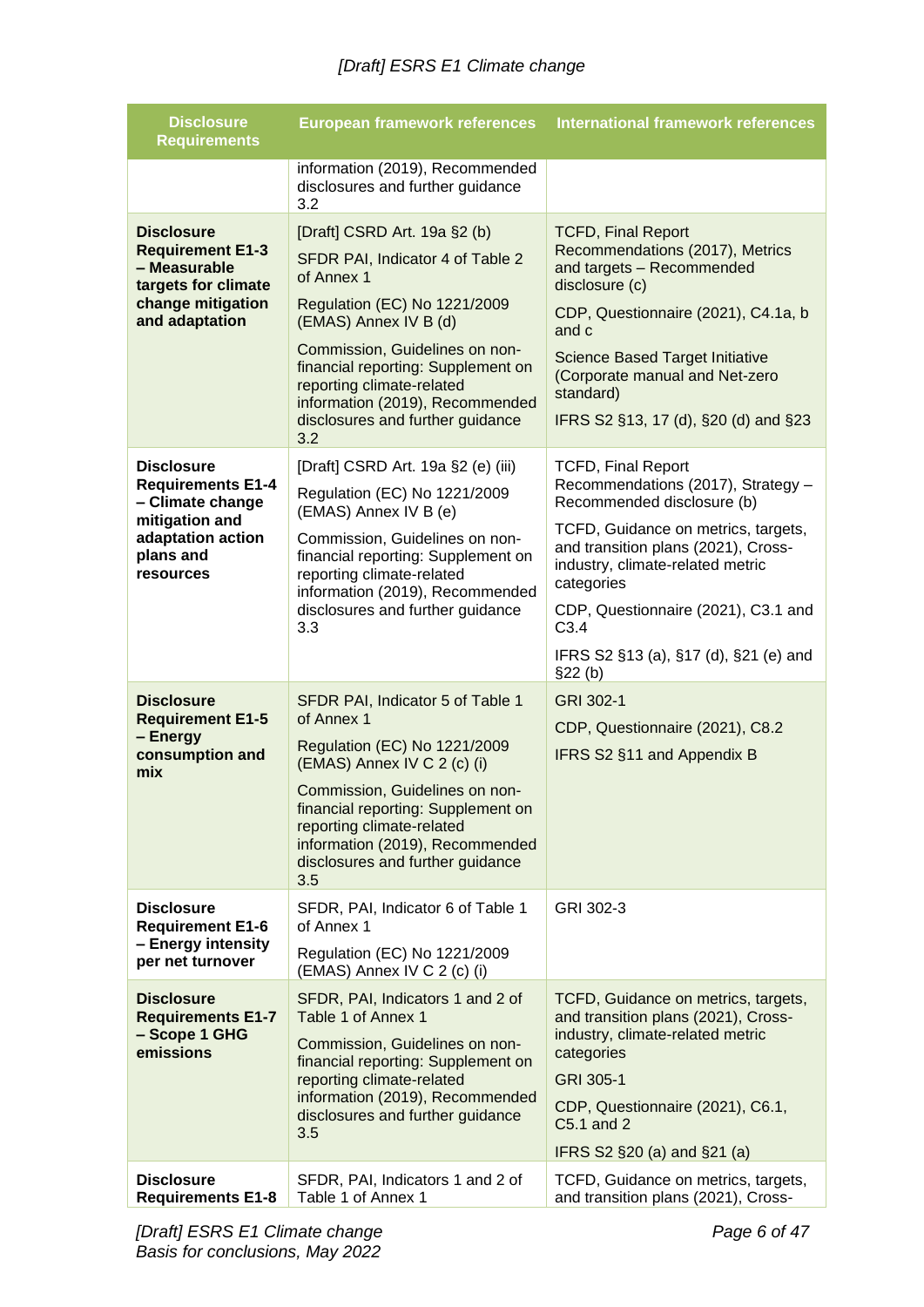| <b>Disclosure</b><br><b>Requirements</b>                                                                                        | <b>European framework references</b>                                                                                                                                                                                                      | <b>International framework references</b>                                                                                                                                                                                                                |
|---------------------------------------------------------------------------------------------------------------------------------|-------------------------------------------------------------------------------------------------------------------------------------------------------------------------------------------------------------------------------------------|----------------------------------------------------------------------------------------------------------------------------------------------------------------------------------------------------------------------------------------------------------|
| - Scope 2 GHG<br>emissions                                                                                                      | Commission, Guidelines on non-<br>financial reporting: Supplement on<br>reporting climate-related<br>information (2019), Recommended<br>disclosures and further guidance<br>3.5                                                           | industry, climate-related metric<br>categories<br>GRI 305-2<br>CDP, Questionnaire (2021), C6.2 and<br>3. C5.1 and 2<br>IFRS S2 §20 (a) and §21 (a)                                                                                                       |
| <b>Disclosure</b><br><b>Requirements E1-9</b><br>- Scope 3 GHG<br>emissions                                                     | SFDR, PAI, Indicators 1 and 2 of<br>Table 1 of Annex 1<br>Commission, Guidelines on non-<br>financial reporting: Supplement on<br>reporting climate-related<br>information (2019), Recommended<br>disclosures and further guidance<br>3.5 | TCFD, Guidance on metrics, targets,<br>and transition plans (2021), Cross-<br>industry, climate-related metric<br>categories<br>GRI 305-3<br>CDP, Questionnaire (2021), C6.5,<br>C5.2<br>IFRS S2 §20 (a) and §21 (a)                                     |
| <b>Disclosure</b><br><b>Requirements E1-</b><br>10 - Total GHG<br>emissions                                                     | SFDR, PAI, Indicators 1 and 2 of<br>Table 1 of Annex 1<br>Regulation (EC) No 1221/2009<br>(EMAS) Annex IV C 2 (c) (vi)                                                                                                                    | TCFD, Guidance on metrics, targets,<br>and transition plans (2021), Cross-<br>industry, climate-related metric<br>categories<br>GRI 305-1, 2 and 3<br>CDP, Questionnaire (2021), C6.1, 2,<br>3 and 5, C5.1 and 2<br>IFRS S2 §20 (a), §21 (a) (i) and §11 |
| <b>Disclosure</b><br><b>Requirement E1-11</b><br>- GHG intensity<br>per net turnover                                            | SFDR, PAI, Indicator 3 of Table 1<br>of Annex 1                                                                                                                                                                                           | TCFD, Guidance on metrics, targets,<br>and transition plans (2021), Cross-<br>industry, climate-related metric<br>categories<br>GRI 305-4<br>CDP, Questionnaire (2021), C6.10<br>IFRS S2 §21 (a) (ii) (partially covered)                                |
| <b>Disclosure</b><br><b>Requirement E1-12</b><br>- GHG removals in<br>own operations<br>and the value chain                     | [Draft] CSRD Recital §41                                                                                                                                                                                                                  | IFRS S2 §13 (b) (partially covered)                                                                                                                                                                                                                      |
| <b>Disclosure</b><br><b>Requirement E1-13</b><br>- GHG mitigation<br>projects financed<br>through carbon<br>credits             | [Draft] CSRD Recital §41                                                                                                                                                                                                                  | GRI 305-5<br>IFRS S2 §13 (b) (partially covered)                                                                                                                                                                                                         |
| <b>Optional</b><br><b>Disclosure</b><br><b>Requirement E1-14</b><br>- Avoided GHG<br>emissions from<br>products and<br>services |                                                                                                                                                                                                                                           | World Resources Institute working<br>paper: "Estimating and Reporting the<br><b>Comparative Emissions Impacts of</b><br>Products" (2018)                                                                                                                 |
| <b>Taxonomy DRs-</b><br><b>Taxonomy</b>                                                                                         |                                                                                                                                                                                                                                           | <b>IFRS S2 §21</b><br>(e)<br>(Green Capex<br>partially covered)                                                                                                                                                                                          |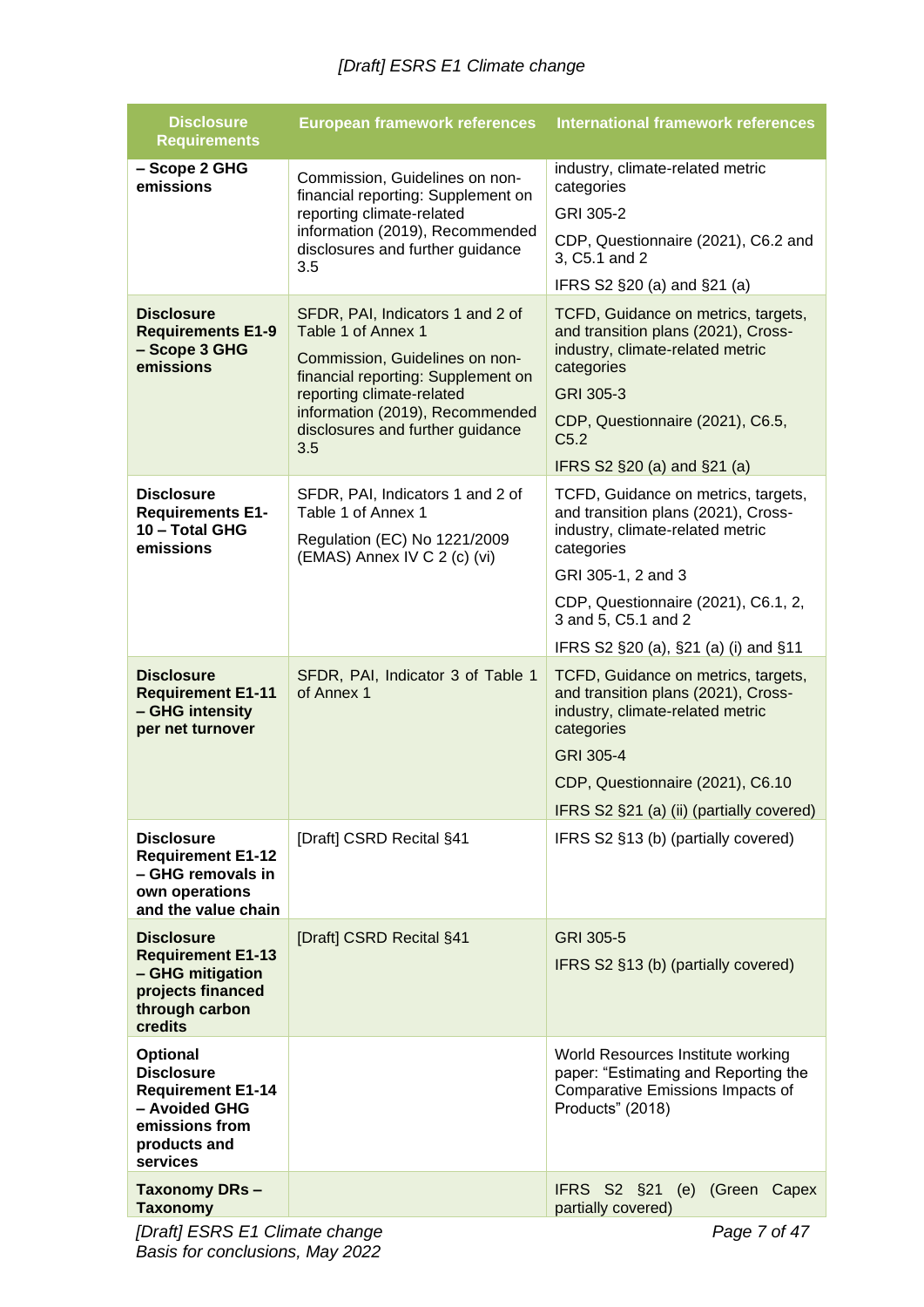| <b>Disclosure</b><br><b>Requirements</b>                                                                                       | <b>European framework references</b>                                                                                                                                            | <b>International framework references</b>                                                                                    |
|--------------------------------------------------------------------------------------------------------------------------------|---------------------------------------------------------------------------------------------------------------------------------------------------------------------------------|------------------------------------------------------------------------------------------------------------------------------|
| <b>Regulation for</b><br>climate change<br>mitigation and<br>climate change<br>adaptation                                      |                                                                                                                                                                                 |                                                                                                                              |
| <b>Disclosure</b><br><b>Requirement E1-15</b><br>-Potential financial<br>effects from                                          | Commission, Guidelines on non-<br>financial reporting: Supplement on<br>reporting climate-related<br>information (2019), Recommended<br>disclosures and further guidance<br>3.4 | TCFD, Guidance on metrics, targets,<br>and transition plans (2021), Cross-<br>industry, climate-related metric<br>categories |
| material physical<br>risks                                                                                                     |                                                                                                                                                                                 | IFRS S2 §8 (d), §14 (b), (c), (d), (e),<br>§20 (a) and §21 (c)                                                               |
| <b>Disclosure</b><br><b>Requirement E1-16</b><br>- Potential<br>financial effects<br>from material<br>transition risks         |                                                                                                                                                                                 | TCFD, Guidance on metrics, targets,<br>and transition plans (2021), Cross-<br>industry, climate-related metric<br>categories |
|                                                                                                                                |                                                                                                                                                                                 | IFRS S2 §8 (d), §14 (b), (c), (d), (e),<br>§20 (a) and §21 (b)                                                               |
| <b>Disclosure</b><br><b>Requirement E1-17</b><br>- Potential<br>financial effects<br>from climate-<br>related<br>opportunities |                                                                                                                                                                                 | TCFD, Guidance on metrics, targets,<br>and transition plans (2021), Cross-<br>industry, climate-related metric<br>categories |
|                                                                                                                                |                                                                                                                                                                                 | IFRS S2 §8 (d), §14 (b), (c), (d), (e),<br>$\S 20$ (a) and $\S 21$ (d)                                                       |

- BC6. Additional performance measures deemed relevant for the future enhancement of ESRS E1 are presented as part of this Basis for conclusions although these have not been included in the [Draft] Standard, as the [Draft] Standard reflects the disclosures that are needed with priority. These performance measures relate to use of green hydrogen in BC 88, energy intensity in BC 98 to 101, and GHG emissions intensity in BC 154 to 157.
- BC7. Should the undertaking decide to provide information on these performance measures on a voluntary basis, it may consider best practices and preliminary orientations presented in this Basis for conclusions.

## <span id="page-7-0"></span>**Disclosure Requirements**

#### <span id="page-7-1"></span>*Strategy and business model, governance and organisation, impacts, risks and opportunities*

<span id="page-7-2"></span>*Climate-related specific application guidance on ESRS 2 Disclosure Requirement SBM 1 (paragraph 47 (d)) on the resilience of the strategy and business model*

BC8. The objective of climate-related specific application guidance on ESRS 2 DR SBM 1 (paragraph 47 (d)) is to provide an understanding of whether the undertaking's strategy and business model(s) can withstand material climaterelated risks over time and under different plausible future states.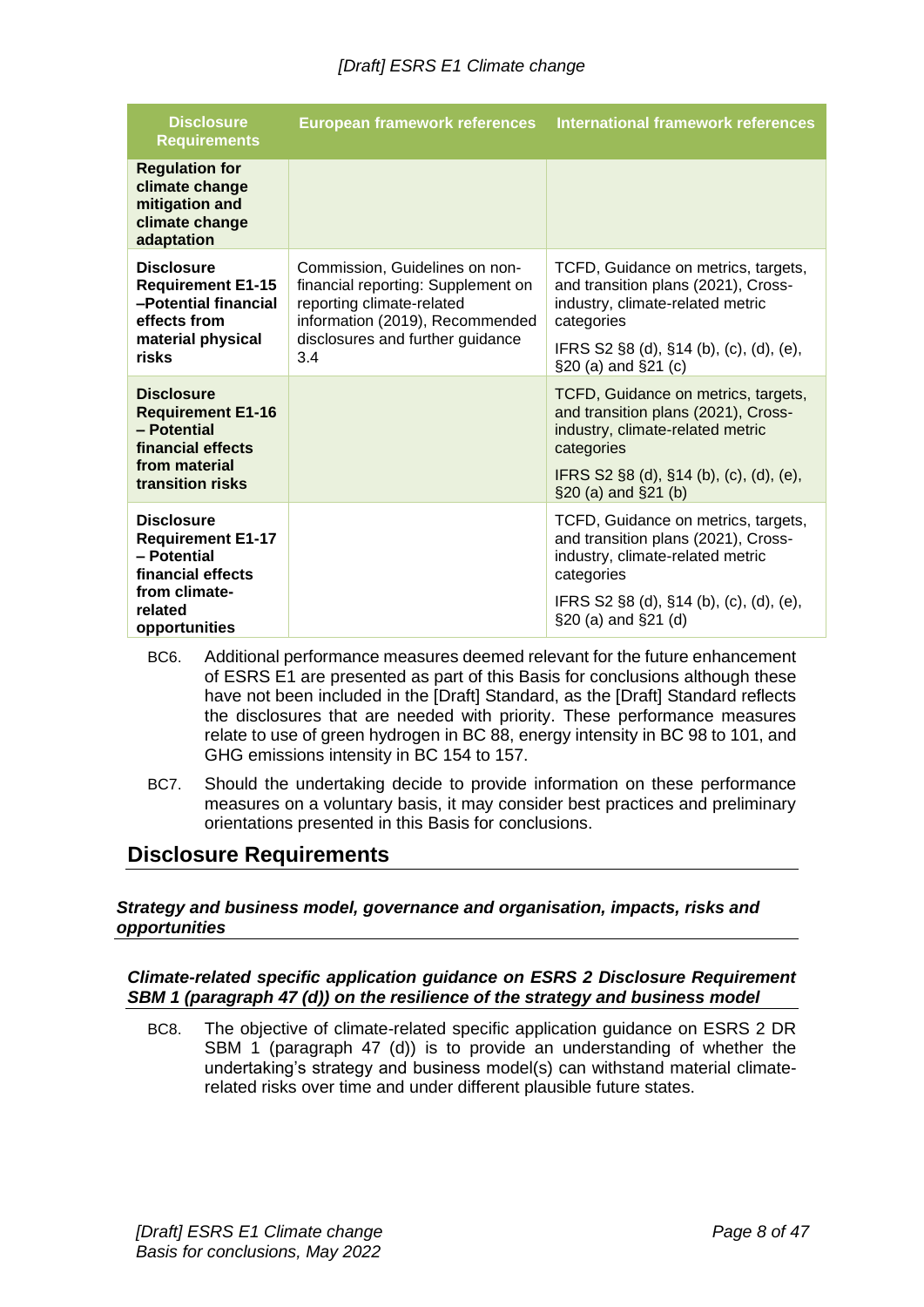- BC9. This application guidance builds on Recital 41 of the [Draft] CSRD, which states that "users are interested in knowing about undertakings' […] resilience to different climate scenarios". It is also aligned with the European Commission's non-binding guidelines on non-financial reporting, which recommend the undertaking to describe the resilience of its business model and strategy taking into consideration different climate-related scenarios over different time horizons, including ≤2°C and >2ºC scenarios. Its disclosure objective is consistent with the TCFD recommendations and [Draft] IFRS S2, which propose the entity to disclose an analysis of the resilience of the strategy to significant climate-related risks and opportunities.
- BC10. This application guidance relates the scope of the resilience analysis, how the resilience analysis is conducted, and its results. This structure aims to provide the necessary transparency on the complexity and uncertainty related to the likelihood, magnitude and timing of climate-related risks and opportunities affecting the undertaking after risk remediation actions.
- BC11. Paragraph AG 7 (a) supports the need for a faithful representation of the resilience analysis and strengthens comparability of the resilience results across undertakings by requiring the disclosure of the scope of the resilience analysis.
- BC12. Paragraph AG 7 (b) aims to increase the understandability of how the undertaking considers the uncertainties associated with future material climaterelated risks and opportunities through the disclosure of the analytical tools used, such as climate-related scenario analysis. It also aims to facilitate the robustness and verifiability of the resilience results through the disclosure of the critical assumptions made as well as the time horizons and the climate and business scenarios used.
- BC13. Paragraph AG 7 (c) enables users to understand how the materialisation of the undertaking's material climate-related risks could affect the way it creates value and the mechanisms with which the strategy and business model(s) can absorb or recover from these effects.
- BC14. Climate-related scenario analysis is considered a highly useful approach to test the current business model of the undertaking and its strategies against a spectrum of possible future climate states. The 2021 TCFD Status Report outlined that only 5-13 % of the surveyed companies disclosed the resilience of their strategies using scenario analysis in the periods 2018-2020. During the preparatory work leading to this [Draft] Standard it was noted that the development of common European climate-related scenarios based on the latest scientific knowledge and directly applicable by undertakings for their reporting would be useful, as it would support the verifiability of the undertaking's results and reduce its reporting burdens. However, this [Draft] Standard does not include guidelines for the development of such common scenarios as this was considered out of scope of the work of the EFRAG PTF. (see also BC 33 in section "Climate-related specific application guidance on ESRS 2 Disclosure Requirements IRO 1 and IRO 2 on materiality assessment" for more information on scenario analysis).

#### <span id="page-8-0"></span>*Climate-related specific application guidance on Disclosure Requirement ESRS 2- GOV 4 (paragraphs 64 (a) and (b)) for climate-related remuneration*

BC15. The objective of climate-related specific application guidance on DR ESRS 2- GOV 4 (paragraphs 64 (a) and (b)) is to provide transparency on the governance tools implemented by the undertaking to reduce GHG emissions, ensure the achievement of GHG emission reduction targets, and address climate-related risks and opportunities.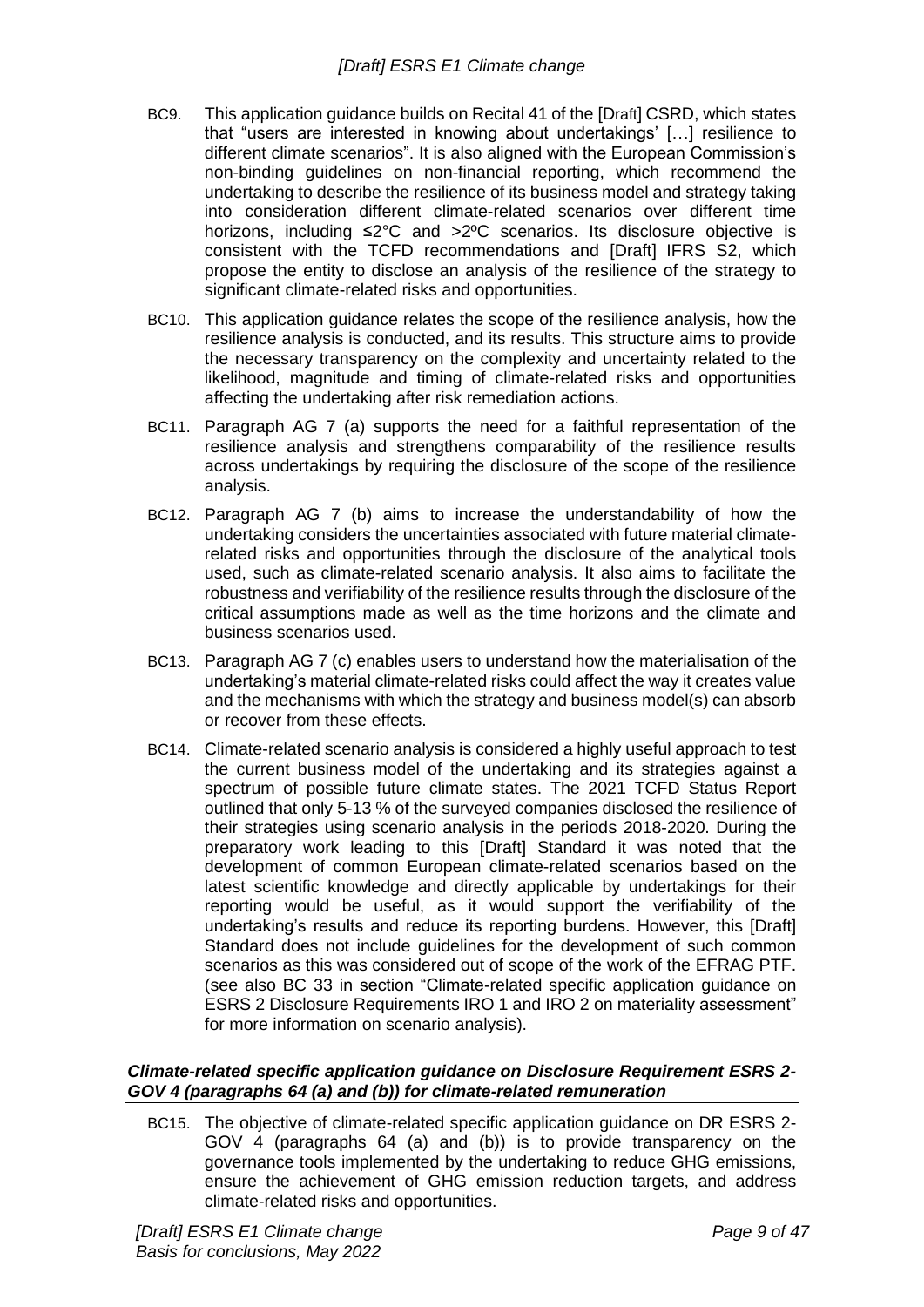- BC16. The application guidance relies on the European Commission Guidelines, which suggest the undertaking to report on whether and how the remuneration policy takes into account climate-related performance, including performance against targets set. It builds on a similar recommendation of the TCFD 2017 recommendations and a requirement of the CDP questionnaire. It also addresses a disclosure objective consistent with the [Draft] IFRS S2 that introduces a disclosure metric on the proportion of executive management remuneration affected by climate-related considerations in the current period.
- BC17. Paragraph AG 8 is considered important information for users to gain insights on whether the financial interests of the board and the management and operation levels are aligned with climate-related targets.
- BC18. Paragraph AG 9 focuses on the link with the achievement of GHG emission reduction targets as this category of climate-related targets is deemed primarily significant based on the impact and financial materiality assessment.

#### <span id="page-9-0"></span>*Climate-related specific application guidance on ESRS 2 Disclosure Requirement GOV 4 (paragraph 64 (c)) for internal carbon pricing schemes*

- BC19. The objective of climate-related specific application guidance on DR ESRS 2- GOV 4 (paragraph 64 (c)) is to provide an understanding of how climate-related impacts, risks and opportunities are integrated into the undertaking's strategic and operational decision-making processes. Internal carbon prices are considered a useful tool in this regard which can incentivise reduction of GHG emissions and support the assessment, anticipation and management of climate-related transition risks and opportunities.
- BC20. The application guidance relies on the European Commission Guidelines, which recommend reporting on how internal carbon pricing is used for climate risk management actions such as mitigation, transfer or adaptation. It also addresses a disclosure objective consistent with the TCFD final report recommendations, [Draft] IFRS S2 and CDP 2021 questionnaire, which propose the entity to disclose a metric on its internal carbon prices.
- BC21. Paragraph AG 11 (a) is considered relevant information for users to understand for which purposes the undertaking uses internal carbon prices, such as informing investment decisions (e.g., R&D, operating assets, business acquisitions), valuation of potential future liabilities (e.g., from EU ETS quotas to be purchased, from future reliance on carbon credits, etc.) or as an input to financial estimates and scenarios (e.g., impairment tests, fair value measurement, growth scenarios).
- BC22. Paragraph AG 11 (b) supports the provision of faithful information and comparability across undertakings by requiring the disclosure of the scope of application of carbon pricing schemes.
- BC23. Paragraph AG 11 (c) and (d) allows users to understand which internal carbon prices the undertaking applies, why they are considered useful, how they were determined, and which amounts of GHG emissions have been covered by the respective scheme in the reporting year. This information will allow users to understand the purpose and incentivising character of the internal carbon prices applied by the undertaking and will increase the credibility of the disclosure.
- BC24. Paragraph AG (12) is considered relevant information for users to understand the consistency between the undertaking's internal carbon prices and those used in financial statements and financial planning, such as through impairment and fair value.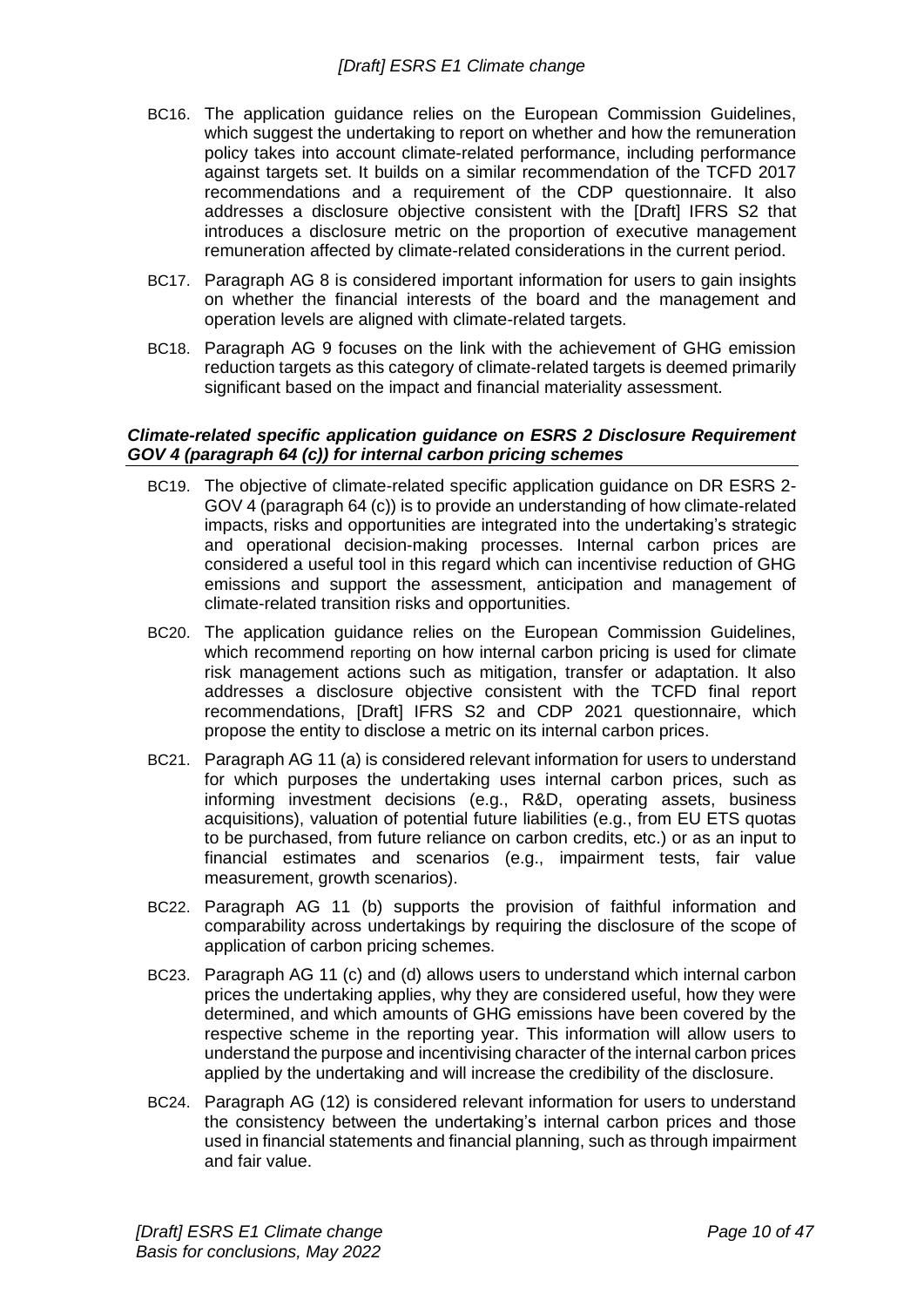#### <span id="page-10-0"></span>*Climate-related specific application guidance on ESRS 2 Disclosure Requirements IRO 1 and IRO 2 on materiality assessment*

- BC25. The objective of climate-related specific application guidance on DR ESRS 2- IRO 1 and IRO 2 is to provide transparency on the approach taken by the undertaking to identify and assess its climate-related impacts, risks and opportunities and the outcome of its identification and materiality assessment process.
- BC26. The application guidance builds on Recital 41 of the [Draft] CSRD, which states that "users are interested in knowing about undertakings' physical and transition risks". It also addresses a disclosure objective consistent with the European Commission Guidelines, [Draft] IFRS S2, TCFD recommendations and CDP questionnaire, all of which ask the undertaking to describe processes for identifying and assessing climate-related risks and opportunities.
- BC27. The application guidance is subdivided in (i) impacts on climate change (paragraphs AG 14 (a), 15 and 16), (ii) climate-related physical risks (paragraphs AG 14 (b) and 17), and (iii) climate-related transition risks and opportunities (paragraph AG 18). It reflects the disclosure on the undertaking's double materiality assessment required in ESRS 2-IRO 1 and IRO 2. From an impact materiality perspective, it is expected that most, if not all, undertakings will have to report – to varying extents – how they contribute to global climate change due to their activities and business relationships. From a financial materiality approach, it is expected that climate change will increasingly affect the operations of undertakings and their ability to create value. This may be either through physical hazards induced by climate change or through policy and market responses taken in the EU and beyond to limit climate change in line with the Paris Agreement. On the other hand, the transition to a low carbon economy and the need for climate change mitigation solutions can also bring along opportunities, e.g., for undertakings offering products and services that contribute to climate change mitigation.
- BC28. Paragraphs AG 14 to 22 aim to provide relevant information for users following different purposes. There is a well-founded need among the public in general, and among investors, credit institutions and other stakeholders, who rely on an undertaking's ability to create value over the short-, medium- and long term, to understand how it impacts climate change, is exposed to climate-related transition and physical risks and identifies transition opportunities. To achieve such a comprehensive understanding, there is a need to create transparency on the material impacts, risks and opportunities, as well as on the processes the undertaking has implemented to identify and assess them. Some users, such as non-governmental organisations, require information in order to assess whether the undertaking's impact on climate change is aligned with the goal of limiting global warming to 1.5 °C in line with the Paris Agreement. Other users, such as investors, need climate-related information because the assessment of risks from investee companies increasingly requires assessing the risks that climate change poses on the undertaking's operations throughout the entire value chain.
- BC29. Furthermore, paragraphs AG 14 to 22 aim to strengthen the reliability and credibility of the disclosed material climate-related impacts, risks and opportunities through the reporting of the associated identification and assessment process.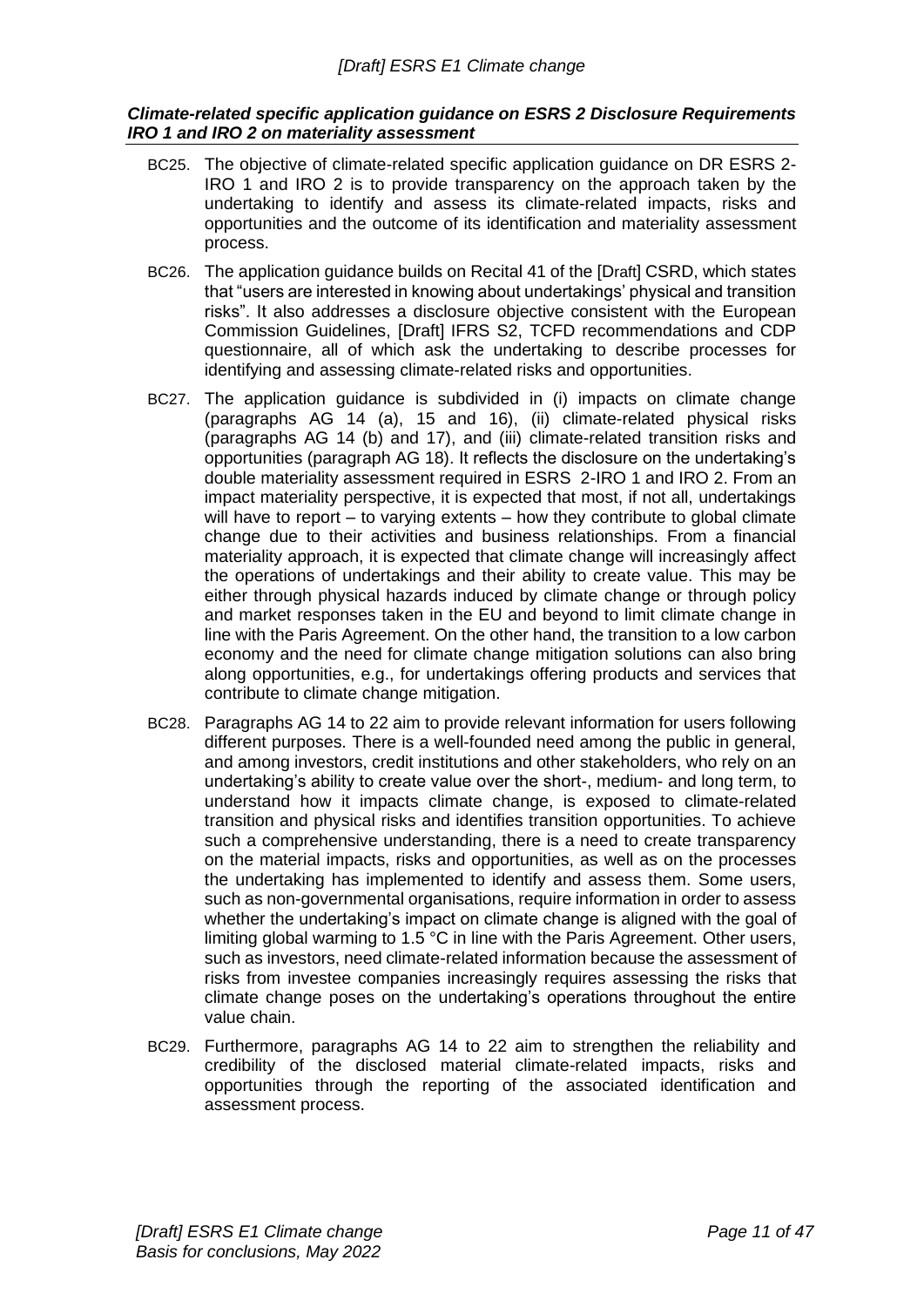- BC30. Finally, paragraphs AG 14 to 22 aim to facilitate the comparability across undertakings by establishing a systematic approach of disclosing how the undertaking has identified and assessed climate-related impacts, risks and opportunities. This approach relies on identifying a wide range of conceivable impacts, risks and opportunities that are subsequently assessed with defined criteria in order to determine those impacts, risks and opportunities that are material to the undertaking. Considering that climate-related impacts, risks and opportunities for most sectors occur in both an undertaking's own operations and its value chain, the undertaking is required to provide transparency to which degree the identification and assessment process includes value chain considerations.
- BC31. Paragraph AG 15 is based on the rationale that an undertaking's adverse impacts on climate change primarily originate from its direct and indirect GHG emissions. Hence, the narrative disclosures that describe the processes for identifying and assessing impacts on climate change should include a reference to the performance measurement section on GHG emissions (ESRS E1-7 to E1-10) and align with the respective GHG accounting methodologies. However, in contrast to the quantitative reporting on GHG emissions, the disclosure proposed here should provide insights on how the undertaking identified and assessed the sources of GHG emissions under its own control and within its value chain and whether and how it considers additional impacts on climate change (e.g., emission of certain short-lived climate forcers or land use changes).
- BC32. The separate disclosure of physical risks (paragraph AG 17) and transition risks and opportunities (paragraph AG 18) is premised on the conclusion that physical risks and transition risks and opportunities can affect the undertaking and its ability to create value in different ways. Paragraphs AG 17 and 18 aim to provide users with a comprehensive picture and allow an analysis of the robustness of the disclosed risks and opportunities through the reporting of the screening process conducted, the assessment criteria used, and the reliance of the identification and assessment on a range of climate scenarios. To ensure relevant information being disclosed, undertakings should state whether and how they have considered climate scenarios aligned with limiting climate change to 1.5°C for the identification and assessment of their transition risks and opportunities and high-emission scenarios for the identification and assessment of their physical risks.
- BC33. Paragraph AG 19 is derived from an acknowledgement that the undertaking will be affected by climate change and related policy responses in a variety of ways. How these effects will materialise, however, is subject to uncertainty. Climaterelated scenario analysis is considered a highly useful tool for the undertaking to understand this uncertainty. It can reveal the transition and physical risks and opportunities the undertaking may face under different plausible future states, how these risks may affect financial performance and position and, consequently, support to assess resilience of its strategy and business model, enabling a better decision making. Users should be able to gain an understanding of how climate-related scenario analysis has informed the risk and opportunity identification and assessment process.
- BC34. Paragraph AG 22 requires the undertaking to disclose the outcome of its identification and assessment process, i.e., its material climate-related impacts, risks and opportunities. It also responds to the needs of users to better understand how climate-related impacts, risks and opportunities are related to and may affect the undertaking's value chain.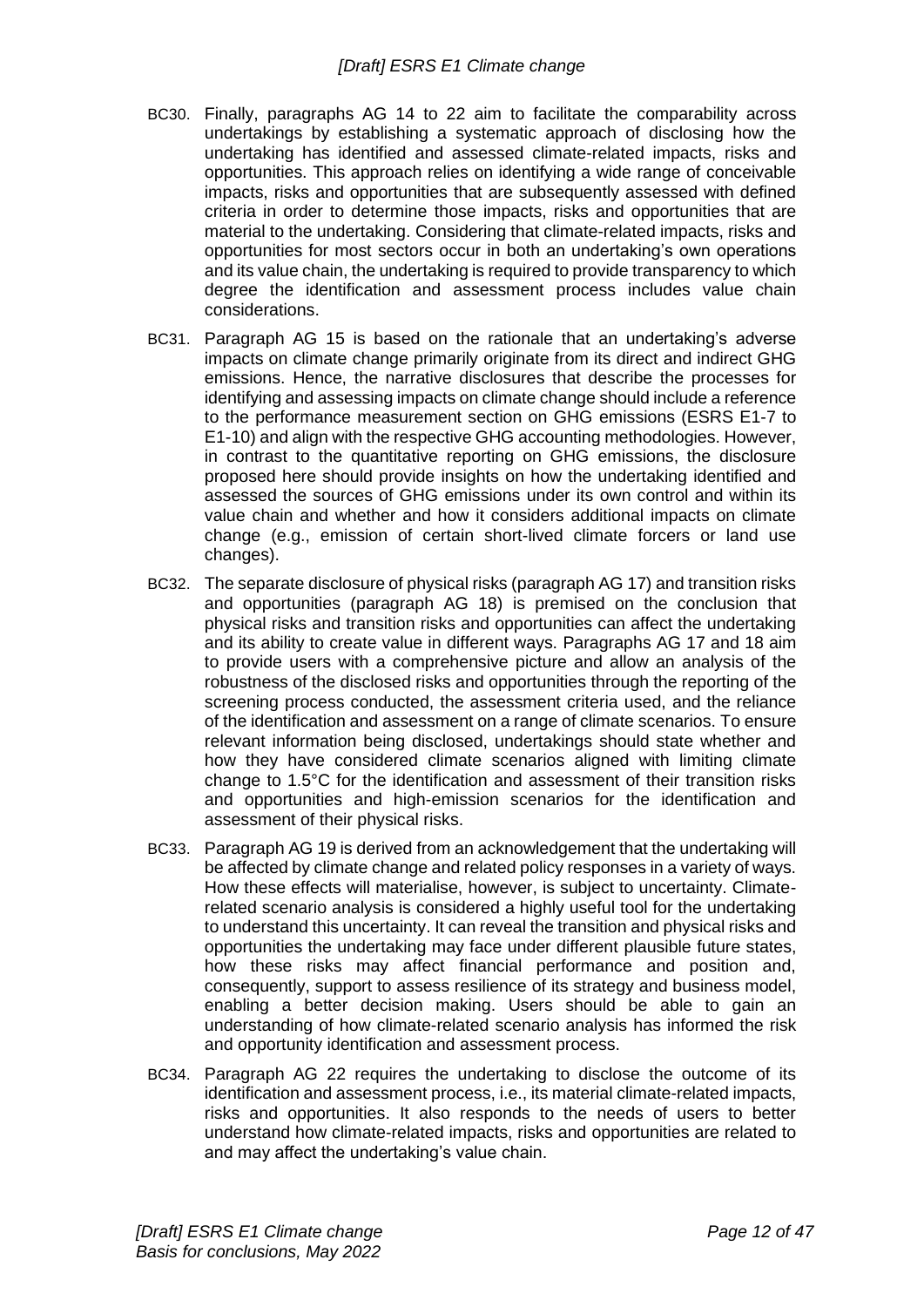#### <span id="page-12-0"></span>*Disclosure Requirement E1-1 – Transition plan for climate change mitigation*

- BC35. The objective of Disclosure Requirement E1-1 is to provide an understanding of the transition plan of the undertaking and its compatibility with limiting global warming to 1.5°C.
- BC36. This disclosure is derived from Art. 19a (2) (iii) of the [Draft] CSRD, which requires the reporting of "the plans of the undertaking to ensure that its business model and strategy are compatible with the transition to a sustainable economy and with the limiting of global warming to 1.5  $^{\circ}$ C in line with the Paris Agreement". The TCFD Guidance on Metrics, Targets and Transition Plans refers to "plans for transitioning to a low-carbon economy, which could include GHG emissions targets and specific activities intended to reduce GHG emissions in their operations and value chain or to otherwise support the transition". The [Draft] IFRS S2 refers to "transition plan" as an aspect of an undertaking's overall strategy that lays out its targets and actions for its transition towards a lower-carbon economy, including actions such as reducing its greenhouse gas emissions. The US Securities and Exchange Commission (SEC) Enhancement and Standardisation of Climate-Related Disclosures for Investors proposed rule (SEC Proposed rule) refers to "transition plan" as an undertaking's strategy and implementation plan to reduce climate-related risks.
- BC37. A transition plan in [Draft] ESRS E1 is understood as an aspect of an undertaking's overall strategy that lays out a set of targets and actions supporting its transition toward limiting climate change to 1.5°C. The transition plan is a cross-cutting instrument that contains different elements related to strategy, policies, targets, action plans and resources. The disclosure should reference but not duplicate information from other sections of the [Draft] Standard. An undertaking's transition plan includes but is not limited to its climate change mitigation action plan. The climate change mitigation action plan is more specific and provides an overview of key actions taken or planned to achieve a GHG emission reduction target or to implement a climate change mitigation policy, including timelines, responsibilities, (expected) outcomes and allocated resources.
- BC38. Users need to understand how the undertaking plans to ensure that its business model and strategy are compatible with the transition to a climate-neutral economy and with limiting global warming to 1.5 °C in line with the Paris Agreement. The TCFD recommendations assert that investors and other stakeholders are interested to understand how climate change can affect the undertaking's business strategy over the short, medium, and long term, since this informs the expectations about the undertaking's future performance.1 Civil society organisations, governmental bodies, consumers, workers and people affected by the consequences of climate change, among others, are increasingly interested to understand how the undertaking's current business model and strategy drive GHG emissions in own operations but also along the value chain and if the undertaking has a credible transition plan in place that is compatible with limiting of global warming to 1.5°C.

<sup>1</sup> TCFD, "Final Report Recommendations of the Task Force on Climate-related Financial Disclosures", 2017, p. 20. Available [here.](https://assets.bbhub.io/company/sites/60/2020/10/FINAL-2017-TCFD-Report-11052018.pdf)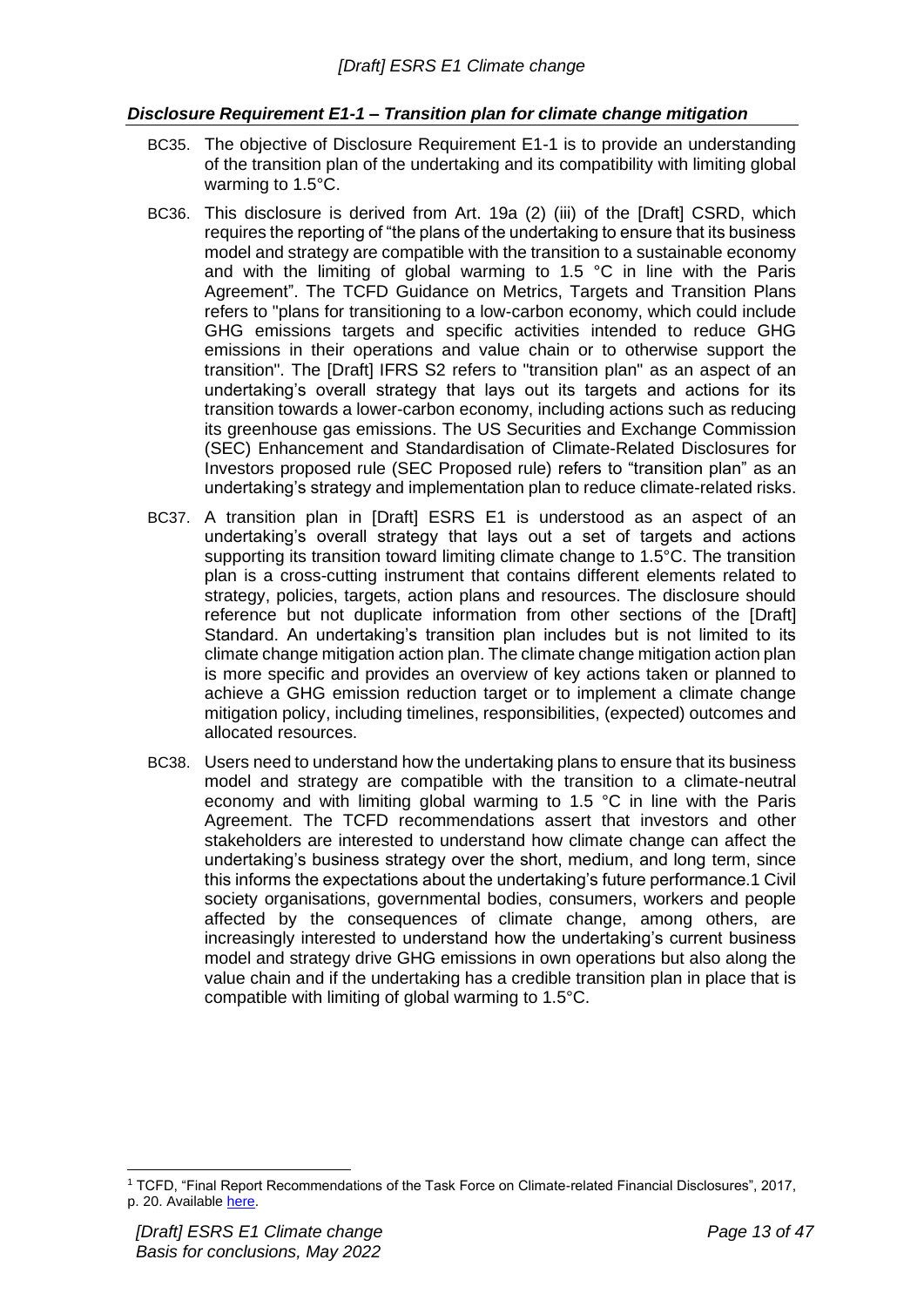- BC39. Paragraph 15 (a) provides transparency on how the undertaking plans to ensure that its business model and strategy are compatible with the transition to a climate-neutral economy and with limiting global warming to 1.5 °C in line with the Paris Agreement. Limiting global warming to 1.5°C in line with the Paris Agreement necessitates a transition to a climate-neutral economy by 2050. In order to be able to create value over the short-, mid- and long-term, the undertaking needs to ensure that its business model and strategy are compatible with the required transition within these timeframes.
- BC40. Paragraphs (b) and (c) aim to ensure that the transition plan is concretely translated into the undertaking's operational and financial processes, and consequently embedded into business planning. The disclosure of actions and resources supporting the implementation of the transition plan intends to demonstrate the modelling effort performed by the undertaking and the seriousness of its roadmap.
- BC41. Paragraph 15 (d) regarding locked-in emissions of key assets and products indicates to users the viability of an undertaking's transition plan and GHG emission reduction targets and is an indicator of the risk of stranded assets. Locked-in emissions are understood as estimates of future GHG emissions that are likely to be caused by an undertaking's assets or sold products within their operating lifetime.
- BC42. Paragraph 15 (e) considers that the role of an undertaking's Taxonomyalignment is meaningful information that an undertaking should reflect upon in the context of its transition plan given the intention of the EU Taxonomy to classify economic activities as substantially contributing to the objective of climate change mitigation, among other objectives. The undertaking should support transparency on how their transition plans would help the achievement of the taxonomy technical screening criteria as well as how it ensures that existing or future aligned taxonomy activities do not impede or lower the ambition of its GHG emission reduction targets.

#### <span id="page-13-1"></span><span id="page-13-0"></span>*Policies, targets, action plans and resources*

#### *Disclosure Requirement E1-2 – Policies implemented to manage climate change mitigation and adaptation*

BC43. The objective of Disclosure Requirement E1-2 is to provide transparency on all policy commitments in place regarding climate change mitigation and adaptation (e.g., stand-alone policy documents, codes of conduct, commitments to climate-related initiatives or alike). Stakeholders need to understand the undertaking's ability (i) to mitigate its negative impacts on climate change and to maximise its positive impact throughout the value chain and (ii) to monitor and manage its physical and transition risks and opportunities.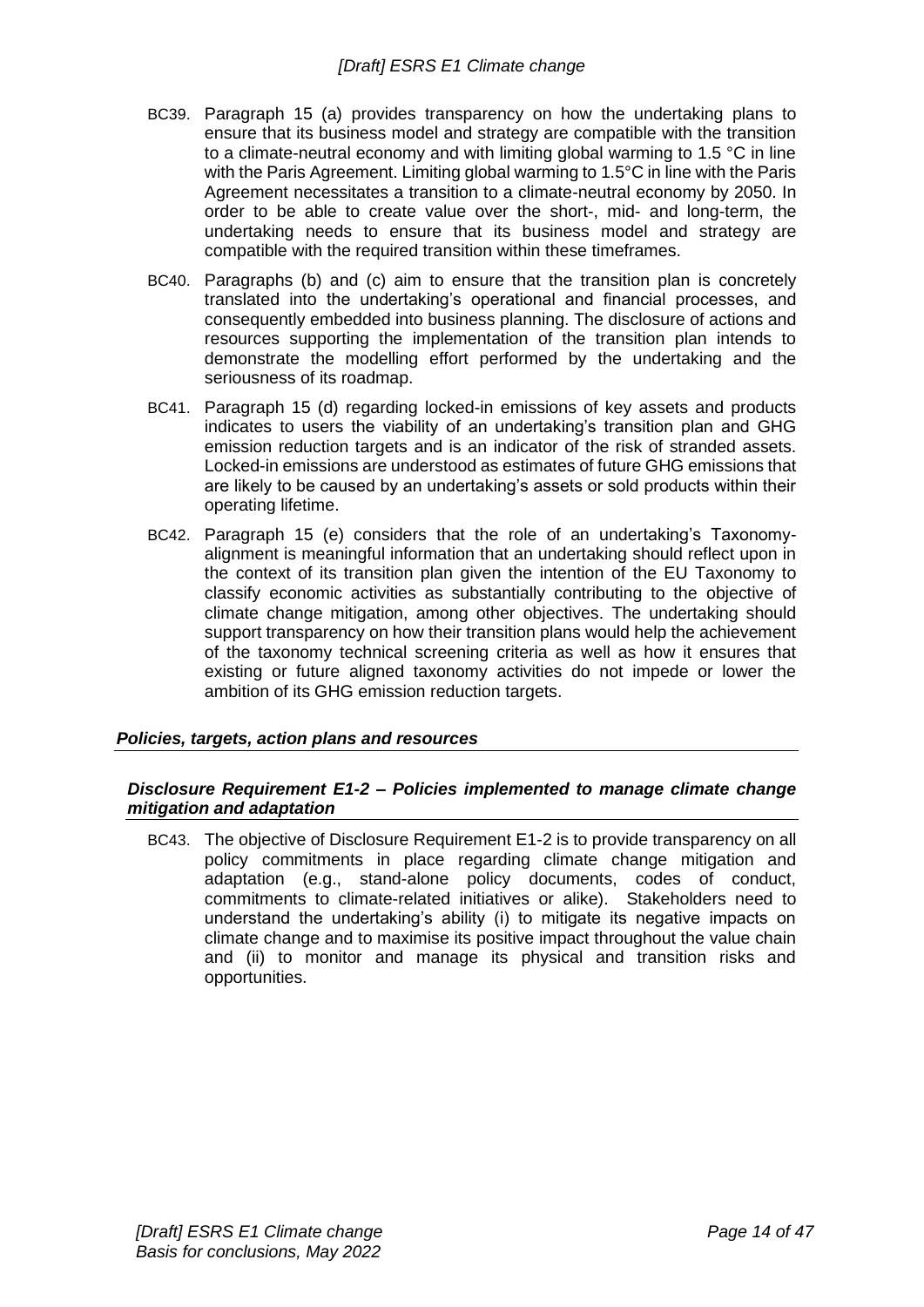- BC44. This Disclosure Requirement builds on Art. 19a 2 (d) of the [Draft] CSRD, which asks for a "description of the undertaking's policies in relation to sustainability matters". It is also aligned with the Commission Guidelines on non-financial reporting, which recommend the undertaking to describe any company policies related to climate, including any climate change mitigation or adaptation policy. Although the TCFD recommendations and [Draft] IFRS S2 do not refer to the concept of climate policies, it is implicitly covered by both documents. The [Draft] IFRS S2 requires entities to describe process(es) used by the undertaking to monitor and manage the climate-related risks and opportunities, including related policies. The TCFD recommendations propose the disclosure of the description of the organisation's processes for managing climate-related risks, including how decisions to mitigate, transfer, accept, or control these risks are made.
- BC45. Paragraph AG 23 supports the need for clarity on mitigation versus adaptation, through the requirement to disclose separately information about policies related to climate change mitigation versus adaptation. This is because the goals, people involved, actions and resources needed to implement these policies are different.
- BC46. Paragraphs AG 24 and 25 set the objective and provide examples of policies related to climate change mitigation and adaptation, as a way to enhance the comparability and facilitate the digitisation of such information.

#### <span id="page-14-0"></span>*Disclosure Requirement E1-3 – Measurable targets for climate change mitigation and adaptation*

- BC47. The objective of Disclosure Requirement E1-3 is to provide an understanding of the targets the undertaking has adopted to support its climate change mitigation and adaptation policies and to address its material climate-related impacts, risks and opportunities.
- BC48. This disclosure relies on Art. 19a 2 (b) of the [Draft] CSRD, which requires "a description of the targets related to sustainability matters set by the undertaking and of the progress the undertaking has made towards achieving those targets". It also builds on the European Commission's non-binding guidelines on reporting climate-related information, which recommends the description of "any climate-related targets the company has set as part of its policies, especially any GHG emissions targets, and how company targets relate to national and international targets and the Paris Agreement in particular". Finally, it is aligned with the EU Climate Benchmark Regulation2, which states in Art. 6 that administrators of EU Climate Transition Benchmarks and administrators of EU Paris-aligned Benchmarks may increase in those benchmarks the weight of the issuers of the constituent securities that set and publish GHG emission reduction targets, where the following conditions are fulfilled: (a) the issuers publish consistently and accurately their Scope 1, 2 and 3 GHG emissions; and (b) they have reduced their GHG intensity or, where applicable, their absolute GHG emissions, including Scope 1, 2 and 3 GHG emissions, by an average of at least 7% per annum for at least three consecutive years.

<sup>2</sup> Commission Delegated Regulation (EU) 2020/1818 of July 2020 supplementing Regulation (EU) 2016/1011 of the European Parliament and of the Council as regards minimum standards for EU Climate Transition Benchmarks and EU Paris-aligned Benchmarks. Available [here.](https://eur-lex.europa.eu/legal-content/EN/TXT/PDF/?uri=CELEX:32020R1818&from=EN)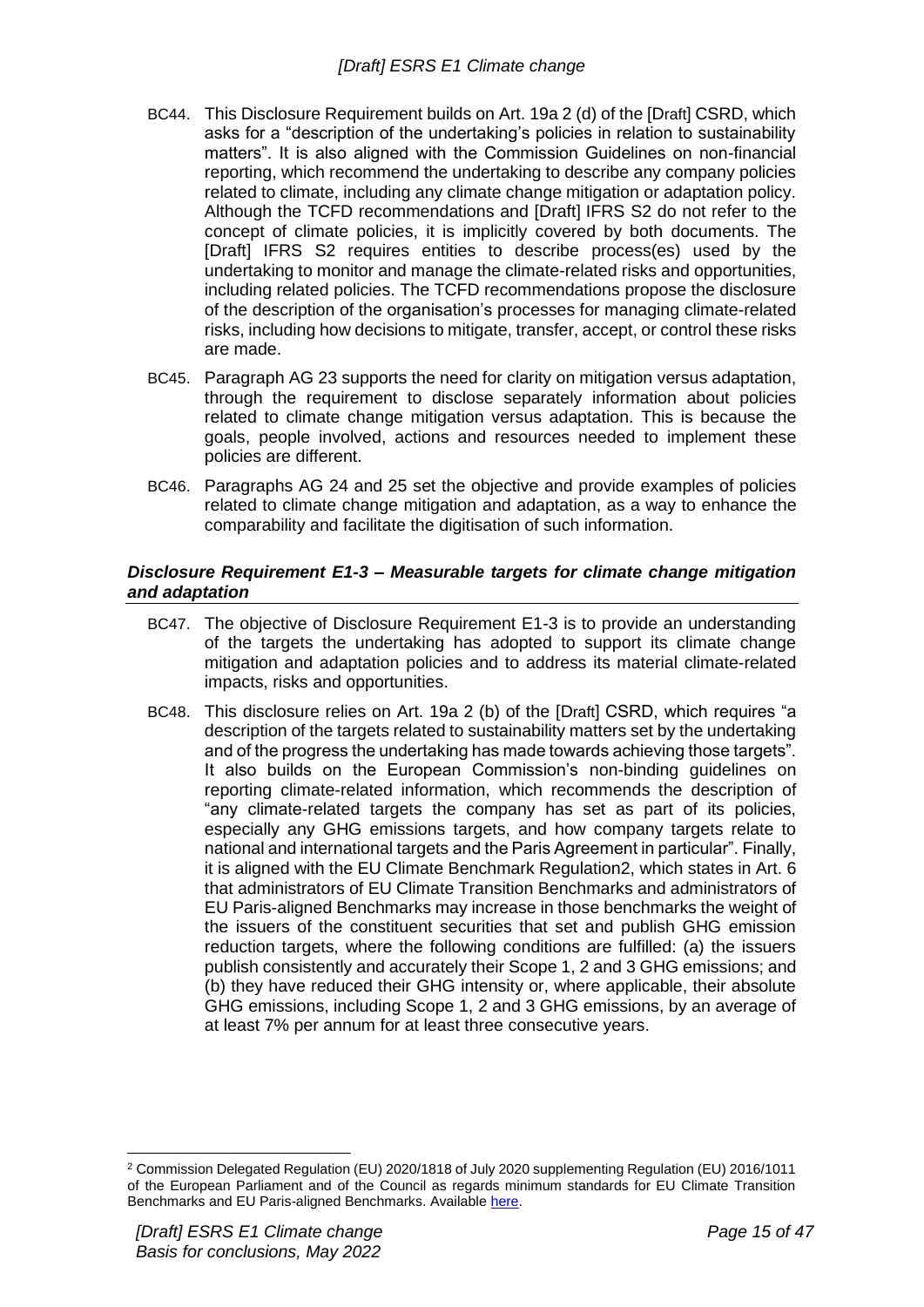- BC49. It addresses a disclosure objective consistent with contents of the [Draft] IFRS S2, TCFD recommendations, CDP questionnaire, and Science-Based Target initiative (SBTi) net-zero standard and corporate manual. For instance, [Draft] IFRS S2 requires the disclosure of information regarding climate-related targets, including the processes in place for review of the targets, the amount of the undertaking's emission target to be achieved through emission reductions within the value chain, and the intended use of carbon offsets in achieving emissions targets. It also requires, for each climate-related target, the disclosure of metrics used to assess progress, the specific target the entity has set, whether it is absolute or intensity-based, the objective, and the timeline. Similarly, the TCFD recommends describing the targets used to manage climate-related risks and opportunities and performance against targets, including whether it is absolute or intensity-based, timeframes, base year and key performance indicators used. The ESRS E1 follows a more granular approach than these international initiatives in order to increase comparability across undertakings, for instance by requiring the disclosure of the scope of the target. It also adopts a more conservative perspective in order to limit greenwashing, for instance, by providing a strict framework for the disclosure of net-zero targets and other neutrality claims and consequently for the use of removals and carbon credits in climate-related targets.
- BC50. Regarding climate change mitigation targets, stakeholders need to understand the GHG emission reductions that the undertaking intends to achieve in the future and their effectiveness in ensuring compatibility with limiting global warming to 1.5 °C. Regarding climate change adaptation targets, stakeholders need to understand how the undertaking manages physical risks resulting from climate change and reduces its vulnerability. Thus, targets for climate change mitigation and adaptation are useful forward-looking information that undertakings shall disclose. Robust climate change mitigation and adaptation target setting relies on modelling efforts that require deep integrated thinking on the business model, the market demand evolution, the products carbon intensity performance, the sourcing strategy, etc.
- BC51. This disclosure includes three levels of requirements, depending on the type of target disclosed:
	- (a) the first level relates to all types of general climate-related targets, for example, targets on energy efficiency improvement, deployment of renewable energy, GHG emissions reduction and/or net-zero, as well as for targets related to climate change adaptation or the management of climate-related risks. These requirements are aligned with Disclosure Principle 2 in ESRS 1 and laid down in paragraph 24, left column of the table;
	- (b) the second level of requirements introduces additional requirements specifically for the disclosure of GHG emission reduction targets. These additional requirements are considered necessary to ensure faithful and credible reporting of GHG emission reductions and to fulfil the needs of users who want to understand the target's ambition and if the undertaking is on track in achieving the target. These requirements are laid down in paragraph 24, in the right column of the table; and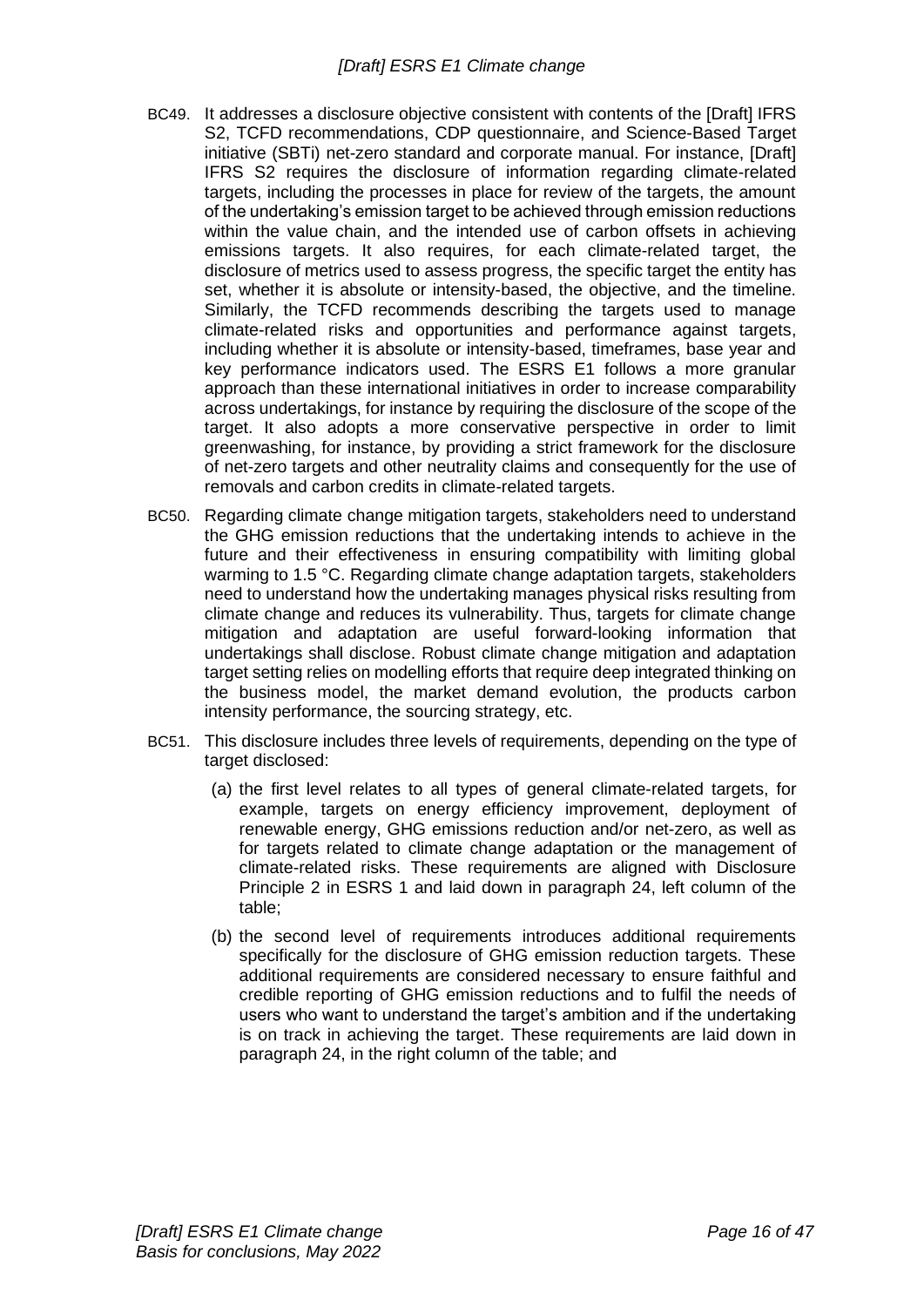#### *[Draft] ESRS E1 Climate change*

- (c) the third level defines transparency required related to targets that intend to achieve net-zero GHG emissions by a certain year (paragraph 25) and GHG neutrality claims undertakings may wish to disclose and that involve the use of carbon credits (paragraph 26). These requirements were introduced to the [Draft] Standard in order to avoid greenwashing on netzero and GHG neutrality claims. It is important to note that the focus of an undertaking's reporting under this Disclosure Requirement should be on GHG emission reduction targets, that do not include any type of netting or offsetting of an undertaking's Scope 1, 2 or 3 emissions. Especially GHG neutrality claims should not disguise the need for deep GHG reductions in the undertaking's own operations and value chain and for addressing potential lock-ins in high-carbon infrastructures. Therefore, it was decided to introduce a requirement to provide information on the credibility of carbon credits used to make a GHG neutrality claim and how the undertaking ensures that such claims do not impede or lower the ambition of its GHG emission reduction targets.
- BC52. Paragraph 24 (a) will provide transparency on the relationship of the undertaking's target to its policy objectives, which ensures consistency and connectivity with the information disclosed under Disclosure Requirement E1-2 on policies implemented to manage climate change mitigation and adaption.
- BC53. Paragraph 24 (b) will provide transparency on the level of ambition to be achieved by the undertaking, including whether the target is absolute or relative and in which unit it is measured. GHG emission reduction targets in absolute values shall be prioritised because absolute reductions of GHG emissions are necessary to achieve the EU target of climate neutrality and limiting climate change to 1.5°C in line with the Paris Agreement. GHG emission reduction targets in relative terms (i.e. GHG emissions per unit of production) may be disclosed in addition to related targets in absolute values, if these are deemed meaningful by the undertaking. The usefulness of disclosing relative targets is to allow for a comparison over time independently from the changes in production or sales. Such targets, however, require a robust and comparable denominator, which depends on the sector, economic activities and products and services of the undertaking. Therefore, reporting on relative targets and performance indicators may be considered by EFRAG when developing sectorspecific ESRS.
- BC54. Paragraph 24 (c) will provide transparency on the scope of the climate-related targets an undertaking discloses. For GHG emission reduction targets, the additional requirement seeks to ensure consistency with GHG inventory boundaries, and the information disclosed under Disclosure Requirements E1- 7 to E1-10 (GHG emissions). Undertakings should disclose their GHG emission reduction targets for all three Scopes identified by the GHG protocol. They may do so through a combined target or separate targets. The purpose of the disclosure requirement is to show how the undertaking intends to reduce GHG emissions in its own operations and its value chain. Therefore, in developing this [Draft] Standard it has been assumed that GHG removals, carbon credits or avoided emissions from products and services should not be part of the disclosure on GHG emission reduction targets and progress made towards their achievement.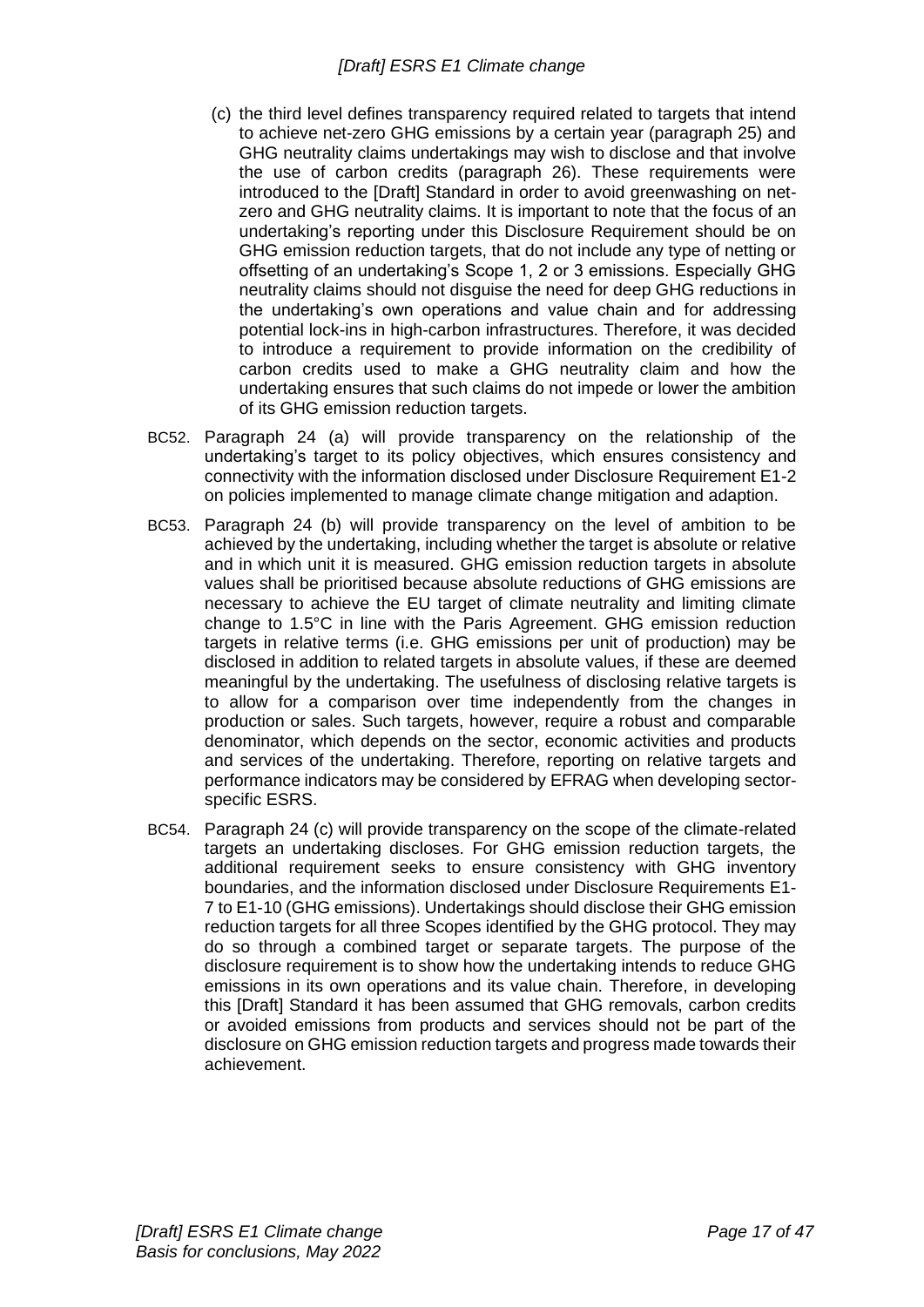- BC55. Paragraph 24 (d) will provide transparency on the baseline value and base year from which progress is measured. Diverging base years for climate-related targets are a key impediment to the comparability of targets. Moreover, the lack of requirements on the representativeness of the baseline value can lead to situations where the ambition level of a target may be over- or underemphasised by the reporting entity. For example, if a base year with a disproportionally high baseline value is chosen, the undertaking is able to set more "ambitious" targets as compared to a baseline value that is representative of its activities. The specific provisions in the application guidance for selecting the base year, and the requirement of a uniform base year for GHG emission reduction targets from 2025 onwards, are consequently introduced to ensure representativeness and faithful representation and improve comparability of targets over time and between different undertakings.
- BC56. Paragraph 24 (e) will provide transparency on the timeframe to achieve the targets including any milestones or interim targets. The disclosure of interim targets is especially important for longer-term targets. Users should be able to understand the milestones the undertaking plans to achieve in order to meet its climate-related targets. Regarding GHG emission reduction targets, a requirement to disclose target values in five-year rolling periods is introduced, at least including a target value for 2030 and, if available for 2050. It was considered that clear provisions for target years and milestones will increase comparability of undertakings' GHG emission reduction targets and support alignment with the EU climate goals (-55% in 2030 and climate neutrality in 2050). Target intervals of five years are considered an acceptable timeframe to implement management plans and monitor improvements in line with the public policy milestones. Paragraph 24 (e) also includes a presentation requirement of GHG emission reduction targets which is further elaborated and underpinned by examples in paragraph AG 30. The purpose of the presentation requirement is to assist users in evaluating the ambition level of the undertaking's GHG emission reduction target. In line with the methodology of the SBTi, the [Draft] Standard proposes that the undertaking's GHG emission reduction target is compared to a hypothetical science-based, 1.5 °C-aligned, target. The reference target value should, if available, be calculated based on sectoral decarbonisation pathways rather than on a cross-sectoral pathway. The [Draft] Standard contains a table with respective reduction rates that may be used by undertakings for calculating the reference target value. The sector-specific reduction rates have not yet been included in the table. The table will be completed once the sector-specific contents will be available.
- BC57. Paragraph 24 (f) will provide insights in how the undertaking has set its GHG emission reduction targets, including the methodologies and assumptions used to define targets, as well as whether the GHG emission reduction targets are science-based or not, which has substantive influence on the users' assessments of the robustness and credibility of targets.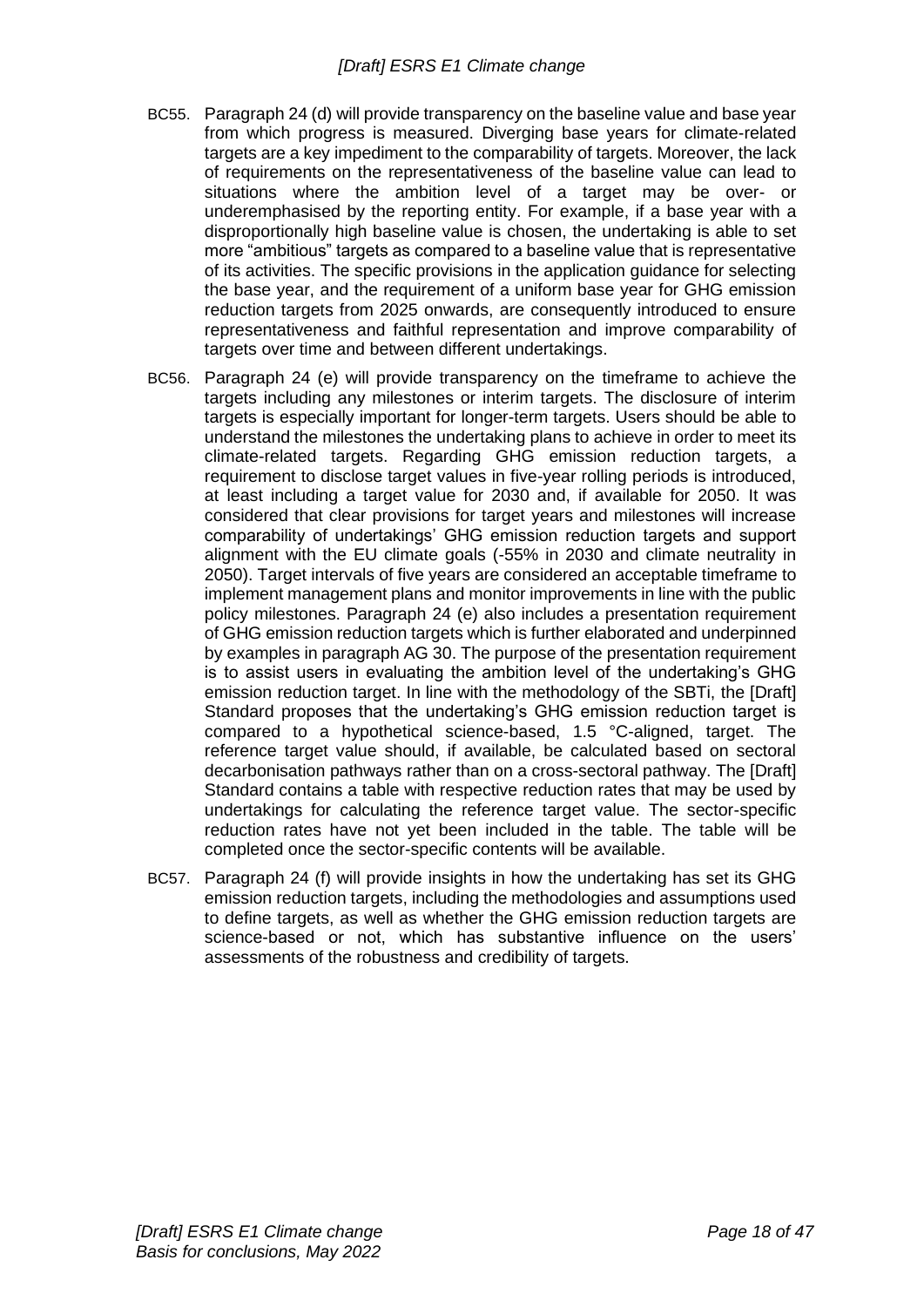- BC58. Paragraph 24 (h) will provide transparency on the overall progress towards the undertaking's climate-related targets. For GHG emission reduction, the undertaking is required to explain how different decarbonisation levers (e.g., energy or material efficiency and consumption reduction, fuel switching, use of renewable energy or product and process change, phase out or substitution) will contribute to the achievement of the target. This will further demonstrate to users how robust the decarbonisation pathway of the undertaking is and how it will be operationalised. For consistency, the application guidance introduces a cross-reference to the climate change mitigation action plan (ESRS E1 Disclosure Requirement 4), which is also referenced in ESRS E1 Disclosure Requirements 1 on transition plans for this purpose. It is important to note that the decarbonisation levers are not expected to be precise forecasts of GHG emission reductions. These are rather intended as indicative estimates derived from the undertaking's short-, medium- and long-term plans to reduce emissions in its own operations and value chain. For users, it will be important to understand the assumptions of the undertaking in determining the decarbonisation levers and whether these depend on new, maybe currently inexistent or not market-ready technologies, and whether they were derived by considering different climate scenarios to detect relevant environmental-, societal-, technology-, market- and policy-related developments.
- BC59. Paragraphs 25 and 26 acknowledge that an increasing number of undertakings commit themselves to reaching net-zero GHG emissions or are claiming climate or GHG neutrality. In preparing this [Draft] Standard, it was considered that there is no consensus on the definition and methodologies for net-zero and GHG neutrality at an enterprise level, and international debates are ongoing (e.g., under the UNFCCC Race to zero, a new UN high-level expert group on net-zero commitments, the SBTi, CDP or the work on ISO 14068 "Carbon neutrality"). The SBTi's Net-zero standard issued in late 2021 can be considered the most mature approach to date for setting short- and long-term GHG emission reduction targets in line with a 1.5°C scenario that will eventually lead to net-zero emissions on the enterprise level. To reach net-zero, the SBTi net-zero standard suggests that an undertaking must achieve its long-term emission reduction target, i.e. reducing its GHG emissions by at least 90%, and neutralising the unavoidable, residual emissions by means GHG removals. This is in contrast to frequently perceived market practice where undertakings claim GHG neutrality for a certain reporting year based on the use of carbon credits to offset or compensate their GHG emissions in the respective year. Therefore, this [Draft] Standard has been prepared on the assumption that the disclosure requirements should differentiate between net-zero targets, based on the understanding of the SBTi net-zero standard (paragraph 25), and other GHG neutrality claims that involve the use of carbon credits and offsetting (paragraph 26). In both cases, however, the aim of the [Draft] ESRS E1 is to create transparency on what is behind "net-zero" and "GHG neutrality" to avoid greenwashing and misleading users. Consequently, the undertaking is expected to provide information on GHG emissions covered, the assumptions made, and the methodologies and frameworks applied.
- BC60. In the preparatory work leading to the development of this [Draft] Standard, it was considered that further guidelines on sector carbon budgets, related emissions scenarios and allocation approaches at European level would be helpful for the undertaking to set and disclose net-zero targets. However, this [Draft] Standard does not include guidelines for the development of such budgets, scenarios and approaches as this was considered out of scope of the work of the EFRAG PTF.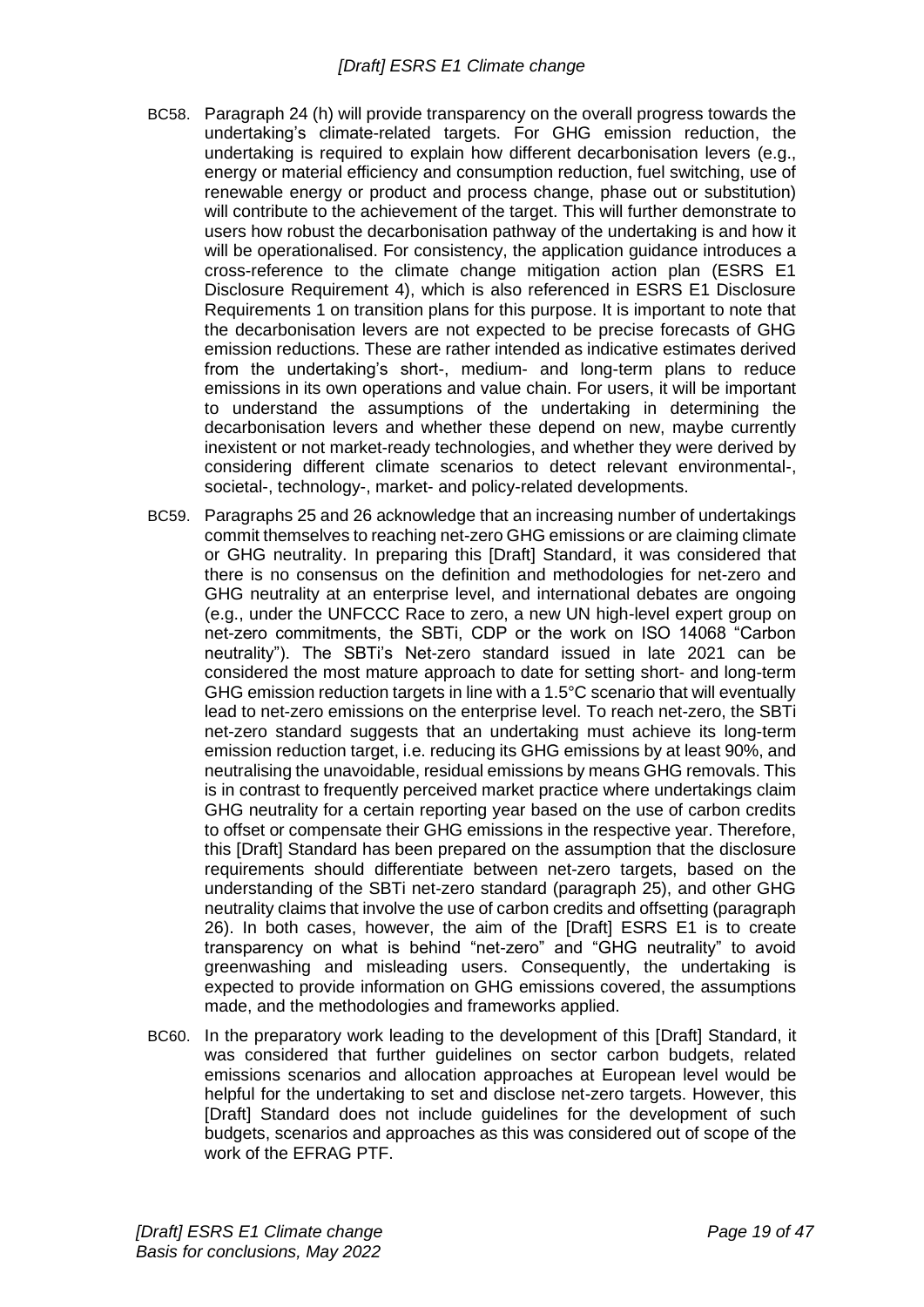- BC61. Other Disclosure Requirements on energy and climate-related targets have been considered and may be retained in future updates of this [Draft] Standard or in future sector-specific standards to address specific EU policy objectives, particularly in relation to buildings, transport and the use of information and communication technology (ICT):
	- (a) activity energy intensity for undertakings belonging to the sectors that have high climate impact (expressed in kWh/unit of production);
	- (b) office energy intensity for all undertakings (office buildings occupied as tenant or owner expressed in kWh/m<sup>2</sup>);
	- (c) GHG intensity of the undertaking's tertiary activities (occupied offices buildings and business travels expressed as  $kq$  CO<sub>2</sub>eq/FTE);
	- (d) GHG intensity of the undertaking's logistics (transportation of goods expressed in tonnes  $CO<sub>2</sub>$  eq/tonnes of goods transported, covering tier 1 upstream and downstream, paid or not paid transportation); and
	- (e) absolute or intensity targets on ICT-related GHG emissions reductions (such as cloud computing and data centre services).

#### <span id="page-19-0"></span>*Disclosure Requirement E1-4 – Climate change mitigation and adaptation action plans and resources*

- BC62. The objective of Disclosure Requirement E1-4 is to provide transparency on the key actions and resources taken and planned to achieve climate-related targets and to manage GHG emissions, transition and physical risks and opportunities. It informs on the credibility of the undertaking's policies, strategy and business model with regards to climate change by demonstrating that they are embedded into the business planning.
- BC63. Users are interested in forward-looking action plans and financial decisions that are driven by their climate policies and targets. In particular, when the undertaking develops and discloses a climate change mitigation action plan, it provides certainty to users that the company is adhering to its short-, mediumand long-term climate goals and that its business model will continue to be relevant in a net-zero carbon economy. Disclosing the resources allocated to such action plans enables users to assess the reliability and robustness of such plans.
- BC64. This Disclosure Requirement builds on Art. 19a 2 (e) (iii) of the [Draft] CSRD, which requires a description of any actions taken, […], to prevent, mitigate or remediate [actual or potential adverse impacts]". It is also aligned with the Commission Guidelines on non-financial reporting, which recommend that the undertaking should demonstrate the consistency of its actions related to climate change in assessing its performance through target setting and reporting against the targets.
- BC65. While the [Draft] IFRS S2 and TCFD recommendations do not use the term "action plans", the [Draft] IFRS S2 requires the disclosure of "adaptation and mitigation efforts" and the TCFD recommendations propose the description of "adaptation and mitigation activities". More specifically, the [Draft] IFRS S2 provides examples of direct efforts such as changes in production processes or the introduction of efficiency measures, as well as indirect efforts such as working with customers and supply chains or use of procurement. And the TCFD recommendations propose disclosing specific activities intended to reduce GHG emissions in their operations and value chain or to otherwise support the transition.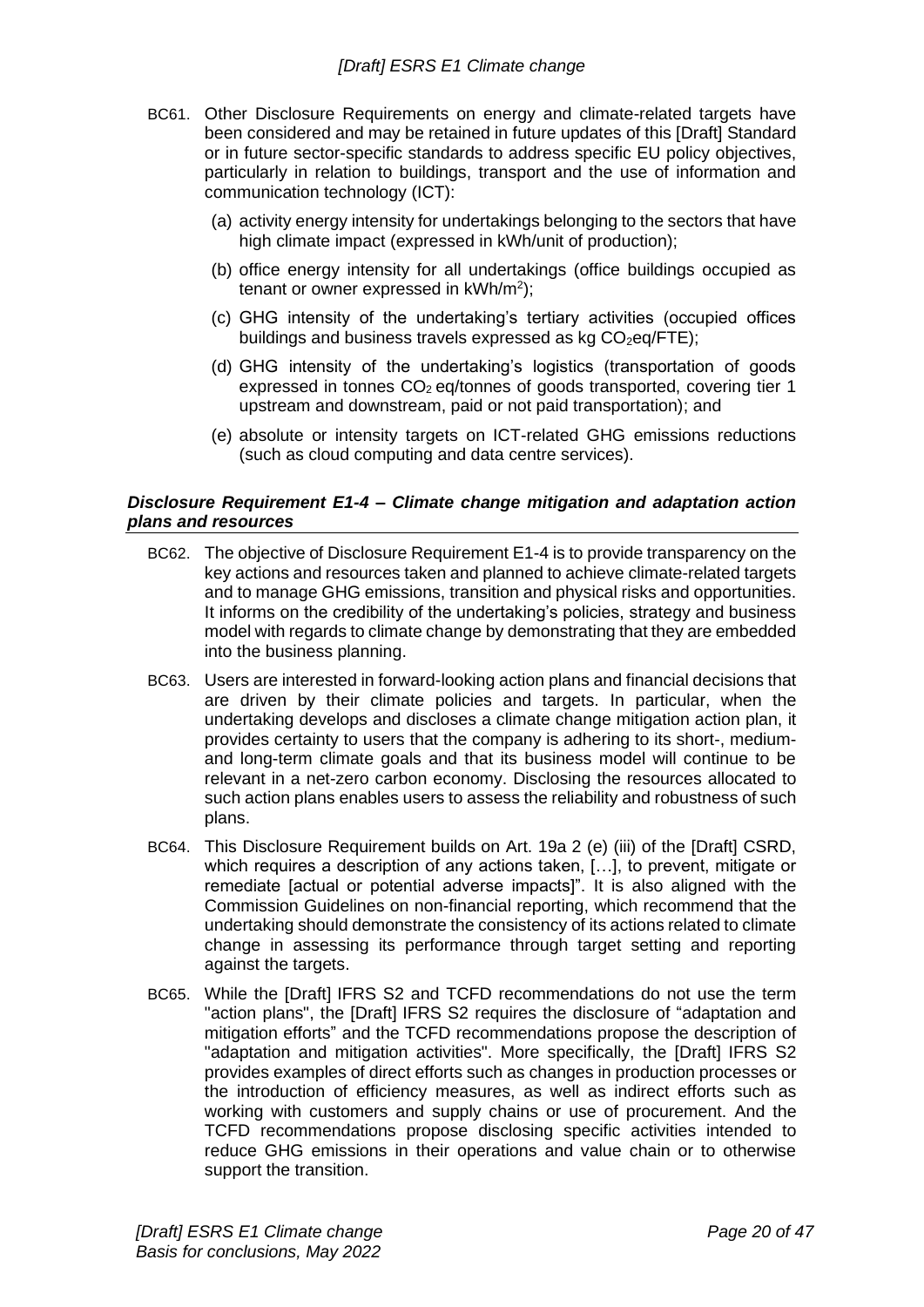- BC66. The [Draft] IFRS S2, TCFD recommendations and CDP questionnaire all refer to the concept of "financial planning", which can be interpreted as being related to the ESRS concept of "resources". The [Draft] IFRS S2 requires the disclosure of how climate-related risks and opportunities are included in the entity's financial planning, while the TCFD recommendations suggest disclosing the actual and potential impacts of climate-related risks and opportunities on the organisation's financial planning. Moreover, these guidance introduce the metric of "capital deployment" as the amount of capital expenditure, financing, or investment deployed toward climate-related risks and opportunities, which can also be interpreted as an equivalent of the ESRS concept of "resources".
- BC67. This Disclosure Requirement is structured into two parts the actions (paragraph 30 (a), AG 32 and AG 33); and the resources (paragraph 30 (b), AG 34 and AG 35). This structure aims to demonstrate that policies and targets are incorporated into the undertaking's operational and financial processes.
- BC68. While requiring the disclosure of action plans and resources for both climate change mitigation and adaptation, paragraph 30 focuses on climate change mitigation, as actions and resources to reduce GHG emissions and limit climate change are deemed to be primarily significant based on the impact materiality assessment.
- BC69. The Application Guidance of Disclosure Requirement E1-4 establishes consistent rules for the disclosure of action plans and resources in order to make the information more reliable and comparable.
- BC70. Paragraphs AG 33 (a) and (c) promotes coherence between the Disclosure Requirements E1-4, and E1-3 and climate-related specific application guidance on DR ESRS 2-IRO 1 and IRO 2. In particular, paragraphs AG 33 (a) requires linking the key actions disclosed in Disclosure Requirement E1-4 with major risks and opportunities disclosed in Disclosure Requirement E1-3. And paragraphs AG 33 (c) requires linking climate change mitigation actions disclosed in Disclosure Requirement E1-4 with the decarbonisation levers disclosed in climate-related specific application guidance on DR ESRS 2-IRO 1 and IRO 2.
- BC71. Paragraphs AG 33 (b) and (c) enable the undertaking to clarify how it intends to achieve its GHG emission reduction target, and consequently, to demonstrate its modelling effort and the seriousness of its roadmap. The expected outcomes may depend on many external factors and this forwardlooking information is rather indicative. But with expected outcomes, the target is no longer a top-down decision for communication purposes, it becomes a strategic plan embedded into the business planning and operations.
- BC72. Paragraph AG 34 aims that the undertaking demonstrates that the climate action plan is fully embedded or to be fully embedded into its business and financial planning. This should foster integrated thinking and reporting. While both CapEx and OpEx related to the climate action plan should be disclosed, only CapEx is easy to identify but reporting systems are usually not structured to identify OpEx relating to a climate action plan. The identification of FTE dedicated to a climate action plan is also difficult due to the fact that many people managing climate are part-time. As a precise definition of OpEx related to climate action plans is still not available, the disclosure of OpEx should remain indicative. R&D expenditures are already required under financial reporting standards.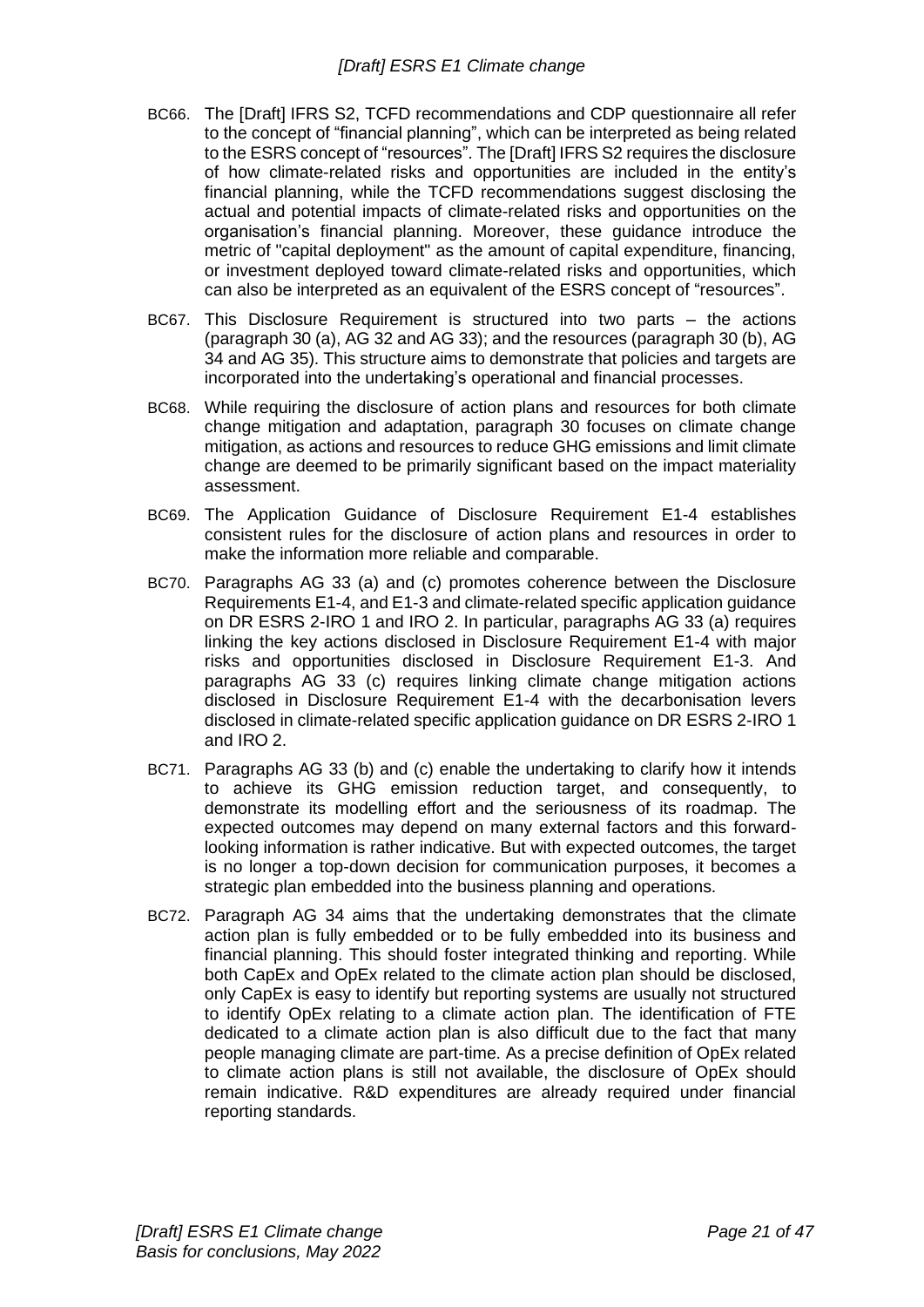BC73. Paragraph AG 35 aims to ensure consistency between the amounts of CapEx and OpEx disclosed in Disclosure Requirement E-4 and these metrics presented under the Taxonomy Article 8 disclosures. When it comes to the CapEx plan, the one requested under Article 8 of the Taxonomy Regulation may well fit the purpose. But the disclosure of CapEx and OpEx should not be limited or restricted to the Taxonomy Article 8 disclosures, as the CapEx and OpEx associated with activities non-eligible to the Taxonomy might also be relevant to the action plans for climate mitigation and adaptation. Accordingly, climate-related CapEx and OpEx may be higher but not lower in amount than these metrics disclosed under the Taxonomy regulation.

#### <span id="page-21-1"></span><span id="page-21-0"></span>*Performance measures*

#### *Disclosure Requirement E1-5 – Energy consumption and mix*

- BC74. The objective of Disclosure Requirement E1-5 is to provide an understanding of the undertaking's absolute energy consumption, its improvement in energy efficiency and the share of renewable energy in its overall energy mix.
- BC75. This subtopic provides relevant information for users according to the impact materiality assessment.
- BC76. Energy accounts for a significant share of worldwide GHG emissions, and energy-related activities represent the most significant GHG emission sources for many sectors such as industrials, transportation and construction/real estate activities. In particular, the combustion of fossil fuels such as coal, oil and gas emits carbon dioxide gas into the atmosphere. Globally, energy use accounts for around three-quarters of GHG emissions and two-thirds of the growth of GHG emissions3. In the European Union, the energy sector contributes over 75% of total GHG emissions4. In addition to its significant contribution to climate change, it is commonly agreed that human production and use of energy have further impacts on the environment and society.
- BC77. Based on the above, the reporting on energy consumption and its breakdown by sources is a primary input for the calculation of direct and indirect GHG emissions. It reflects the dependence of the undertaking on different types of fossil fuels, each being associated with GHG emissions and other environmental and social impacts. Over time, the breakdown by non-renewable and renewable sources enables preparers and users to track efforts for decarbonising the undertaking's energy mix and its extent of deployment of renewable energy.

<sup>3</sup> IEA, "Net Zero by 2050 a Roadmap for the Global Energy Sector", 2021. Availabl[e here.](https://www.iea.org/reports/net-zero-by-2050) IAE, "Global Energy and CO<sub>2</sub> Status Report", 2019). Available [here.](https://www.iea.org/reports/global-energy-co2-status-report-2019)

<sup>4</sup> Proposal for a Directive COM/2021/557 of the European Parliament and of the Council amending the Directive (EU) 2018/2001 of the European Parliament and of the Council, Regulation (EU) 2018/1999 of the European Parliament and of the Council and Directive 98/70/EC of the European Parliament and of the Council as regards the promotion of energy from renewable sources, and repealing Council Directive (EU) 2015/652. Available [here.](https://ec.europa.eu/info/sites/default/files/amendment-renewable-energy-directive-2030-climate-target-with-annexes_en.pdf)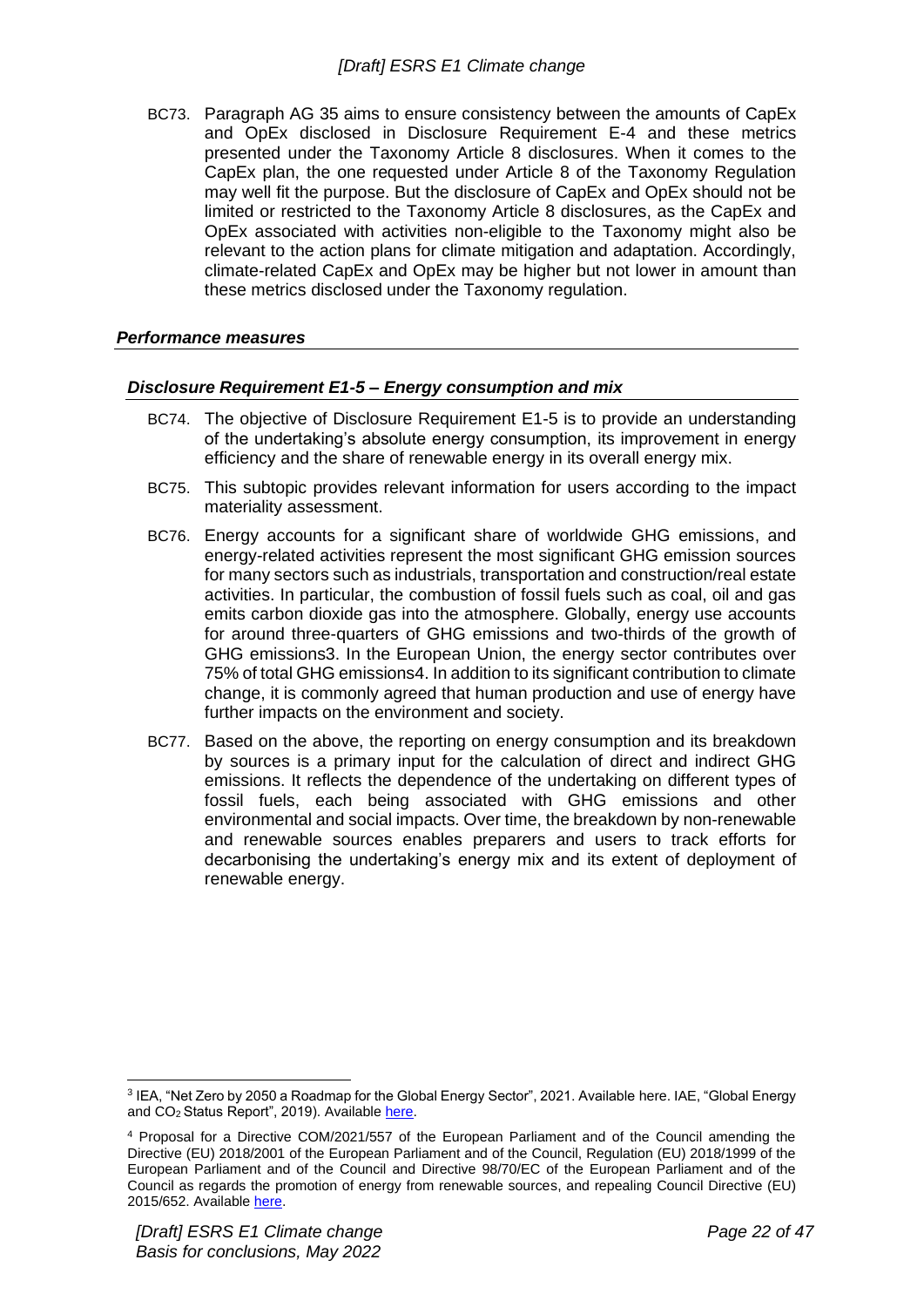- BC78. Consequently, this Disclosure Requirement is also important because it supports the EU Energy Efficiency and Renewable Energy policies aiming at reducing energy use and developing the share of renewable energy. In this context, companies have two main levers for action to combat climate change and lower their environmental footprint throughout the generation, transmission, distribution and end-use of energy. They must decarbonise their energy mix by getting rid of fossil fuel sources and opting for renewable and low-carbon energy sources. And they must save energy by reducing energy consumption and using energy more efficiently.
- BC79. Hence, the [Draft] CSRD states that "achieving a climate-neutral […] economy [...] requires the full mobilisation of all economic sectors", in particular "reducing" energy use and increasing energy efficiency is key in this respect as energy is used across supply chains". It concludes that "energy aspects should be duly considered in sustainability reporting standards, in particular in relation to environmental matters".
- BC80. This subtopic also provides relevant information for users according to the financial materiality assessment.
- BC81. Decarbonising industrial processes and saving energy allow the undertaking to enhance its competitiveness in terms of cost reductions, limit its environmental liabilities, and grants better preparation for future environmental regulations, thereby decreasing the transition risk exposure of the undertaking.
- BC82. Moreover, the disclosure of energy consumption and mix in absolute value provides key performance indicators that allow providers of financial capital to assess the level of financial risk stemming from energy consumption linked to GHG emissions. It is observed that energy-based metrics are required by both the SFDR and European Supervisory Authorities ('ESAs') in their supervisory rulebooks for financial institutions to assess climate-related risks that could affect financial stability.
- BC83. Paragraph 33 meets the requirement on the share of non-renewable energy consumption compared with renewable from the SFDR. It has also been adapted from the CDP questionnaire and GRI Standards relating to energy consumption of the organisations.
- BC84. The Application Guidance of Disclosure Requirement E1-5 establishes consistent rules for the disclosure of energy consumption and mix in order to make the information reliable and comparable.
- BC85. Paragraph AG 36 (a) supports the need for consistent information by linking the perimeter of the reported energy consumption in relation to the perimeter of the reported Scope 1 and 2 GHG emissions.
- BC86. Paragraph AG 36 (e) requires that all quantitative energy-related information shall be reported in terms of final energy consumption as final energy is easier to collect for preparers and such reporting is the most frequent market practice.
- BC87. Paragraph AG 36 (k) aims to ensure the faithful representation of the information disclosed by setting a conservative approach when splitting the electricity, steam, heat or cooling energy between renewable and nonrenewable sources.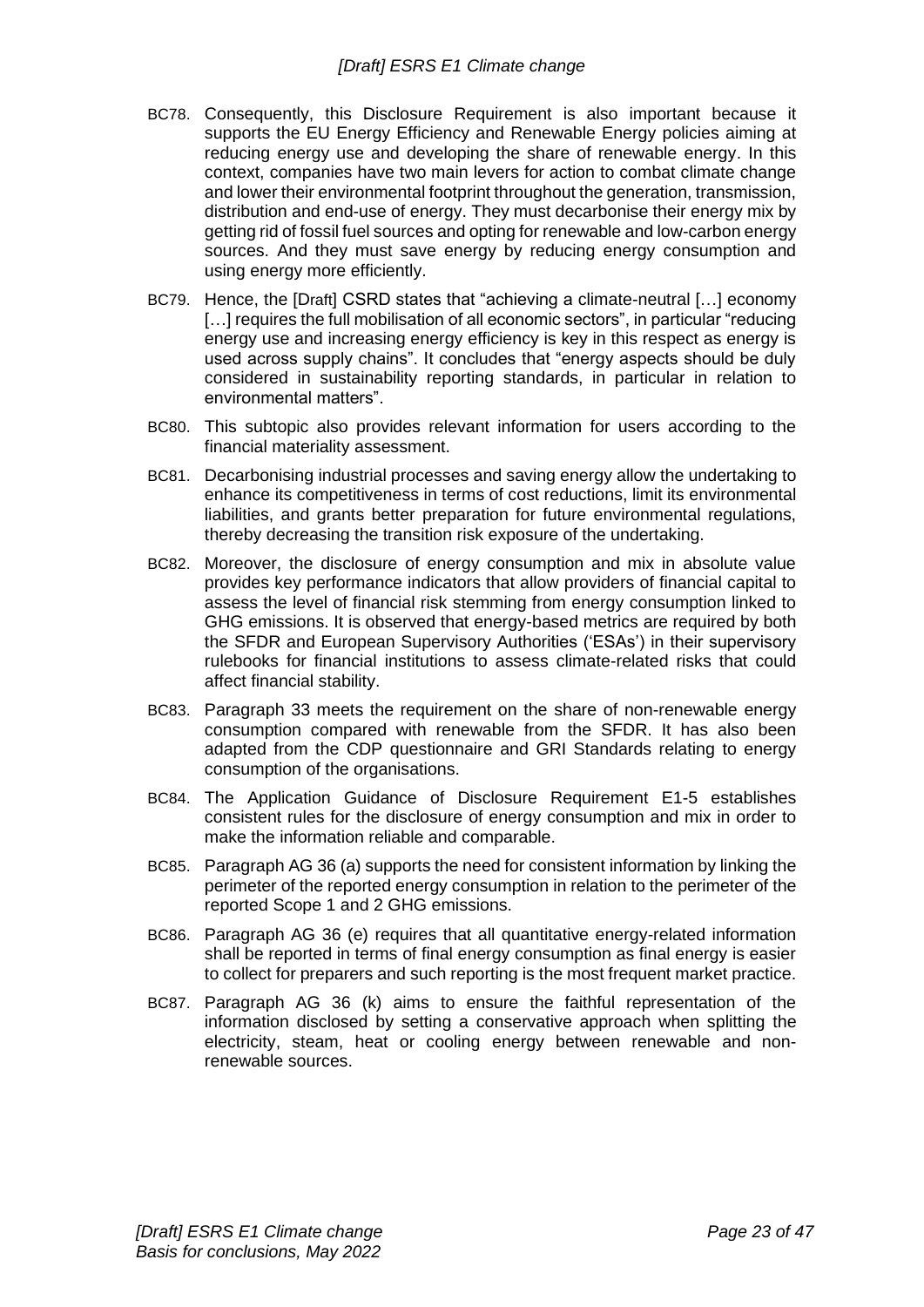BC88. An additional energy-related indicator deemed relevant for the enhancement of the ESRS is identified for the future sector-specific standards. Undertakings that pursue activities in the sectors for which the use of hydrogen is relevant may disclose the share of green hydrogen in the total energy consumption (%). The disclosure aims to support EU sub-targets for renewable hydrogen and hydrogen-based synthetic fuels in transport (2.6%) and in industry (50% share in hydrogen consumption) from the proposal for a revised Renewable Energy Directive in the "Fit for 55" Package. It should be closely aligned with the related EU legislation still under discussion.

#### <span id="page-23-0"></span>*Disclosure Requirement E1-6 – Energy intensity per net turnover*

- BC89. The objective of Disclosure Requirement E1-6 is to meet the information needs of financial market participants subject to the SFDR. It allows an understanding of the energy intensity in high climate impact sectors.
- BC90. The SFDR will require financial market participants to disclose the energy intensity per revenue of their investee companies. It is, therefore, necessary that undertakings pursuant to the [Draft] CSRD report that information through the ESRS. Indeed, preparers/investee companies have an insight position (knowledge of energy and revenues details) allowing to finetune the calculation of the energy per revenue ratio (adjustment of the perimeter for both numerator on energy consumption and denominator on revenues) and are better positioned to do this than the financial market participants (investors or analysts) themselves.
- BC91. The concepts of "energy efficiency" and "energy intensity" are interrelated. The IPCC specifies that energy efficiency is often described by energy intensity while providing definitions of both terms. "Energy efficiency: means "the ratio of output or useful energy or energy services or other useful physical outputs obtained from a system, conversion process, transmission or storage activity to the input of energy". 'Energy intensity' describes "the ratio of economic output to energy input in economics".
- BC92. This subtopic provides relevant information according to both the impact and financial materiality assessments.
- BC93. The IPCC's Special Report on Global Warming of 1,5°C states that 1.5°C pathways include energy-demand reductions through efficiency improvements and demand-reduction measures. Thus, energy efficiency coupled with energy use reduction (sobriety) are generally considered in policy as the primary measures to reduce energy demand through technological options such as insulating buildings, more efficient appliances, efficient lighting, efficient vehicles, etc.
- BC94. More specifically, the European Commission's proposal for a new Energy Efficiency Directive outlines that "while the energy savings potential remains large in all sectors, there is a specific challenge related to transportation sector, as it is responsible for 30% of final energy consumption, and to buildings sector, since 75% of the Union building stock has a poor energy performance". "Another important sector to which increasing attention is being paid is the information and communications technology (ICT) sector, which is responsible for 5-9% of the world's total electricity use and more than 2% of all emissions".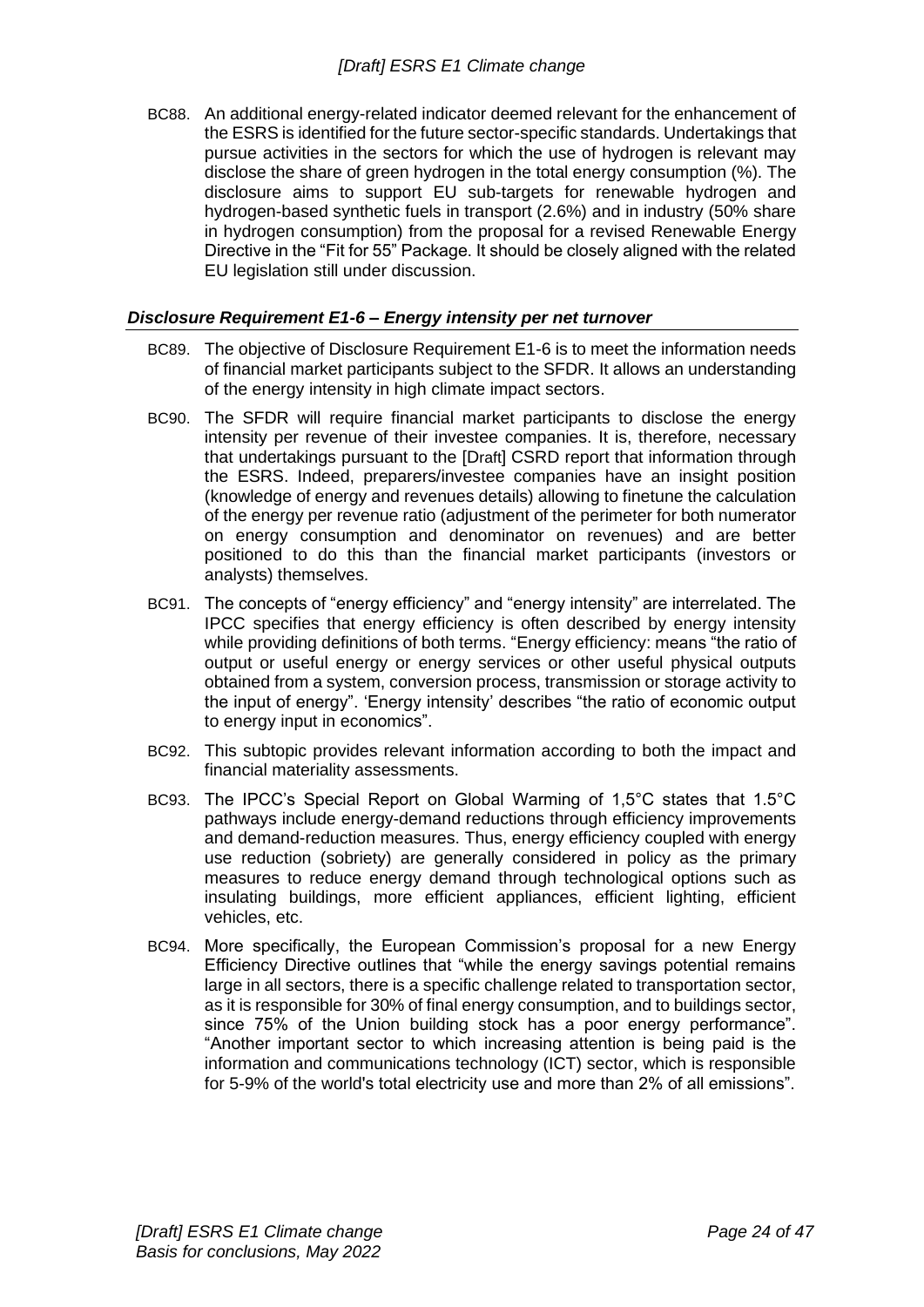- BC95. In addition to climate mitigation, energy efficiency is a way to meet social needs. It has been identified as the most effective solution to alleviate energy poverty and overcome some of the potential negative distributional impacts of pricing measures. The Covid19 crisis stressed the urgency of addressing energy poverty in the European Union with more Europeans struggling to afford access to essential energy, particularly in the context of rising energy costs and unemployment. Medium-income households might be at an increasing risk of facing energy poverty in the near future, since currently the majority of households affected by energy poverty are (lower) middle-income households.
- BC96. The usefulness of energy intensity per revenue is to allow users to compare companies from one year to another, eliminating perimeter effects (potential acquisitions/divestments in assets for instance that could increase/reduce absolute GHG emissions). It also enables comparability between organisations in the same sector.
- BC97. Although the disclosure of energy intensity per revenue fosters comparability, intensity ratio per revenue is not the most relevant and reliable indicator for nonfinancial sectors for the below reasons:
	- (a) it may be less environmentally robust due to the volatility of economic metrics;
	- (b) it may not be correlated with emissions tied to physical production processes, especially for sectors with high price fluctuations; and
	- (c) target progress may be difficult to track if undertakings experience financial losses in certain years.
- BC98. Therefore, two additional intensity indicators deemed relevant for the future enhancement of the ESRS are identified, although they are not prioritised for this [Draft] Standard.
- BC99. The first one relates to the energy intensity per activity (MWh/unit of production) and are relevant to the undertakings that pursue activities in high climate impact sectors. Denominators that rely on sectoral production units are considered to increase the quality and relevance of information. However, since these denominators are only comparable for companies in the same sector, the disclosure is particularly relevant for companies belonging to high climate impact sectors and hence should be considered for sector-specific standards.
- BC100. To calculate the energy intensity per activity, numerators of the related ratios should be based on the same perimeter (in terms of activities covered) as the denominators for consistency reasons. This means that the absolute values of the Disclosure Requirement E1-5 (Energy consumption and mix) should be considered as the source of the data but may have to be split by activity (if several) in order to match with production units per activity. Energy intensity should therefore be disclosed with disaggregation by activity or operating segments /business unit and the denominator should be designed to use a relevant activity-specific metric.
- BC101. The second one relates to the energy intensity of buildings (MWh/m2) in order to be aligned with EU green buildings objectives and to support the proposal for recasting the EU Energy Efficiency Directive. Since all undertakings are occupying offices, the disclosure is relevant for all undertakings whatever the sector. However, this disclosure requirement will only be part of a later set of ESRS (i.e., sector-specific ESRS that will be issued later), as it must be segmented by building types (offices, hotels, shopping centres, etc.) according to sector-specific standards.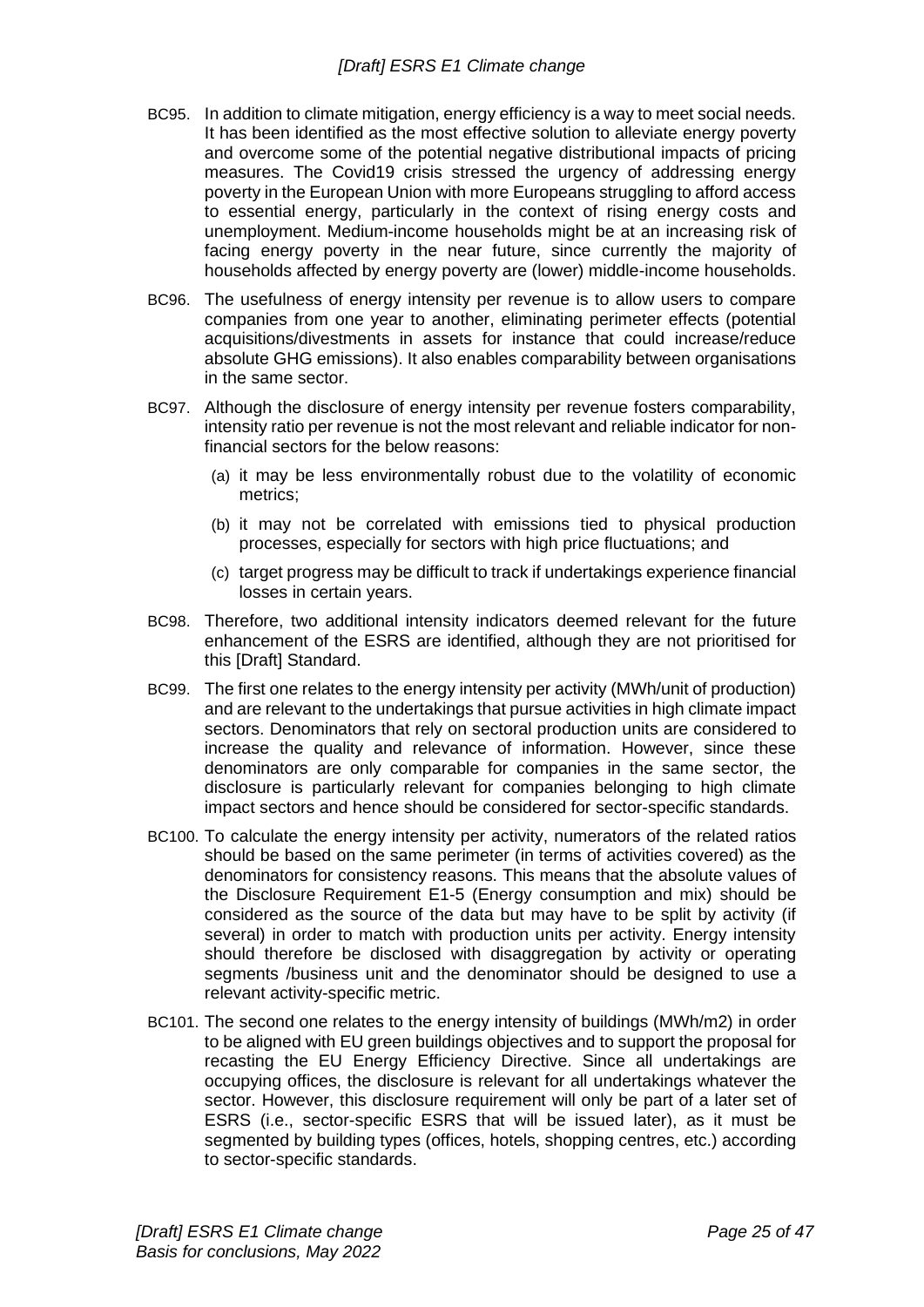#### <span id="page-25-0"></span>*Disclosure Requirements E1-7, E1-8, E1-9, E1-10 – GHG emissions*

- BC102. The objective of Disclosure Requirements E1-7 to E1-10 is to provide transparency on the GHG emissions arising from the undertaking's activities. The disclosure of GHG emissions is a central component of the ESRS E1, which encompasses the calculation of three scopes of calculation: Scope 1 covering direct emissions from owned or controlled sources; Scope 2 covers indirect emissions from the generation of purchased electricity, steam, heating and cooling consumed by the reporting company; and Scope 3 including all other indirect emissions that occur in a company value chain. The disclosure of GHG emissions is a prerequisite for measuring progress toward reducing GHG emissions in accordance with the undertaking's climate-related targets and EU policy goals as well as for the assessment of the undertaking's transition risks.
- BC103. Taking into account the three scopes of GHG emissions allows for a holistic view of an undertaking's contribution to climate change, the correct identification of risks that may arise along the value chain, and potential areas for GHG emission reductions.
- BC104. The Disclosure Requirements E1-7 to E1-10 build on the definitions and rules of the GHG Protocol to reduce the burden for the undertakings that already apply the GHG Protocol, as this framework is considered the leading accounting standard for GHG emissions.
- BC105. As outlined by the latest IPCC reports, human activities, notably in the industrials, buildings, transportation, energy and agriculture sectors, represent the main sources of GHG emissions. These activities increase the CO2 concentration in the atmosphere, causing an additional greenhouse effect and generating radiative forcing. This results in an imbalance between carbon sources and sinks, which disturbs the distribution of the energy budget on the earth. The accumulated energy leads to the warming of the ocean (93% of the energy budget), the melting of the ice (3%), the dissipation into the ground (3%), and the warming of the atmosphere (1%). These phenomena trigger environmental consequences, including but not limited to the increase in water and soil temperatures, the sea level rise, the melting of glaciers and ice caps, the changes in ocean currents, the disruption of the water cycle (floods, droughts, submersions, cyclones), extreme events (heat peaks, fires), the increase in the ozone hole, the decline in marine and land biodiversity, and the decrease in freshwater resources. They further raise social issues, including but not limited to the impacts on human health (displacement of endemic areas for diseases, increase in microbial diversity, rising heat-related mortality, etc.), the decrease in agricultural yields, the multiplication of famines, the increase of climate refugees and geopolitical risks.
- BC106. The IPCC's Sixth Assessment Report on Climate Change5 stresses that human-induced climate change is already affecting many regions across the globe, e.g., by heatwaves, heavy precipitation, droughts, increasing amount and intensity of tropical cyclones or rising sea levels. Human influence has warmed the climate at a rate that is unprecedented in at least the last 2000 years. In 2019, atmospheric carbon dioxide (CO2) concentrations were higher than at any time in at least 2 million years, and concentrations of methane (CH4) and nitrous oxide (N2O) were higher than at any time in at least 800,000 years. Since 1750, increases in CO2 (47%) and CH4 (156%) concentrations far exceed, and increases in N2O (23%) are similar to, the natural multi-millennial changes between glacial and interglacial periods over at least the past 800,000 years.

<sup>&</sup>lt;sup>5</sup> IPCC, "Sixth Assessment Report on Climate Change", 2021. Available [here.](https://www.ipcc.ch/report/ar6/wg1/downloads/report/IPCC_AR6_WGI_Full_Report.pdf)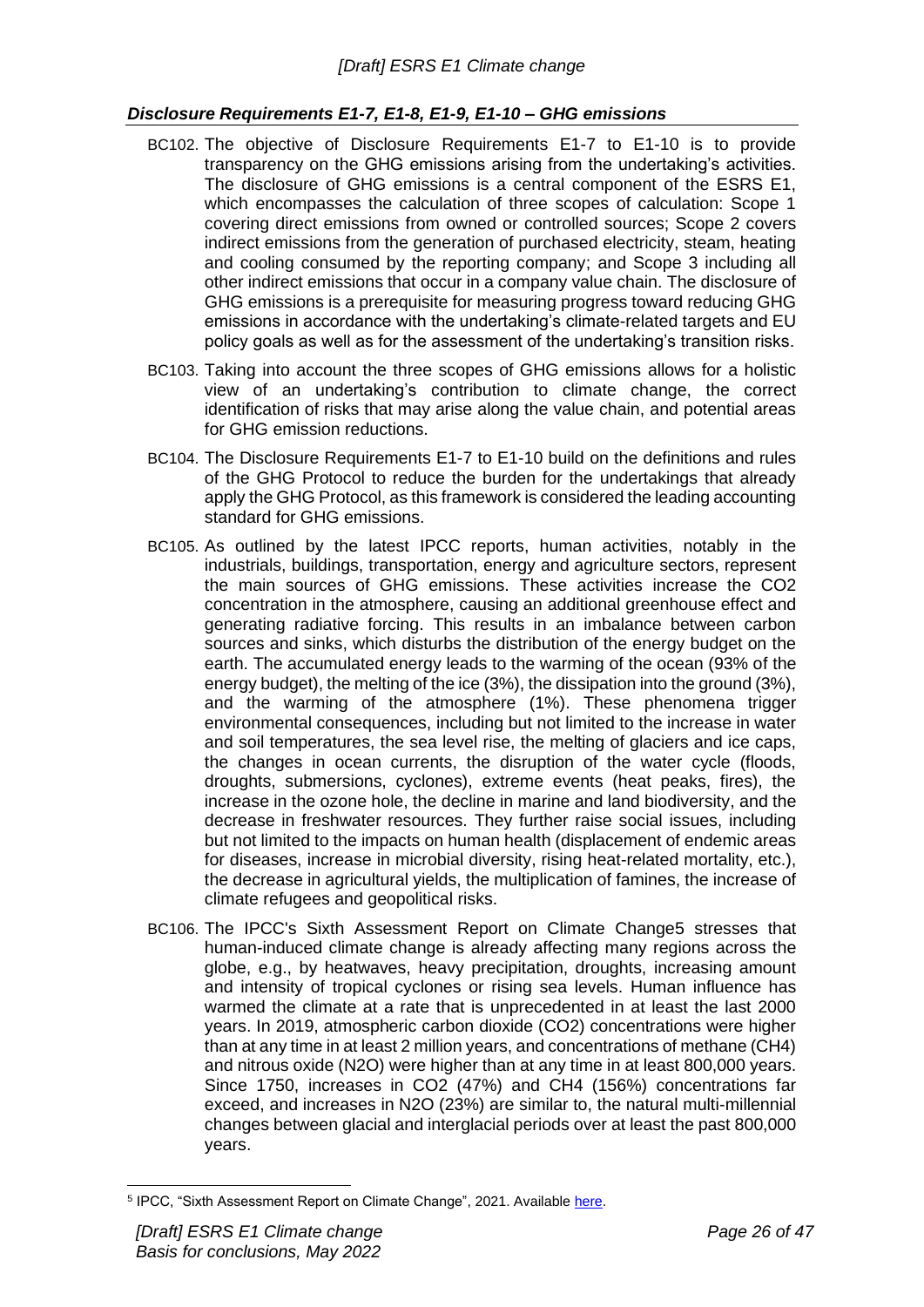- BC107. The IPCC's 2018 Special Report on Global Warming of 1,5°C insists on the clear benefits to people and natural ecosystems of limiting global warming to 1,5°C compared to 2°C.
- BC108. In this context, since 2015 the EU Member States are committed to the Paris Agreement which entails limiting global warming to well below 2°C and pursuing efforts to limit it to 1.5°C above pre-industrial levels.6 And the governments are expected to increase efforts in climate change mitigation and adaptation as the consequences of climate change for humans and ecosystems become more frequent and prominent.
- BC109. At the EU level, the European Green Deal7 was launched in 2019 with the aim to tackle current climate and environmental challenges. As one of the key elements of the European Green Deal, the European Climate Law8 enshrines the EU's commitment to reaching climate neutrality by 2050 and the intermediate target of reducing net GHG emissions by at least 55% by 2030, compared to 1990. By 2050, the EU's GHG emissions must be net zero9 and economic growth decoupled from resource use.
- BC110. In July 2021, the European Commission published the "Fit-for-55" [package1](https://ec.europa.eu/info/strategy/priorities-2019-2024/european-green-deal/delivering-european-green-deal_en)0. It consists of a chapeau [Communication](https://ec.europa.eu/info/sites/default/files/chapeau_communication.pdf) and 15 interconnected legislative proposals, aiming to deliver the European Green Deal and set the EU's climate and energy framework on course to meet the new target of reducing GHG emissions by at least 55% by 2030 compared to 1990 levels. It notably includes: a review of the EU ETS, a proposal for establishing a Carbon Border Adjustment Mechanism (CBAM) and several other initiatives, including an update of the Energy Taxation Directive; a new social climate fund to protect vulnerable households; stricter emissions standards for cars (proposing to end the sale of petrol and diesel cars and vans from 2035); new energy efficiency standards for buildings; new targets for renewable energy and land use and forestry, and new requirements for the aviation and maritime shipping sectors.
- BC111. Based on the above, new policies and additional market-based incentives can drive significant reductions in GHG emissions and can direct the EU economy towards a low-carbon and resilient trajectory. This can create substantive opportunities for undertakings but also poses risks to undertakings, if they are unable to adjust their business models.

<sup>&</sup>lt;sup>6</sup> EU's ratification of the Paris Agreement, 2016. Available [here.](https://eur-lex.europa.eu/legal-content/EN/TXT/?uri=CELEX%3A22016A1019%2801%29)

 $7$  Communication from the Commission the European Green Deal (C/2019/640). Available [here.](https://eur-lex.europa.eu/legal-content/EN/TXT/?qid=1588580774040&uri=CELEX%3A52019DC0640)

<sup>8</sup> Amended Proposal for a Regulation COM/2021/563 of the European Parliament and of the Council on establishing the framework for achieving climate neutrality and amending Regulation (EU) 2018/1999 (European Climate Law). Available [here.](https://eur-lex.europa.eu/legal-content/EN/TXT/?uri=CELEX:52020PC0563)

<sup>&</sup>lt;sup>9</sup> According to the [glossary](https://www.ipcc.ch/site/assets/uploads/sites/2/2019/06/SR15_AnnexI_Glossary.pdf) of the IPCC, net zero CO<sub>2</sub> emissions are achieved when anthropogenic CO<sub>2</sub> emissions are balanced globally by anthropogenic CO<sub>2</sub> removals over a specified period. Net zero CO<sub>2</sub> emissions are also referred to as carbon neutrality.

<sup>10</sup> Communication from the Commission 'Fit for 55': delivering the EU's 2030 Climate Target on the way to climate neutrality (C/2021/550). Available [here.](https://ec.europa.eu/info/sites/default/files/chapeau_communication.pdf)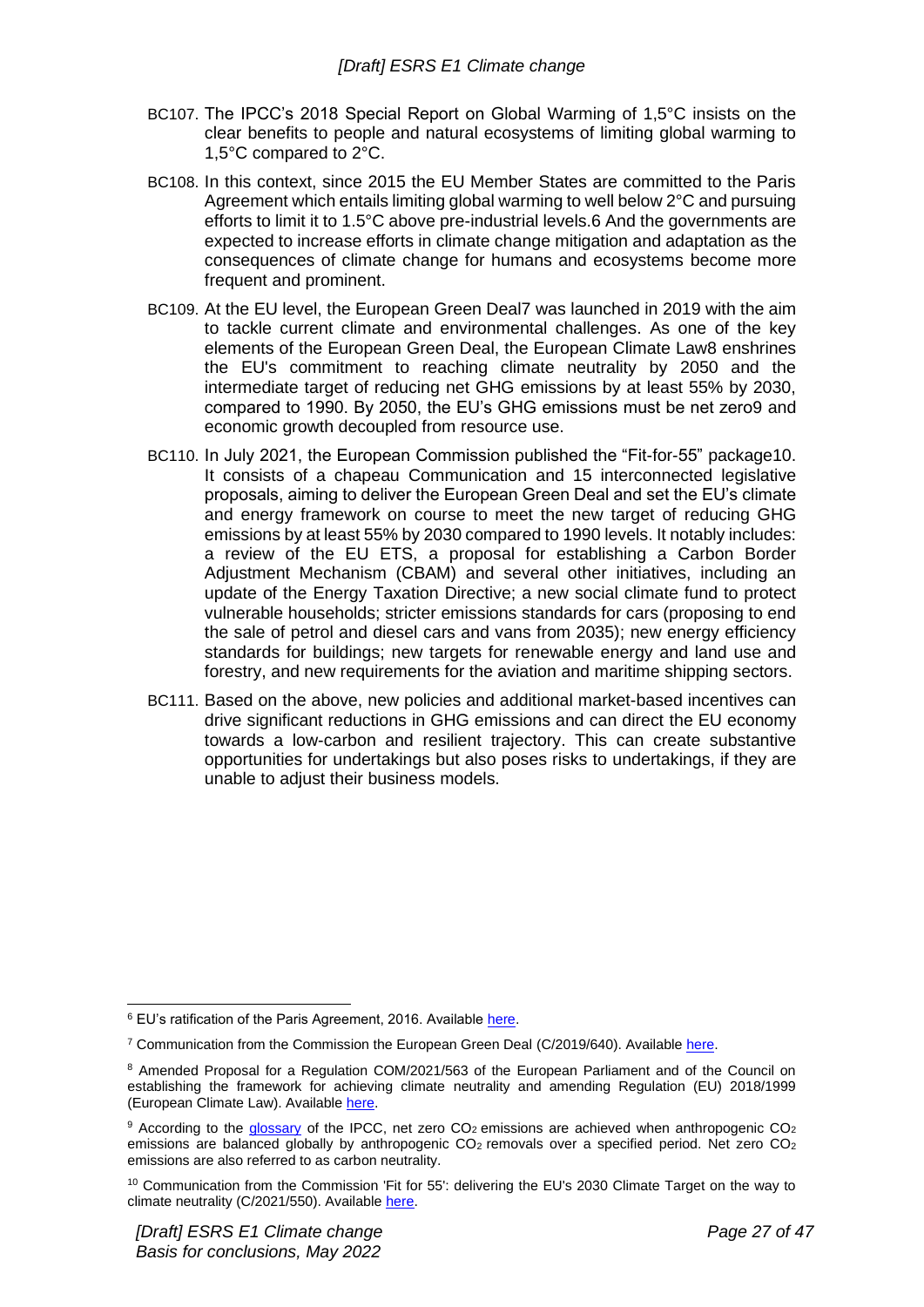- BC112. From the impact materiality perspective, accounting and disclosing quantitative information on GHG emissions fulfils the purpose of informing users on how the undertaking is progressing towards reducing its GHG emissions in line with its climate targets. This is essential information for external stakeholders and the undertaking itself to monitor – on an ongoing basis – whether the undertaking is on a trajectory towards net zero and, as such, whether it supports the respective EU policy goals. Hence, the [Draft] CSRD11 states in recital 41 that with regard to climate-related information, users are "interested in the level and scope of GHG emissions attributed to the undertaking".
- BC113. From the financial materiality perspective, users that rely on the ability of the undertaking to create value must be able to obtain a comprehensive understanding of the extent to which GHG emissions throughout an undertaking's value chain affect its risk profile.

#### <span id="page-27-0"></span>*Disclosure Requirement E1-7 – Scope 1 GHG emissions*

- BC114. The objective of Disclosure Requirement E1-7 is to provide an understanding of the direct impacts of the undertaking on climate change and the part of its GHG emissions that are regulated under emission trading schemes.
- BC115. The disclosure of Scope 1 GHG emissions is required by the SFDR and recommended by the European Commission's non-binding guidelines on reporting climate-related information. It is also aligned with the [Draft] contents of the [Draft] IFRS S2, SEC proposed rule, TCFD recommendations, GRI Standards and CDP questionnaire.
- BC116. Paragraph 40 (a) allows users to monitor the performance of the undertaking's Scope 1 GHG emissions and to undertake evolution analysis over time.
- BC117. Paragraph AG 45 supports the provision of faithful, comparable, and verifiable information when compiling the information required under paragraph 40 (a), as it establishes consistent rules for the reporting perimeter and calculation method for Scope 1 GHG emissions.
- BC118. Paragraph AG 45 (c) builds on the GHG Protocol, which requires that CO2 emissions arising from biogenic sources (i.e., biomass combustion) should be reported independently from the "scopes."
- BC119. Paragraph AG 45 (d) requires, in accordance with the GHG Protocol, the disclosure of Scope 1 GHG emissions in gross terms, excluding any purchased, sold or transferred carbon credits or GHG allowances. This is due to two main limits associated with offsets. First, they are a source of greenwashing if they do not fulfil stringent quality criteria, and even by the best standards, there are still uncertainties related to the temporal aspects of carbon sequestration, the potential risks of carbon release through deforestation, fire, disease and drought. Second, they can lead to disguising the need for GHG reductions in the undertaking's own operations and value chain and lock-in high-carbon infrastructures. Indeed, offset schemes make it difficult to see the evolution of the actual greenhouse gas emissions over time, and this can give a false impression that climate risks can be easily eliminated.

<sup>11</sup> Proposal for a directive of the European Parliament and of the Council amending Directive 2013/34/EU, Directive 2004/109/EC, Directive 2006/43/EC and Regulation (EU) No 537/2014, as regards corporate sustainability reporting. Available [here.](https://eur-lex.europa.eu/legal-content/EN/TXT/?uri=CELEX:52021PC0189)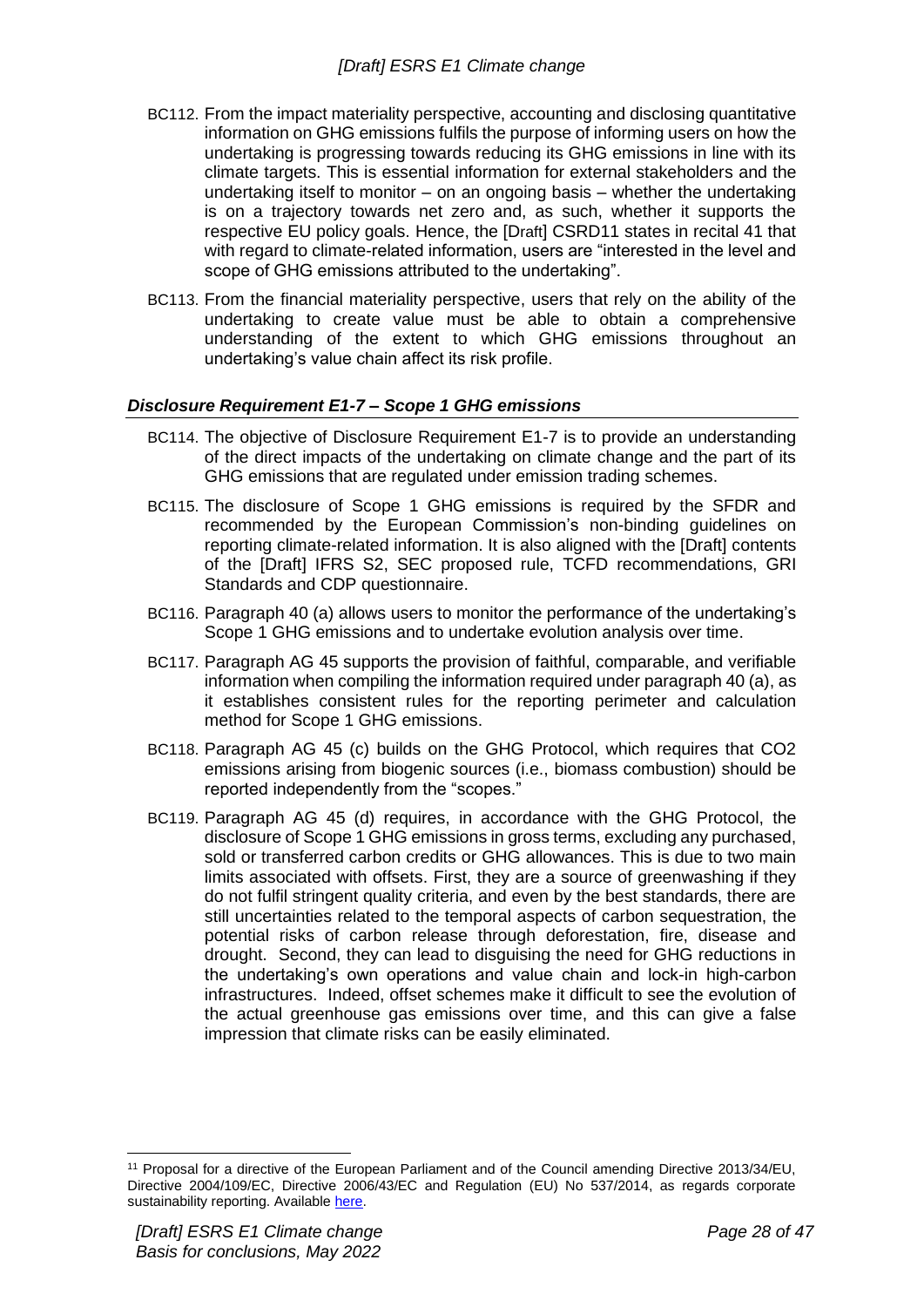- BC120. Paragraph 40 (b) is a way to calculate the potential financial effects related to emission trading, which is a prerequisite for understanding the undertaking's transition risks (see Disclosure Requirement E1-16 on potential financial effects of transition risks) and ensures consistency with existing reporting requirements under the EU ETS.
- BC121. Paragraph AG 46 (a) and (c) aim to ensure consistency between the scope and accounting period of Scope 1 GHG emissions disclosed under paragraph 40 (b) and GHG emissions regulated under the ETS.

#### <span id="page-28-0"></span>*Disclosure Requirement E1-8 – Scope 2 GHG emissions*

- BC122. The objective of Disclosure Requirement E1-8 is to provide an understanding of the indirect impacts on climate change caused by the undertaking's consumed energy regardless of whether it is externally purchased or acquired.
- BC123. The disclosure of Scope 2 GHG emissions is required by the SFDR and recommended by the European Commission's non-binding guidelines on reporting climate-related information. It also addresses a disclosure objective consistent with the contents of [Draft] IFRS S2, SEC proposed rule, TCFD recommendations, GRI Standards and CDP questionnaire.
- BC124. Paragraph 43 (a) and (b) and the related paragraph AG 47 (d), (e) and (f) allow ESRS to be aligned with the GHG Protocol Corporate Standard and Scope 2 Guidance and the GRI 305 (Emissions 2016) that require both location-based and market-based values. Moreover, both approaches have inherent advantages and drawbacks and a choice by the preparer in favour of one or the other could undermine comparability. The location-based method reflects the average emission intensity of the grids from which the electricity is taken. The market-based method reflects the emissions from electricity that companies have chosen (or not) on the market. Contractual instruments used include energy Attribute Certificates (RECs, GOs, I-RECs, …), direct contracts, supplier-specific emission factor, and emission factors representing energy and emissions not tracked or unclaimed (residual mix).
- BC125. Paragraph AG 47 (a) and (i) acknowledge that the principles and provisions of the GHG Protocol Scope 2 Guidance are widely used by undertakings and are generally accepted.
- BC126. Paragraph AG 47 (b), (g) and (h) support the provision of faithful, comparable, and verifiable information when compiling the information required under paragraph, as it establishes consistent rules for the reporting perimeter of Scope 2 GHG emissions.
- BC127. Paragraph AG 47 (c) supports the need for consistency in the undertaking's GHG inventory by requiring the avoidance of double counting between Scope 1, 2 and 3 GHG emissions.
- BC128. Paragraph AG 47 (g), in accordance with the GHG protocol, requires the undertaking to disclose biogenic emissions of CO2 from the combustion or biodegradation of biomass separately from the Scope 2 GHG emissions.
- BC129. Paragraph AG 47 (h) requires the disclosure of Scope 2 GHG emissions in gross terms, excluding any purchased, sold or transferred carbon credits or GHG allowances. This is due to the limits associated with offsets and described in BC 165.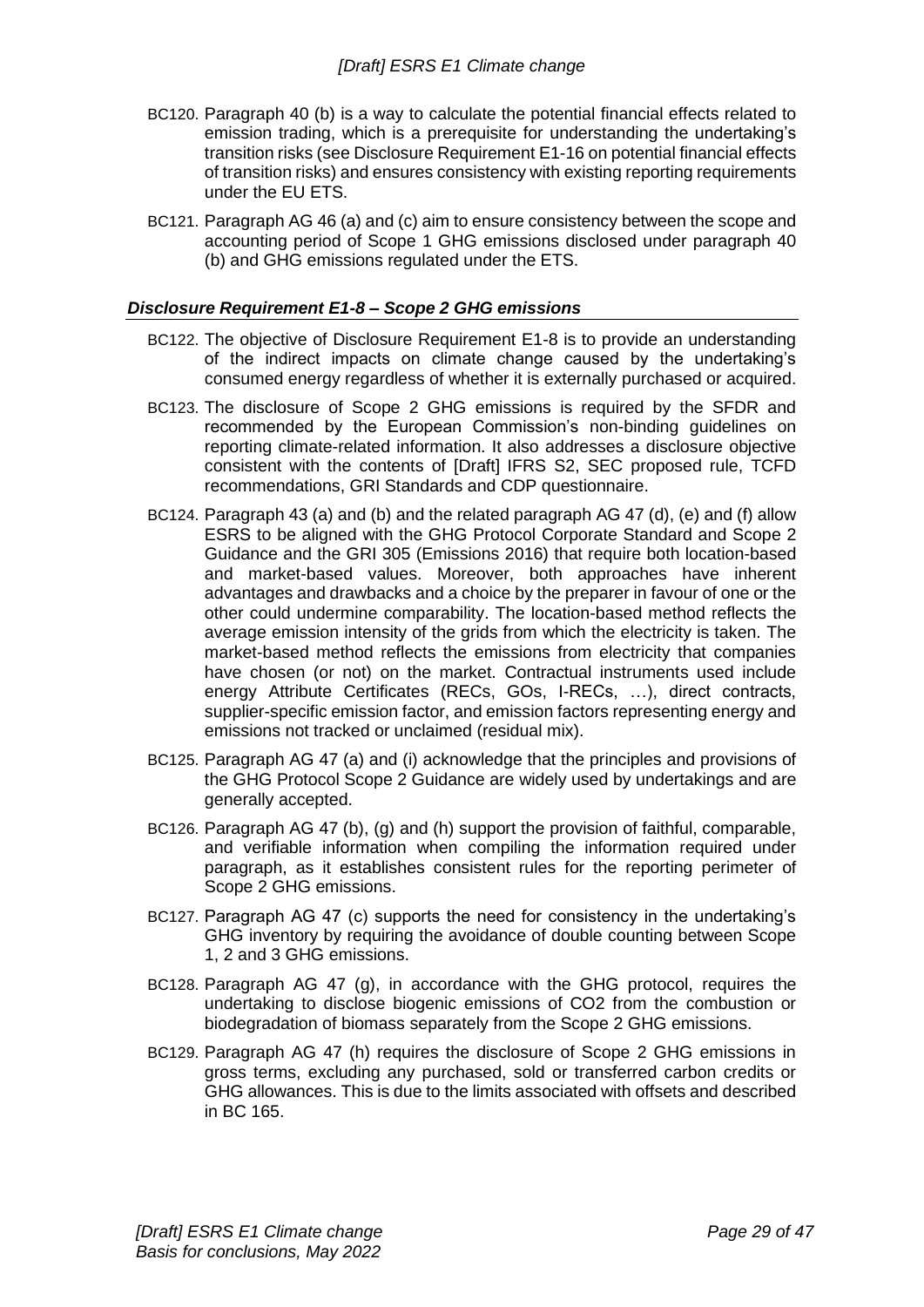#### <span id="page-29-0"></span>*Disclosure Requirement E1-9 – Scope 3 GHG emissions*

- BC130. The objective of Disclosure Requirement E1-9 is to provide an understanding of the GHG emissions that occur in the undertaking's value chain beyond its Scope 1 and 2 GHG emissions. For many undertakings, Scope 3 GHG emissions are the main component of the GHG inventory and are an important driver of their transition risks.
- BC131. Accounting and reporting on Scope 3 GHG emissions pose difficulties for preparers because the related GHG emission sources are not under the direct control of the undertaking. However, the 2021 TCFD status report shows that progress in Scope 3 data and methodologies has been made over the last years. Moreover, Scope 3 GHG emissions often account for the bulk of the undertaking's carbon footprint and can create risks for the undertaking's own operations, products and services.
- BC132. The disclosure of Scope 3 GHG emissions is required by the SFDR and recommended by the European Commission's non-binding guidelines on reporting climate-related information. It also addresses a disclosure objective that is consistent with the contents of the [Draft] IFRS S2, SEC Proposed rule, TCFD recommendations, GRI Standards and CDP questionnaire.
- BC133. Paragraph 46 aims to simplify Scope 3 reporting from a practical point of view and for purpose of presentation by reducing the amount of Scope 3 categories and summarising the 15 categories from the GHG Protocol into five overarching categories. This clustering does not impair the requirement to compile the necessary information based on the 15 categories introduced by the GHG Protocol Corporate Standard.
- BC134. Paragraph AG 48 (a) acknowledges that principles and guidance provided by the GHG Protocol are widely used by undertakings and generally accepted.
- BC135. Paragraph AG 48 (b) considers that the GHG Accounting and Reporting Standard for the Financial Industry from the Partnership for Carbon Accounting Financial (PCAF) is the most appropriate accounting and reporting framework for financial institutions in line with the recommendations of the European Banking Authority (EBA). PCAF Standard forms an extension to the GHG Protocol Corporate Value Chain which refines and expands the GHG Protocol's accounting rules for Scope 3, category 15 (investments), it replies to the need of FIs to measure the absolute emissions of their loans and investments.
- BC136. Paragraph AG 48 (c) and (d) suggest that not all 15 categories identified in the GHG Protocol have to be part of Scope 3 reporting in order to reach a reasonable cost-benefit balance. It is suggested to refrain from a fixed threshold and rather to follow a criteria-based approach as developed by the GHG Protocol and ISO. With regard to the quantitative significance of total Scope 3 emissions, TCFD recommendations refer to a 40% threshold and the SBTi12 states that "if Scope 3 emissions compose over 40% of total Scope 1, 2, and 3 emissions, companies shall develop ambitious Scope 3 targets that collectively cover at least two-thirds Scope 3 emissions".
- BC137. Paragraph AG (e) acknowledges that Scope 3 information is expected to mature over time. Rough estimates are therefore legitimate and acceptable from the start. However, these estimates are expected to be improved over time.

<sup>&</sup>lt;sup>12</sup> SBTi, "Corporate Manual", 2021. Available [here.](https://sciencebasedtargets.org/resources/?tab=develop#resource)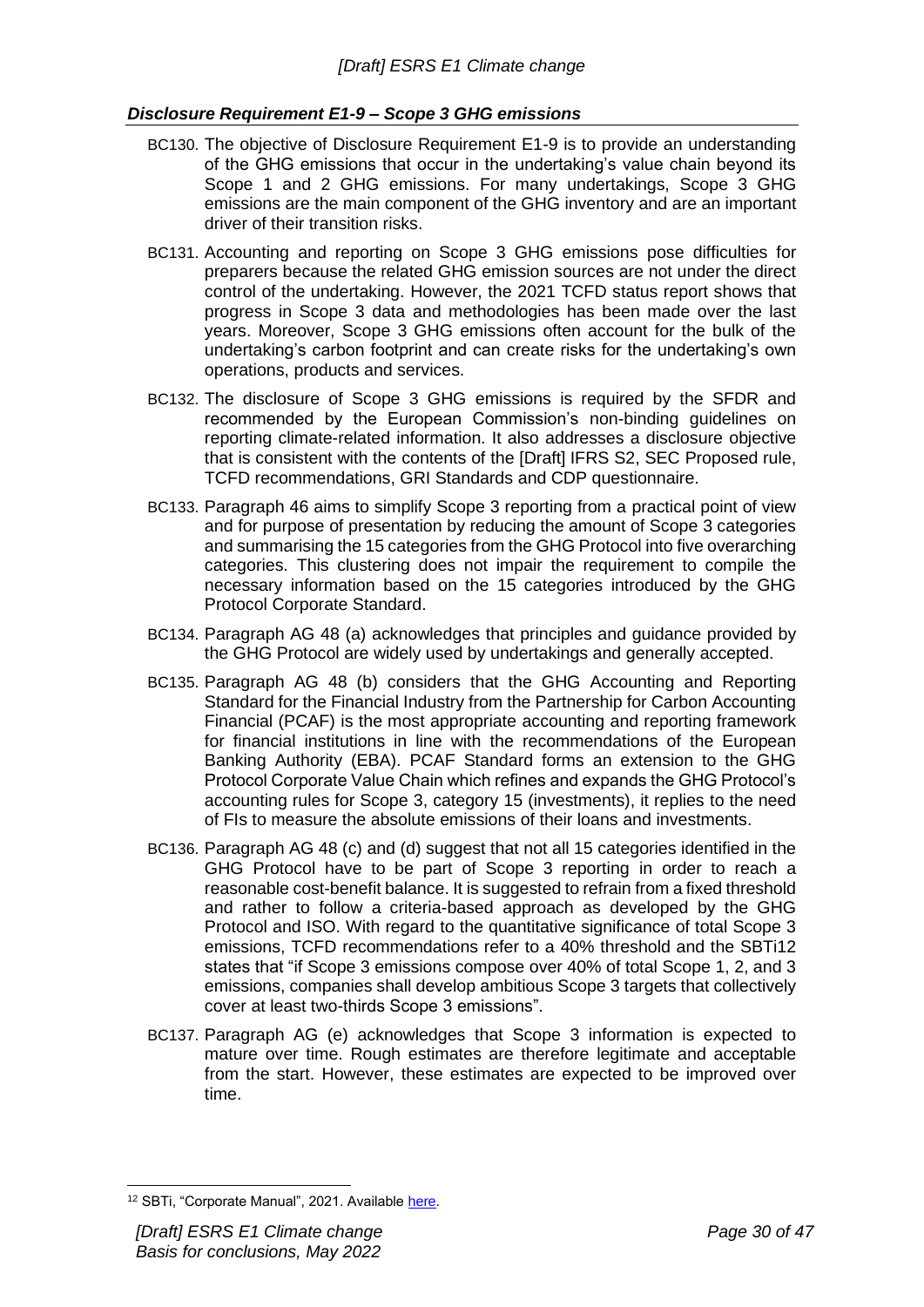- BC138. Paragraph AG 48 (f) allows the undertaking to update the Scope 3 inventory every three years for proportionality reasons, as Scope 3 emissions are often estimates that are based on external data that is difficult to collect. However, in order to ensure the faithful representation of the information, it specifies that the inventory shall be updated earlier in the event of substantial changes to the undertaking itself (e.g., through mergers and acquisitions) or its value chain (e.g., through the substitution of a key raw material for production).
- BC139. Paragraph AG 48 (g) aims to encourage the use of the most accurate data by requiring the undertaking to disclose the share of emissions calculated using primary data. The GHG Protocol Scope 3 Standard allows the choice of input data including supplier-specific data, country or sector or product averages, and proxies. However, to increase the accuracy of the data applied, it is recommended to use data in the following order of merit : 1) supplier-specific data; 2) an average of country before an average of sector or product; 3) proxies based on spend (nature of purchased goods and services). Moreover, despite GHG Protocol sectoral guidance, more sector-specific definitions are needed to improve the comparability of Scope 3 disclosures.
- BC140. Paragraph AG 48 (h) supports the need for comparability and verifiability of the information by requiring transparency on the reporting scope and calculation methods used when estimating Scope 3 GHG emissions.
- BC141. Paragraph AG 48 (i) supports the need for consistency in the undertaking's GHG inventory by requiring the avoidance of double counting between Scope 1, 2 and 3 GHG emissions. However, by including GHG emissions stemming from undertakings' value chain, there will be a "double counting" of emissions between undertakings, as one undertaking's indirect emissions from purchased energy and in the value chain will relate to another undertaking's emissions from operations. Nevertheless, the inherent double counting in the reporting of Scope 2 and 3 emissions does not impair the quality and understandability of a disclosure on GHG emissions. On the contrary, reporting on Scope 2 and disclosing Scope 3 is considered as an added value for stakeholders to understand the carbon footprint of an organisation and its dependencies on fossil fuels.
- BC142. Paragraph AG 48 (k), in accordance with the GHG protocol, requires undertakings to disclose biogenic emissions of CO2 from the combustion or biodegradation of biomass that occur in its value chain separately from the gross Scope 3 GHG emissions.
- BC143. Paragraph AG 48 (l) requires the disclosure of Scope 3 GHG emissions in gross terms, excluding any purchased, sold or transferred carbon credits or GHG allowances, due to the limits associated with offsets and described in BC 165.
- BC144. Paragraph AG 51 introduces an optional disclosure of GHG emissions from purchased cloud computing and data centre services because GHG emissions from information and communication technology (ICT) services represent a significantly increasing amount of GHG emissions, and undertakings have direct and concrete levers to act on these sources. Moreover, EFRAG considers that great consideration should be given to the monitoring of ICT-related GHG emissions in the context of high energy prices.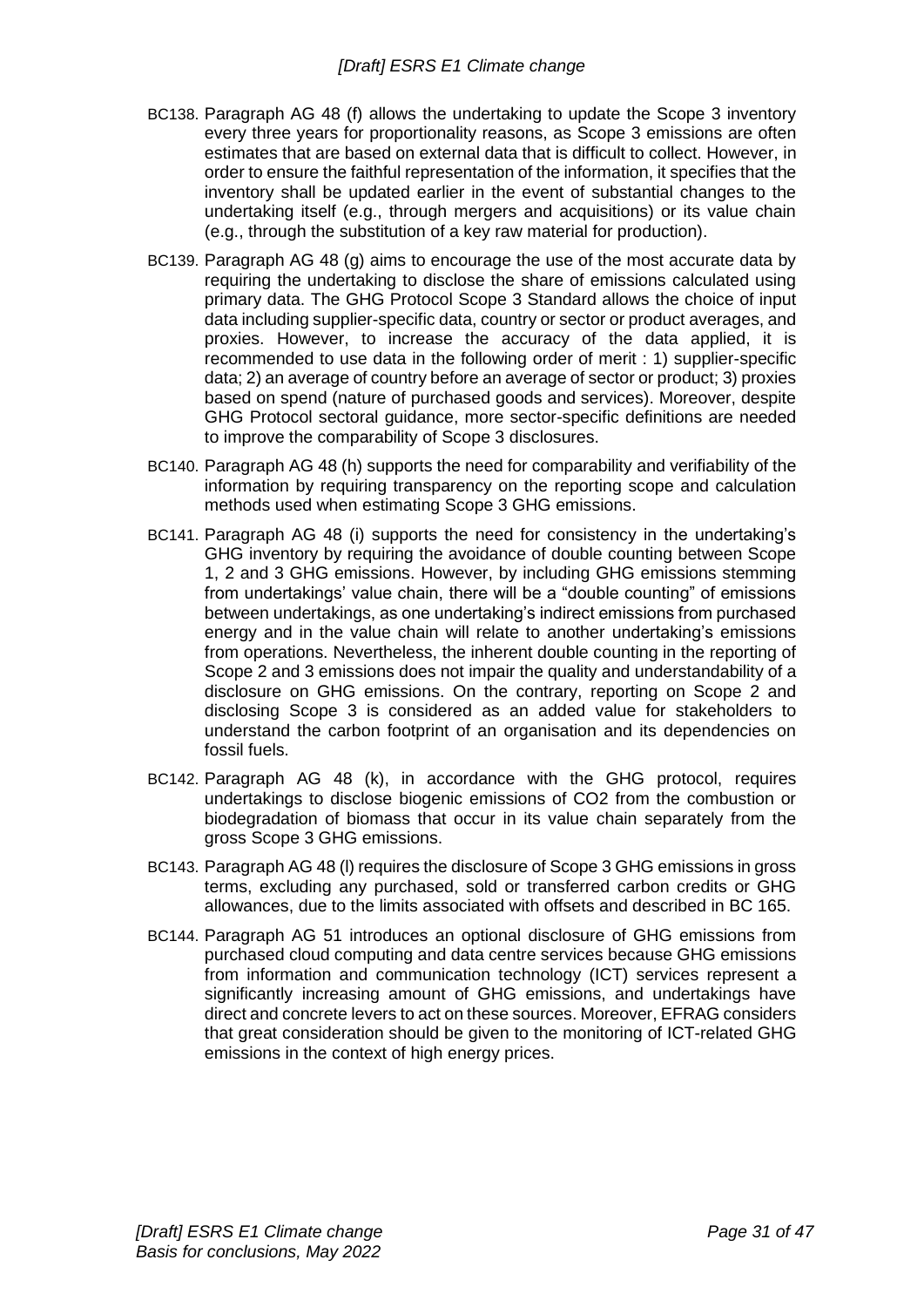#### <span id="page-31-0"></span>*Disclosure Requirement E1-10 – Total GHG emissions*

- BC145. The objective of the Disclosure Requirement E1-10 is to provide an overall understanding of the undertaking's GHG emissions and whether these occur from its own operations or the value chain. This disclosure is a prerequisite for measuring progress towards reducing GHG emissions in accordance with the undertaking's climate-related targets and EU policy goals.
- BC146. The disclosure of Scope 3 GHG emissions is required by the SFDR and recommended by the European Commission's non-binding guidelines on reporting climate-related information. It also addresses a disclosure objective that is consistent with contents of the [Draft] IFRS S2, SEC proposed rule, TCFD recommendations, GRI standards and CDP.
- BC147. Paragraph AG 52 is considered relevant information for the assessment of the undertaking's potential transition risks as the transition risks vary depending on the countries in which the GHG emissions occur.
- BC148. Paragraph AG 53 is deemed necessary, since undertakings, especially the larger ones, are often pursuing different economic activities and business models, which can significantly differ in their GHG emissions profile. A disaggregation of GHG emissions by operating segments rather than by economic activities or sectors is recommended because the operating segments correspond to the undertaking's decision-making and are therefore easiest to track down in an undertaking's information system.

#### <span id="page-31-1"></span>*Disclosure Requirement E1-11 – GHG intensity per net turnover*

- BC149. The objective of Disclosure Requirement E1-11 is to meet the information needs of financial market participants subject to the SFDR. It allows an understanding of the GHG intensity normalised by revenue.
- BC150. The SFDR will require financial market participants to disclose the GHG intensity per revenue of their investee companies. It is, therefore, necessary that undertakings pursuant to the [Draft] CSRD report that information through the ESRS. Indeed, preparers/investee companies have an insight position (knowledge of GHG emissions and revenues details) allowing to finetune the calculation of the GHG per revenue ratio (adjustment of the perimeter for both numerator on GHG emissions and denominator on revenues) and are better positioned to do this than the financial market participants (investors or analysts) themselves.
- BC151. It is consistent with a disclosure objective consistent with the [Draft] IFRS S2, TCFD recommendations, CDP questionnaire and GRI Standards. However, the [Draft] IFRS S2 and TCFD recommendations define the denominator as a unit of physical or economic output, whereas the [Draft] ESRS E1 defines the denominator as the undertaking's net turnover.
- BC152. The usefulness of GHG intensity per revenue is to allow users to compare undertakings from one year to another, normalising GHG emissions by a comparable denominator (potential acquisitions/divestments in assets for instance that could increase/reduce absolute GHG emissions). It also enables comparability between organisations in the same sector.
- BC153. The disclosure of intensity ratios per revenue certainly fosters comparability, but it is, however, not the most relevant and reliable indicator for non-financial sectors for the reasons indicated in BC 97.
- BC154. Therefore, three additional intensity indicators deemed relevant for the future sector-specific ESRS are identified, although they are not prioritised for this [Draft] ESRS E1 Standard.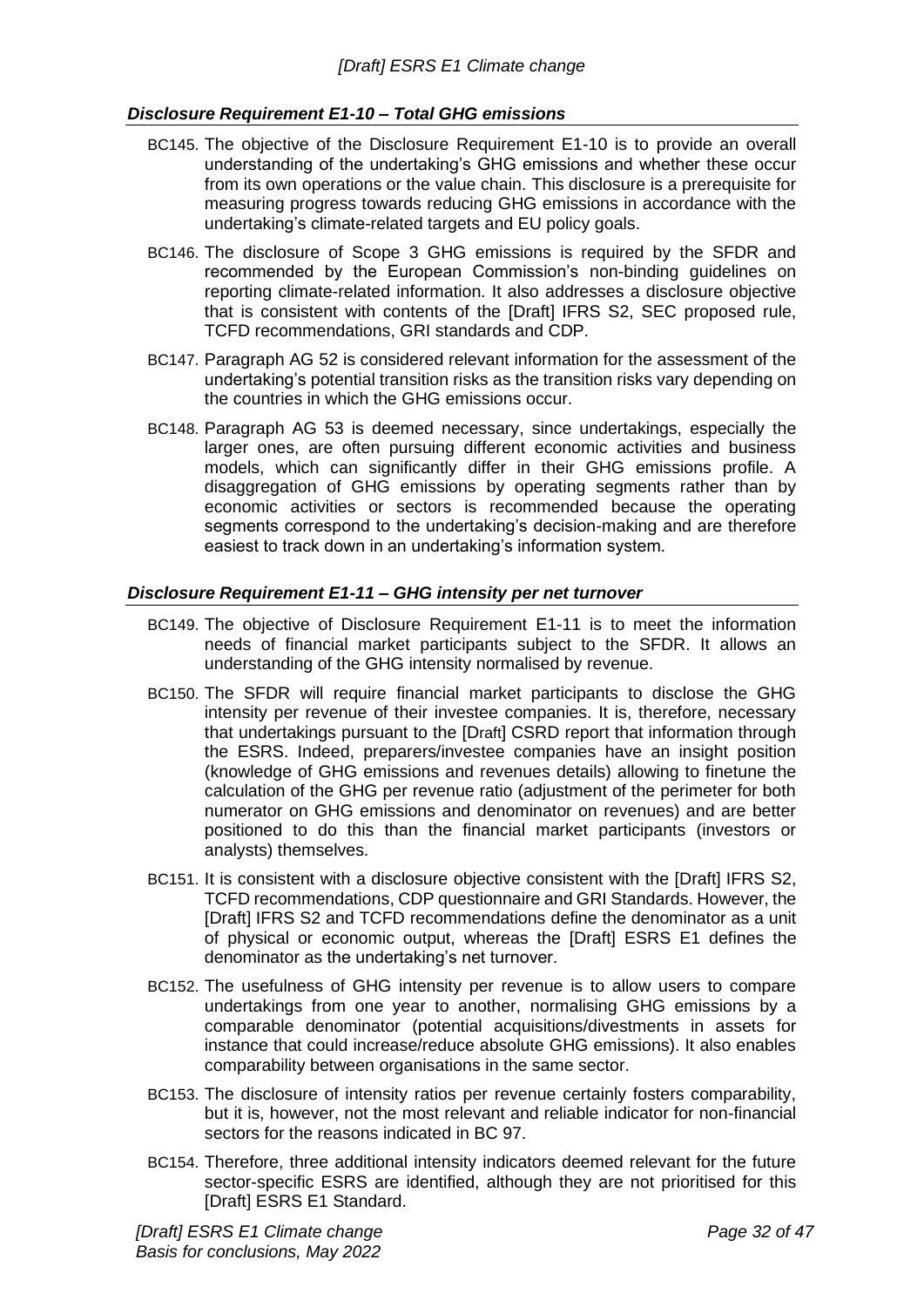- BC155. GHG intensity per activity (tCO2e/unit of production) was considered because denominators relying on sectoral production units increase the quality and relevance of information. The disclosure was not retained for this Standard as it is sector specific.
- BC156. GHG intensity per tertiary activities (tCO2e from offices and business travels per Full-Time Equivalent) was considered. The disclosure aims to address tertiary activities whatever the sector and support EU decarbonisation objectives in accordance with the European Climate Law. However, as the emission sources concerned are limited and therefore less of a priority and the perimeter of the denominator corresponding to the one of the numerator is difficult to obtain, the disclosure requirement was not retained.
- BC157. GHG intensity of used upstream and downstream logistics services (tCO2e from goods transported/tons of goods transported) was considered for undertakings that pursue activities in the sectors for which the transportation of goods is relevant. The disclosure aims to address transport activities and support EU decarbonisation objectives in accordance with the European Climate Law. The disclosure was not retained as it was assessed to be sector specific.

#### <span id="page-32-0"></span>*Disclosure Requirement E1-12 – GHG removals in own operations and the value chain*

- BC158. Most climate scenarios compatible with 1.5°C or 2°C global warming rely on carbon removal solutions, such as Carbon Capture and Storage for Bioenergy (BECCS) or Direct Air Capture and Storage (DAC/DACCS) or natural carbon sinks. The IPCC states that "the longer the delay in reducing CO2 emissions towards zero, the larger the likelihood of exceeding 1.5°C, and the heavier the implied reliance on net negative emissions after mid-century to return warming to 1.5°C (high confidence)."13 Given the importance of GHG removals to reach global climate goals, it is considered important that undertakings provide transparency on their actions to remove and store GHGs. It is also recognised that for undertakings in biomass-based sectors, such as forestry, a significant part of their impact on climate change is a result of sequestered GHG in their own operations as well as along their value chains.
- BC159. Disclosure Requirement E1-12 is derived from recital 41 of the [Draft] CSRD that states "users are interested in the level and scope of GHG emissions and removals attributed to the undertaking, including the extent to which the undertaking uses offsets and the source of those offsets".

<sup>13</sup> Rogeli, J. et al. (2018, p. 93): Mitigation Pathways Compatible with 1.5°C in the Context of Sustainable Development. In: Global Warming of 1.5°C. An IPCC Special Report on the impacts of global warming of 1.5°C above pre-industrial levels and related global greenhouse gas emission pathways, in the context of strengthening the global response to the threat of climate change, sustainable development, and efforts to eradicate poverty: [https://www.ipcc.ch/site/assets/uploads/sites/2/2019/05/SR15\\_Chapter2\\_Low\\_Res.pdf](https://www.ipcc.ch/site/assets/uploads/sites/2/2019/05/SR15_Chapter2_Low_Res.pdf)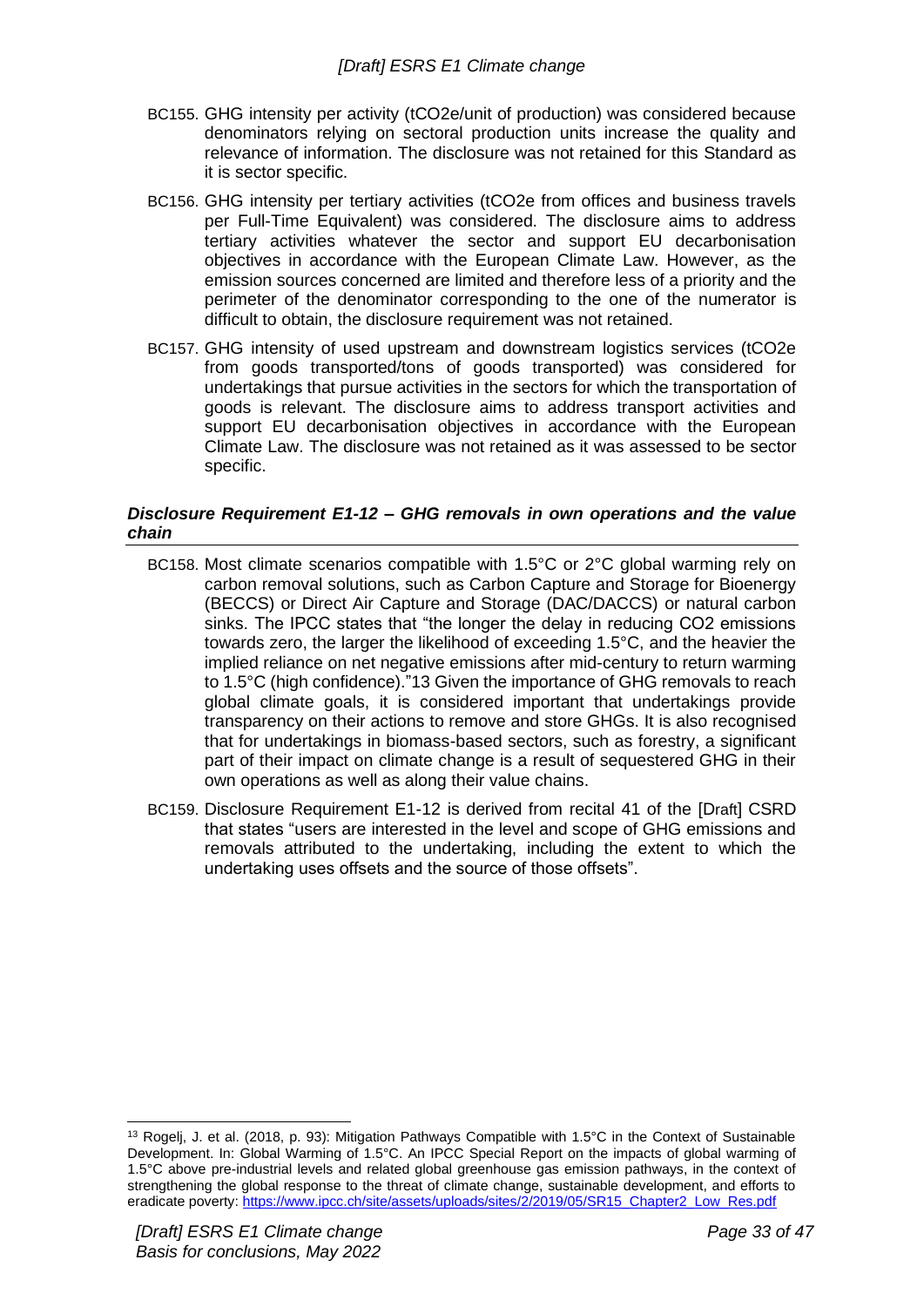- BC160. Disclosure Requirement E1-12 requires the undertaking to report GHG removals in its own operations separate from those in its value chain and separate from the GHG emissions (Disclosure Requirements E1-7 to E 1-10). This will help avoid double counting and provide transparency on the undertaking's direct and indirect efforts to remove and store GHGs. Since it may be challenging for an undertaking to account for all GHG removals in its value chain, the application guidance to Disclosure Requirement E1-12 clarifies that GHG removal activities in the value chain shall only include those that the undertaking is actively supporting, for example through a cooperation project with a supplier. GHG removals supported by an undertaking outside its value chain, for example by financing afforestation or technological removal projects, are not accounted for under Disclosure Requirement E1-12. Such removals can be considered under Disclosure Requirements E1-13 (GHG mitigation projects financed through carbon credits) if they are subject to a carbon credit the undertaking has purchased and cancelled in the reporting period. On the other hand, if the undertaking purchases carbon credits from GHG removal projects within its value chain, sometimes referred to as "insets", it should account for these removals under Disclosure Requirement E1-12 instead of E1-13, but only if the transparency and quality criteria for carbon credits are met. With these rules, the [Draft] ESRS E1 intends to ensure consistency of the undertaking's GHG inventory and to avoid double reporting of GHG removals under Disclosure Requirements E1-12 and E1-13.
- BC161. The [Draft] ESRS E1 recognises that to date there are no comprehensive consensus methods for accounting and reporting on GHG removals and storage. For this reason, Disclosure Requirement E1-12 aims to provide the necessary transparency on the assumptions made and methodologies and frameworks applied by the undertaking in accounting for GHG removals (cf. paragraph 55 (c) and AG 60 (g)). More advanced methods for accounting of GHG removals are currently being developed, notably the planned EU regulatory framework for certification of carbon removals, but also the Land Sector and Removals Guidance under the auspices of the GHG Protocol, and the Forest, Land and Agriculture Science-Based Target Setting Guidance by the SBTi. To take account of these developments, the [Draft] Standard includes a dynamic requirement to apply consensus methods as soon as they are available.
- BC162. GHGs can be removed and stored by biogenic (e.g., afforestation, reforestation, forest restoration, urban tree planting, agroforestry, building soil carbon, etc.), technological (e.g., direct air capture and storage), or hybrid (e.g., bioenergy with CO2 capture and storage) solutions. All of these face distinct challenges related to, for example, adverse environmental and social impacts (known and accepted, unintended or uncertain), the risks of non-permanence in the storage of removed GHGs, the maturity of the technology and its potential to be applied in large scale, etc. Because of these challenges, the [Draft] ESRS E1 requires undertakings to provide details for each removal activity, including the type of removal, the GHGs concerned, how the risk of non-permanence is managed, rules for accounting of reversals and, if the removal activity qualifies as a nature-based solution. Nature-based solutions are considered a means to circumvent various challenges connected to biogenic removals, provide additional benefits for sustainable development, and should therefore be identified as such. The United Nations Environment Assembly has recently agreed on a definition of nature-based solutions, which is referenced in the [Draft] ESRS E1. In developing this [Draft] Standard, however, it was noted that more specific criteria to qualify an action as a nature-based solution may be necessary to ensure robust reporting. The application guidance to Disclosure Requirement E1-12 moreover takes account of the fact that certain removal and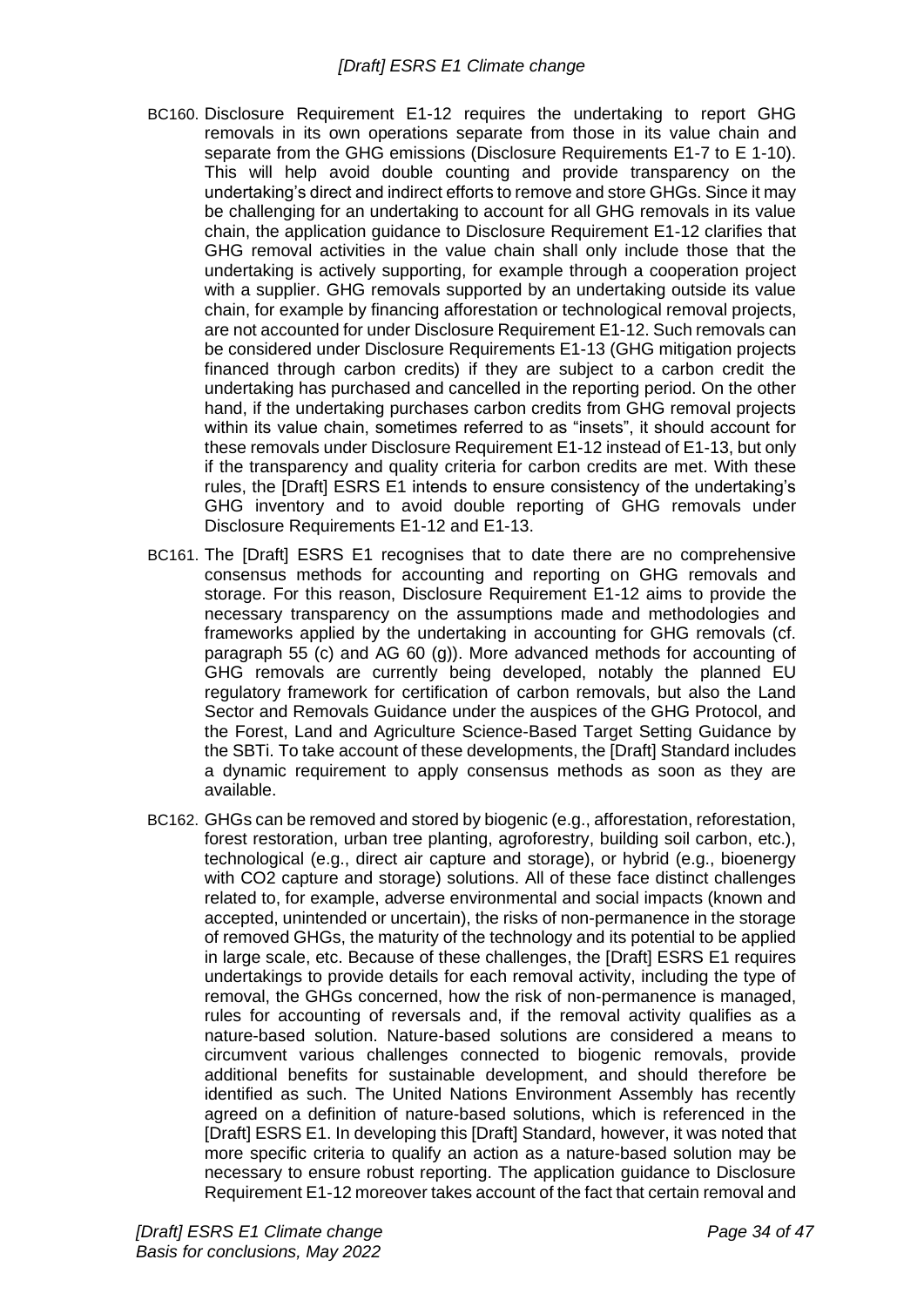#### *[Draft] ESRS E1 Climate change*

storage activities themselves can have an impact on climate change, for example, direct air capture technologies requiring large amounts of electricity that may lead to GHG emissions if this electricity is not originating from renewable sources. GHG emissions from removal activities would be covered, but also hidden, in the undertaking's gross Scope 1, 2 or 3 emissions. For this reason, the [Draft] ESRS E1 requires the undertaking to disclose the GHG emissions associated with a removal and storage activity alongside but separately from the amount of removed GHG emissions.

#### <span id="page-34-0"></span>*Disclosure Requirement E1-13 – GHG mitigation projects financed through carbon credits*

- BC163. The objective of Disclosure Requirement E1-13 is to provide an understanding of the extent and quality of carbon credits the undertaking has purchased from the voluntary market and cancelled in the reporting period.
- BC164. The disclosure builds on recital 41 of the [Draft] CSRD, which stresses that "achieving a climate-neutral economy requires the alignment of GHG accounting and offset standards" and that "users need reliable information regarding offsets that addresses concerns regarding possible double-counting and overestimations, given the risks to the achievement of climate-related targets that double-counting and overestimations can create". It concludes that "the reporting standards should therefore specify the information undertakings should report with regard to those matters".
- BC165. Since it is not possible for most undertakings to eliminate all GHG emissions associated with their activities, products and services right away, an increasing number of undertakings use carbon credits from GHG reduction or removal projects with the aim to balance or compensate their GHG emissions or claim "carbon neutrality". However, this trend in market practice is observed with caution as carbon credits and offsetting practices are limited in their effectiveness in many ways. First, they can be a source of greenwashing if the climate change mitigation project behind a carbon credit does not fulfil the stringent and verified quality criteria. Secondly, offsetting practices can lead to disguising the need for deep GHG emission reductions in the undertaking's own operations and value chain to achieve EU and global climate goals and avoid a lock-in in high-carbon infrastructures (also known as mitigation deterrence). Thirdly, GHG emissions by far exceed the amount of carbon credits potentially available. Hence, the concept of purchasing carbon credits to offset emissions cannot be considered as a viable solution on a large scale. Fourth, double counting of mitigation outcomes (towards national or EU climate targets and at the same time towards an undertakings' GHG neutrality claim) may lead to less overall climate action and can therefore be perceived as a risk for environmental integrity. Overall, in developing this [Draft] Standard it has been noted that undertakings should prioritise GHG emission reduction over offsetting and compensation practices. This principle is reflected throughout the [Draft] Standard. Disclosure Requirement E1-3 does require reporting of GHG emission reduction targets and the progress made to achieve them but excludes the use of carbon credits to claim target achievement. Disclosure Requirements E1-7-10 require reporting on gross Scope 1, 2, 3 and total GHG emissions and do not allow netting of emissions with carbon credits. Nevertheless, it is recognised that the purchase and use of carbon credits have become common market practice and reporting standards should create the necessary transparency on, if and to which extent the undertaking's climaterelated policies rely on carbon credits and offsetting and whether the carbon credits purchased and cancelled by the undertaking fulfil certain quality criteria. Therefore, a Disclosure Requirement on carbon credits is introduced in the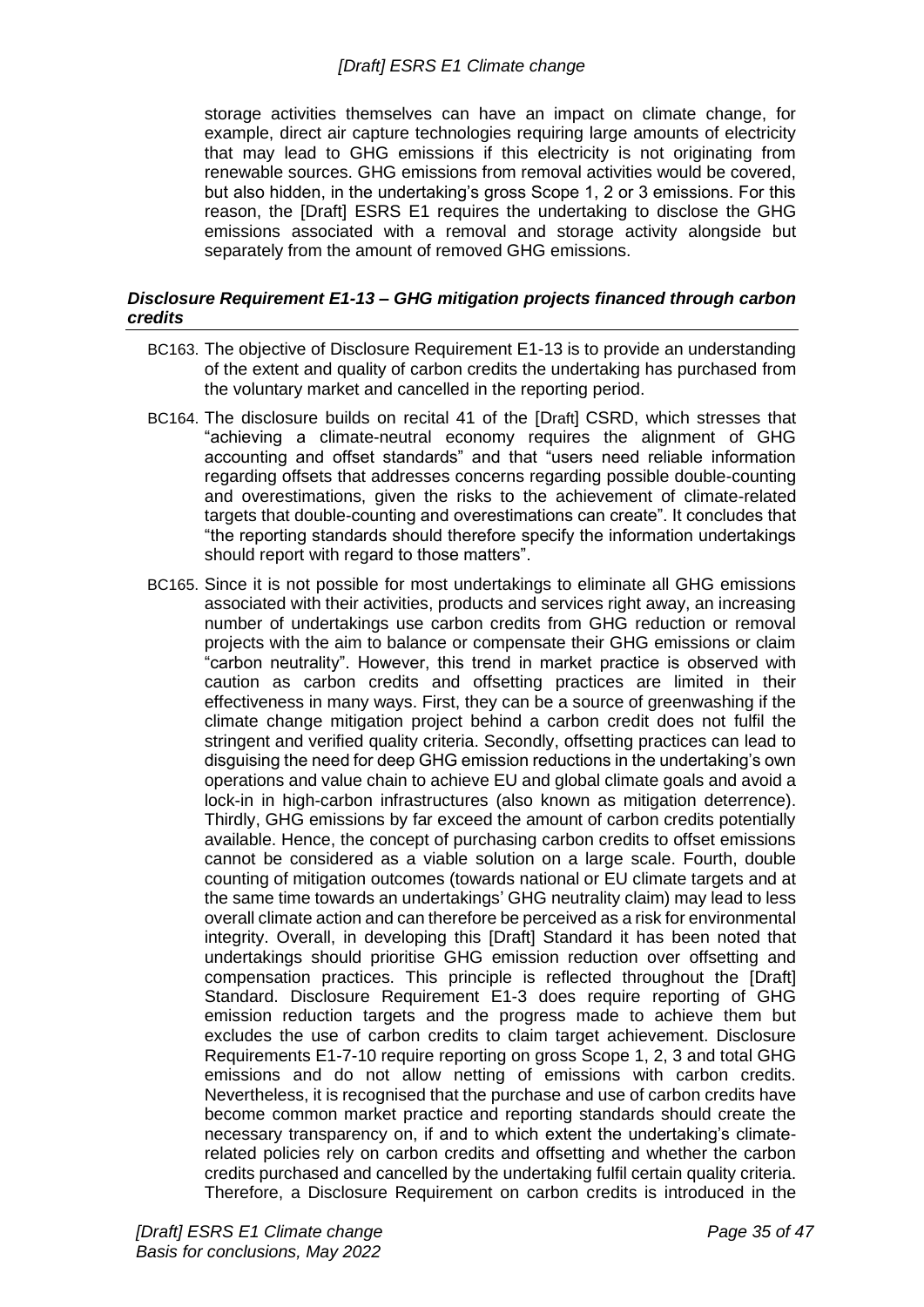#### *[Draft] ESRS E1 Climate change*

[Draft] Standard which requires separate reporting of GHG emissions reductions or removals from carbon credits purchased and cancelled in the reporting period. This approach is in line with GRI 305-5 (Emissions 2016) and the GHG protocol corporate standard and Scope 3 standard.

- BC166. Carbon credits can originate from GHG emissions reduction or removal projects that occur inside or outside the undertaking's value chain. To avoid double reporting of GHG emission reductions and GHG removals and to ensure consistency of an undertaking's GHG inventory boundaries, Disclosure Requirement E1-13 should not include amounts of emission reductions and removals associated with purchased carbon credits that occur within an undertaking's value chain (sometimes referred to as insets). In case the carbon credit is based on a GHG emission reduction in the undertaking's value chain, this emission reduction should be considered in Disclosure Requirement E1-9 (Scope 3). In case the carbon credit is based on a GHG removal in the undertaking's value chain, it should be considered in Disclosure Requirement E1-12 (removals).
- BC167. Disclosure Requirement E1-13 limits the carbon credits that can be considered to those that are verified against recognised national or international quality standards. It is observed that various verification standards for climate change mitigation projects exist on the voluntary market, but there is no commonly agreed definition of a high-quality verification standard. The [Draft] ESRS E1, therefore, introduces a definition of "recognised quality standards for carbon credits" (Appendix A) which is based on a set of criteria that should be fulfilled by those standards, including that the standard is verifiable by independent third parties, the standard setter makes requirements and project reports publicly available and the standard at a minimum ensures additionality, permanence, avoidance of double counting and provides rules for calculation, monitoring, and verification of the climate change mitigation project's GHG emissions and emission reductions. With this approach, standard setters for carbon credits schemes should be able to assess if their standards are viable for reporting under ESRS E1 Disclosure Requirement 13. Vice versa, standards and carbon credits that do not fulfil the quality criteria listed in the definition would not be able to be considered under the Disclosure Requirement.
- BC168. Disclosure Requirement E1-13 requires the reporting of the total amount of carbon credits in metric tons of CO2eq cancelled (or retired) in the reporting period. This may be different from the amount of carbon credits an undertaking purchases in the same period. Some undertakings buy carbon credits in bulk in order to use them for offsetting over different reporting periods. To ensure faithful and comparable reporting, it is considered that the undertaking should only account for those carbon credits under Disclosure Requirement E1-13 it cancels in the reporting period.
- BC169. In addition to the total amount of GHG reductions or removals, the [Draft] ESRS E1 requires details on the type and nature of the carbon credits and related climate change mitigation projects. This includes the share of reduction and removal projects, the share by quality standard, the share from climate change mitigation projects in the EU and, if applicable, the share of carbon credits that qualify as corresponding adjustments under Art. 6 of the Paris Agreement. These details are considered necessary to allow users to understand the credibility of the disclosed information. In preparing this [Draft] Standard it was noted that based on Art. 6 of the Paris Agreement, the rules for the voluntary market for carbon credits are currently under revision, especially with regards to preventing double counting of emission reduction in national inventories and the voluntary market. The [Draft] ESRS E1 anticipates the changes to greatest extent possible to date by including a requirement to provide transparency on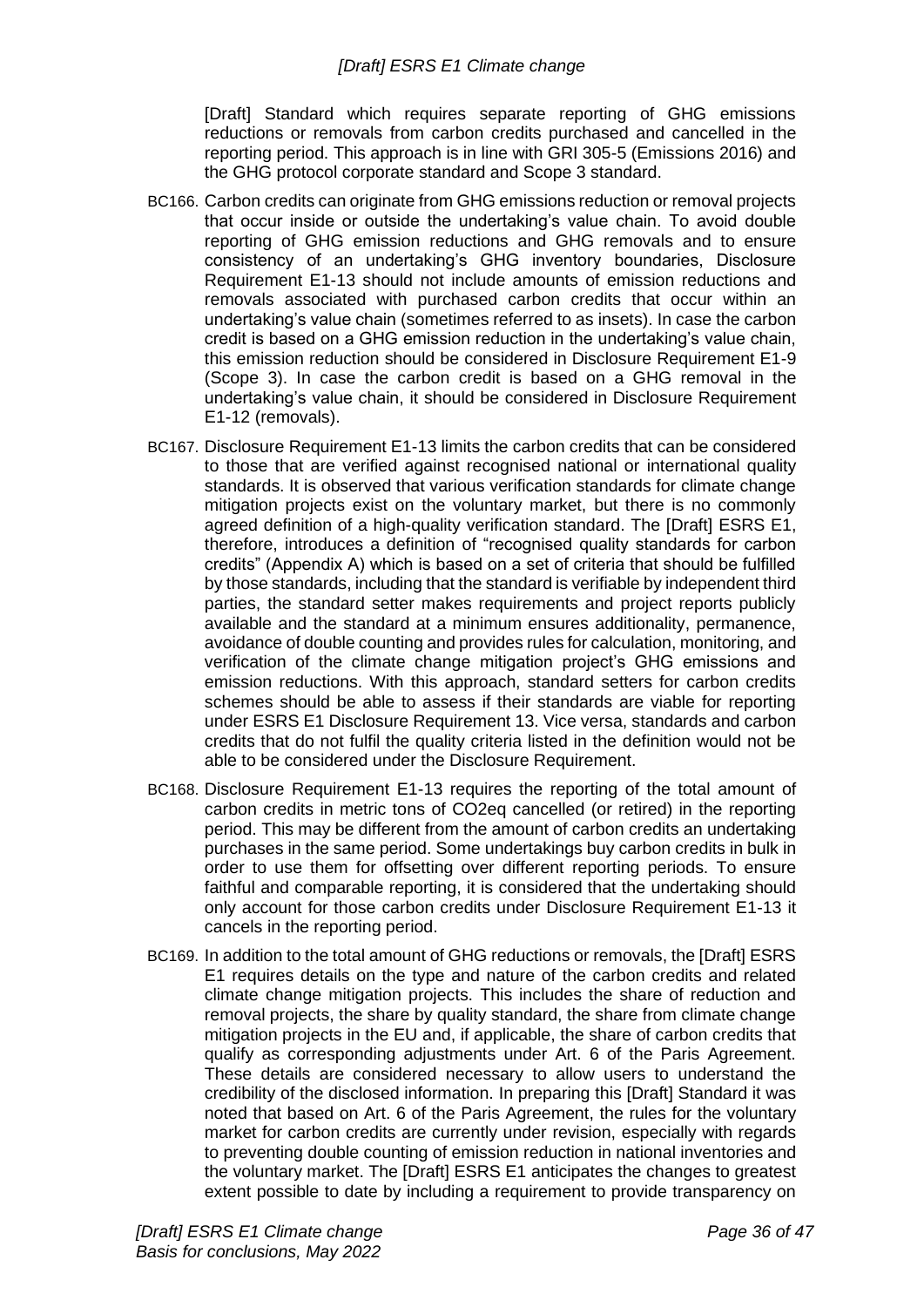the share of carbon credits that qualify as a corresponding adjustment under the Paris Agreement.

#### <span id="page-36-0"></span>*Optional Disclosure Requirement E1-14 – Avoided GHG emissions from products and service*

- BC170. The objective of Disclosure Requirement E1-14 is to provide transparency on the methodologies used and assumptions made by the undertaking when estimating and communicating about the impacts of their products and services on climate change in comparison to other products and services, or in comparison to a situation where their products and services did not exist. Transparency on the methodologies is key considering that there is currently no generally accepted framework for accounting and reporting on such avoided emissions.
- BC171. Avoided GHG emissions are used as technical screening criteria under the Taxonomy climate Delegated Act for enabling economic activities such as provision of low carbon technology or data-driven solutions for instance. These are also voluntarily disclosed by large companies operating in the sectors enabling the transition towards a low carbon economy.
- BC172. Accounting for an undertaking's Scope 1, 2 and 3 GHG emissions and for avoided emissions from products based on comparative assessments are fundamentally different but complementary concepts. Comparative impacts shall not be used to adjust Scope 1, 2, and 3 GHG emissions or claim GHG emission reduction target achievement. Finally, if reported, any estimates of avoided emissions shall be disclosed separately from the undertaking's GHG inventory.
- BC173. Paragraph 61 acknowledges that there is currently no generally accepted methodology to quantify avoided emissions. Therefore, it is suggested that if the undertaking reports avoided emissions, in addition to a quantitative indicator, it shall provide details of the calculation methodology, in particular on the life-cycle emissions included, the baseline scenario chosen, and the assumptions made for determining additionality in comparison to the baseline scenario.

#### <span id="page-36-1"></span>*Disclosure Requirements E1-15, E1-16 – Potential financial effects from material climate-related risks*

- BC174. The manifestations of climate change can impact the undertaking's value along its value chain, and may affect its financial performance, its financial position and cash flows.
- BC175. The objective of Disclosure Requirements E1-15 and E1-16 is to provide a quantitative estimation of the potential financial effects arising from material climate-related risks beyond what has already been recognised under financial reporting requirements. The material climate-related risks to which the undertaking is exposed are those resulting from the process described in ESRS 2 Disclosure Requirements 2-IRO 1 and 2- IRO 2. It is considered relevant information for users to enable effective pricing of climate-related risks and opportunities, and informed assessments of enterprise value and resilient business model, and to facilitate the efficient allocation of capital.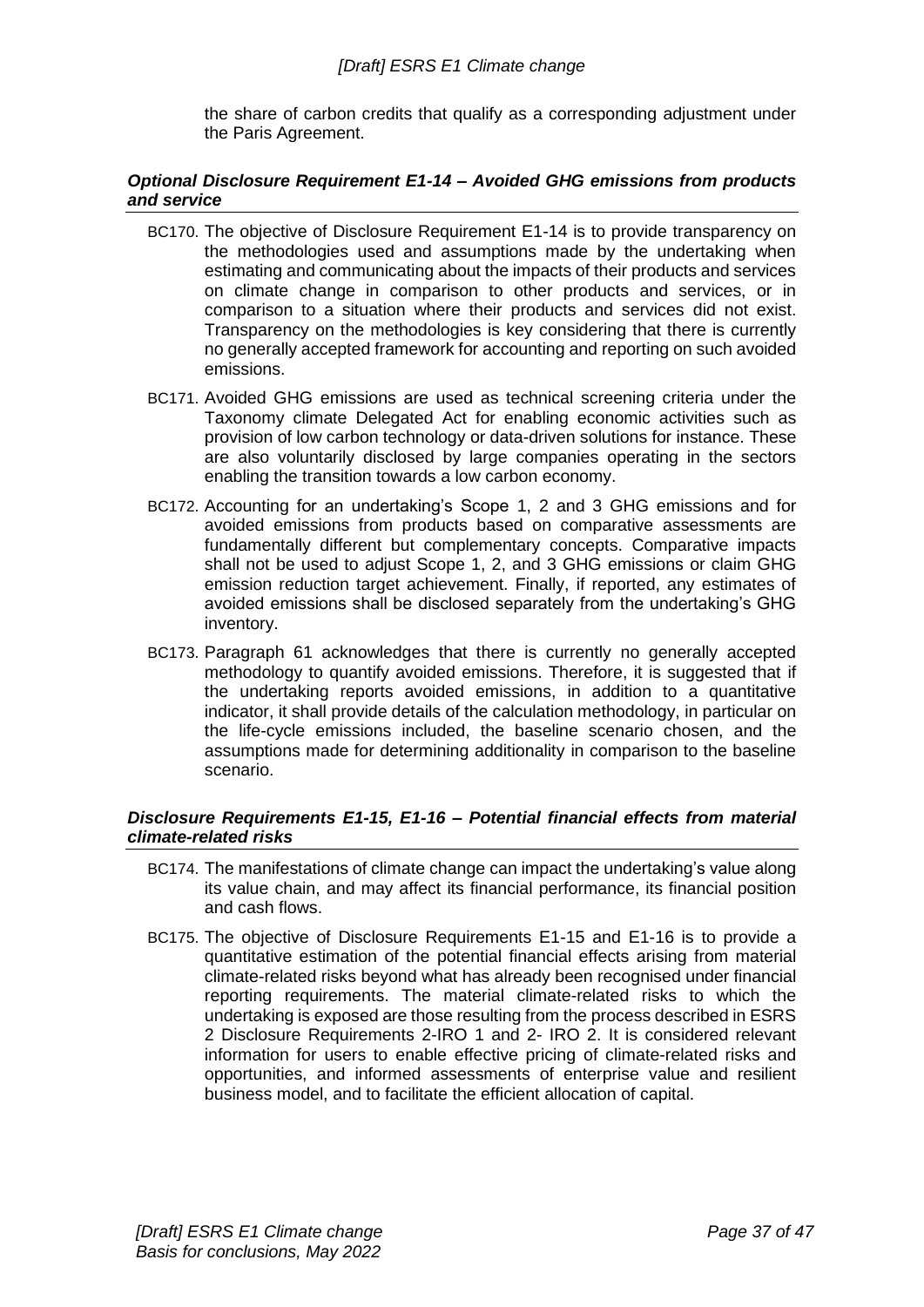- BC176. The Disclosure Requirements E1-15 and E1-16 build on the existing NFRD, which states that climate-related information should include both the principal risks to the development, performance and position of the company resulting from climate change, and the principal risks of a negative impact on the climate resulting from the company's activities. The Disclosure Requirements E1-15 is also aligned with the European Commission's non-binding guidelines on nonfinancial reporting, which recommend the undertaking to disclose the financial impacts of extreme weather events (i.e., possible indicators on days of business interruptions and associated costs, cost of repairs, fixed-asset impairment, value chain disruptions and lost revenues) and to describe how the undertaking's performance is affected by weather variability, in particular for undertakings sensitive to variability in temperature and precipitation.
- BC177. The Disclosure Requirements E1-15 and E1-16 also address disclosure objectives that are consistent with the [Draft] IFRS S2 and TCFD recommendations, which also propose the disclosure of the amount and percentage of assets and business activities vulnerable to physical and transition risks without stipulating the methodology for doing this.
- BC178. The subtopic is considered material from the financial materiality lens as both climate-related physical and transition risks may affect the undertaking's value over the short, medium and long term.
- BC179. Regarding the physical risks' components, both acute risks (i.e., increased severity and frequency of extreme weather events) and chronic risks (i.e., longer-term shifts in precipitation and temperature and increased variability in weather patterns) can trigger economic costs and financial losses. For example, extreme temperatures or storm damage may affect the undertaking's financial performance through effects on the undertaking's premises, operations, supply chain, transportation needs and employee safety. Chronic risks also may lead to significant financial implications for the undertaking over time, such as those associated with changes in water availability, sourcing and quality, sea-level rising affecting the undertaking's premises or operations, or chronic drought affecting supply chains.
- BC180. Economic losses from weather and climate-related disasters have been increasing, in particular, due to increasingly frequent climate-related extreme weather events. In the EU, these losses alone already average over €12 billion per year. Conservative estimates show that exposing the EU economy to global warming of 3°C above pre-industrial levels would result in an annual loss of at least €170 billion. Climate change affects not only the economy but also the health and well-being of Europeans, who increasingly suffer from climate physical risks such as heatwaves and floods. The deadliest natural disaster of 2019 worldwide was the European heatwave, with 2500 deaths.14
- BC181. Regarding transition risks, policy, legal, technology and market changes from society's transition to a lower-carbon economy may affect the undertaking's financial position and performance due to transition risk events such as increased external carbon pricing, technological innovation, the shift of market demand for certain commodities, etc. resulting in potential asset impairments and erosions of profit margins of the undertaking.
- BC182. Translation of risks into financial effects is needed in order to refine the materiality assessment and to increase comparability.

<sup>&</sup>lt;sup>14</sup> Communication from the Commission Forging a climate-resilient Europe - the new EU Strategy on Adaptation to Climate (COM/2021/82). Available [here.](https://ec.europa.eu/clima/sites/clima/files/adaptation/what/docs/eu_strategy_2021.pdf)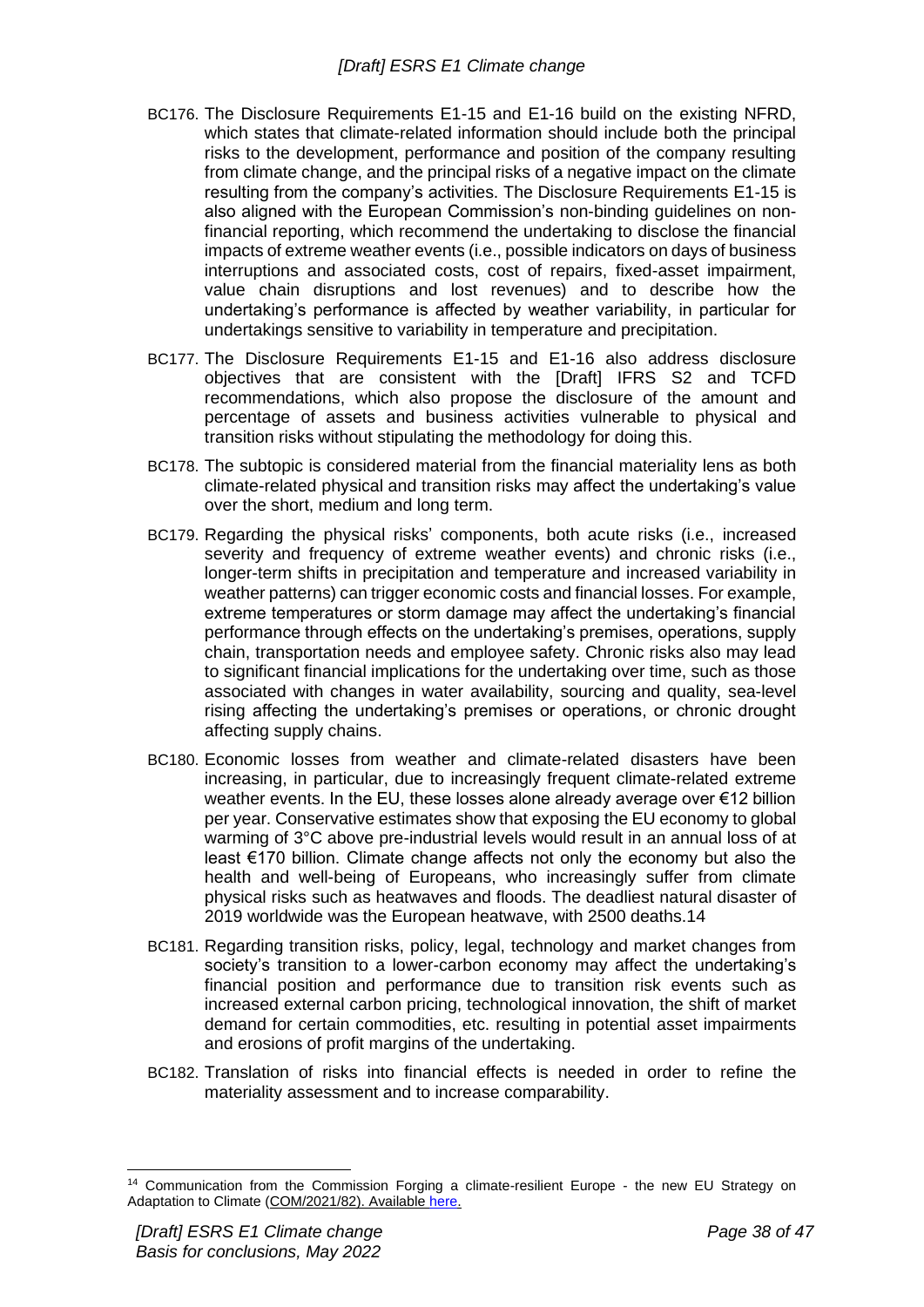- BC183. Based on the TCFD recommendations' Guidance on Metrics, Targets and Transition Plans, financial position means the undertaking's potential assets, liabilities and equity under different climate-related scenarios. Potential effects on financial position can include the following: changes to the carrying amount of assets due to the exposure to physical and transition risks; changes to the expected portfolio value given climate-related risks and opportunities; and changes in liability and equity due to increases or decreases in assets (e.g., due to low-carbon capital investments or to sale or write-offs of stranded assets).
- BC184. Based on the TCFD recommendations' Guidance on Metrics, Targets and Transition Plans, financial performance means the undertaking's potential income and expenses under different climate-related scenarios. Potential effects on financial performance can include the following: increases in revenue from new products or services from climate opportunities; increases in cost due to carbon prices, business interruption, contingency, or repairs; changes to operating cash flow from changes in upstream costs; impairment charges due to assets exposed to transition risks; and changes to total expected losses due to physical risks.
- BC185. The disclosure requirements do not cover financial effects that have already crystallised as a result of climate-related risks as these should already have been reflected in the financial statements under the requirements of financial reporting. These disclosure requirements only cover potential effects that may occur in the future due to climate-related risks and do not meet the recognition and measurement requirements for inclusion in the financial statements at the reporting date.
- BC186. No commonly agreed methodology exists to assess the quantitative potential financial effects of climate-related risks. Under these circumstances, the disclosures of the quantified potential financial effects from material climaterelated risks are proposed without a requirement on the quantification methodology. Nonetheless, the undertaking is required to ensure it applies the most mature and accurate methodologies available in its specific field for measuring the quantitative potential financial effects of it physical and transition risks and to disclose its assumptions and the limitations of these assumptions. Climate-related scenario analysis is considered a central tool for understanding potential financial effects (see sections "Climate-related specific application guidance on ESRS 2 Disclosure Requirements IRO 1 and IRO 2 on materiality assessment" and "Climate-related specific application guidance on ESRS 2 Disclosure Requirement SBM 1 (paragraph 47 (d)) on the resilience of the strategy and business model" for more information on scenario analysis).
- BC187. Given the lack of agreed methodology to quantify potential financial effects from material climate-related risks, in developing this [Draft] Standard it was considered that the disclosure of potential net financial effects after mitigation cannot be requested as a mandatory disclosure requirement. The disclosure requirements are thus voluntarily limited to the potential financial effect before mitigation.
- BC188. Based on the 2021 TCFD status report, challenges associated with the reporting of potential financial effects from climate-related risks include: difficulties of organisational alignment, data, risk evaluation and the attribution of effects in financial accounts; longer time horizons associated with climaterelated risks compared with business horizons; and securing approval to disclose the results publicly. Consequently, in order to reach a reasonable costbenefit balance, the requirements allow the undertaking to provide the information qualitatively if it is unable to provide it quantitatively.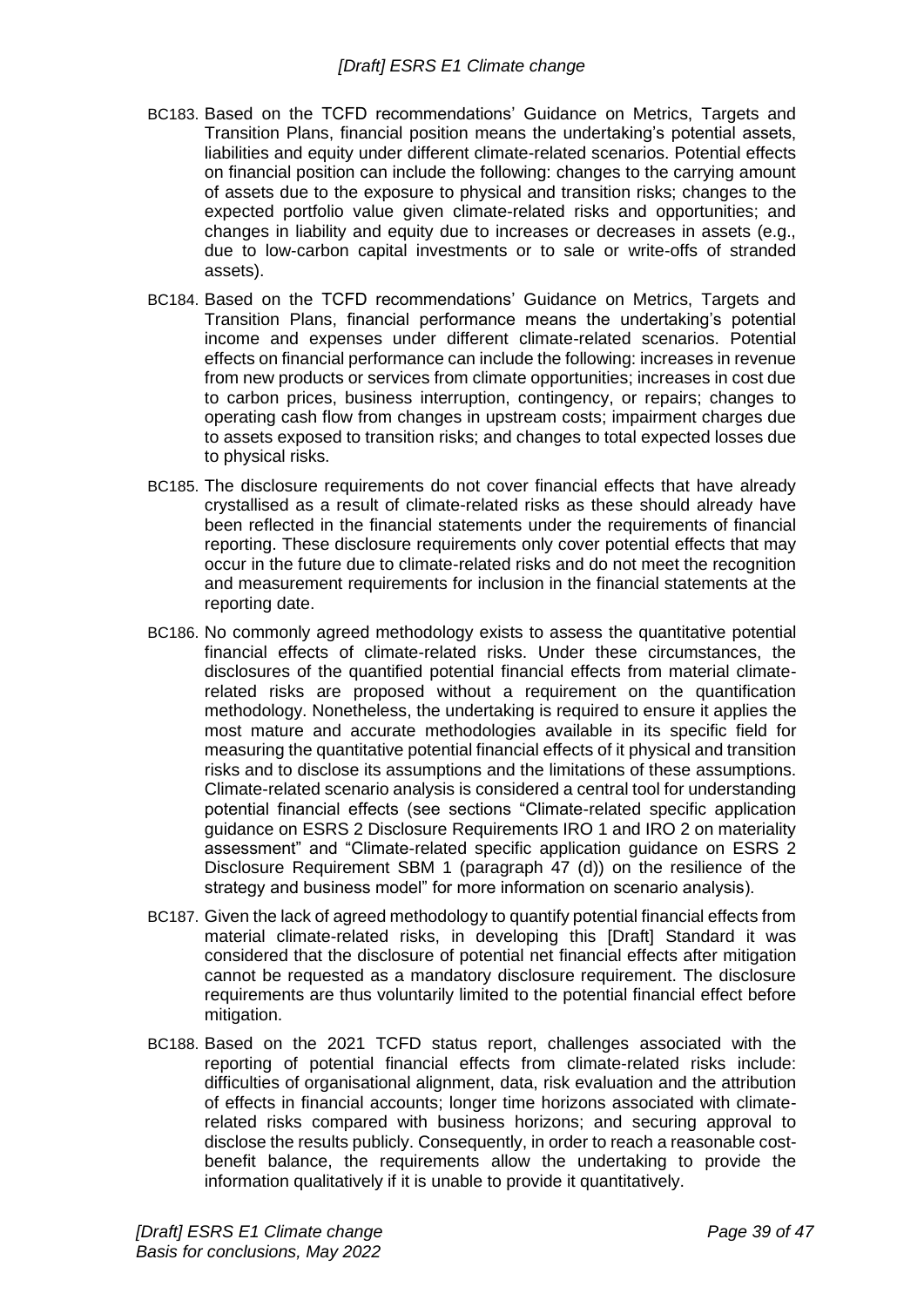BC189. Future enhancement of the ESRS may rely on standardised methodologies and more specifically on a potential classification of significant harmful activities, as described in the Public Consultation Report on Taxonomy extension options linked to environmental objectives15. The proposed framework of a potential EU Taxonomy extension could be a building block for standardised risk quantification through common definitions and science-based technical criteria. Another possibility would be to explore how the indicators relevant to the 'do no significant harm-DNSH' criteria of current EU Taxonomy regulation could be made coherent with other indicators within the overall sustainable finance framework for improved usability in assessing the potential financial effects of climate-related risks.

#### <span id="page-39-0"></span>*Disclosure Requirement E1-15 – Potential financial effects from material physical risks*

- BC190. The objective of Disclosure Requirement E1-15 is to provide an understanding of how material climate-related physical risks may affect the undertaking's financial position (owned assets) and performance (potential future increase/decrease in net turnover and costs due to business interruptions, increased supply prices, etc. resulting in potential margin erosions) over the short, medium and long term considering that these potential future financial effects may not meet the financial reporting recognition and measurement criteria set for assets and liabilities at the reporting date.
- BC191. Several methodologies and tools are already developed and used on the market worldwide. The approach is usually based on two steps: physical risks exposure (disclosed under "Climate-related specific application guidance on ESRS 2 Disclosure Requirements IRO 1 and IRO 2 on materiality assessment") and financial impact assessment (disclosed under Disclosure Requirement E1- 15). The most advanced methodologies recommend modelling IPCC scenarios with the geographical location of assets and supply chain and customers' countries on various time horizons. Thus, the use of models allows the undertaking to first identify the climate-related hazards such as heat and cold waves, number of frost days per year, heavy precipitations, wind intensity change, etc. and then the owned assets that are subject to these climate-related hazards and the business activities exposed to physical risks along the value chain.
- BC192. Paragraph AG 71 supports the need for understandability, verifiability, and comparability despite the lack of mature methodology for assessing the quantitative potential financial effects by providing transparency on the scope, time horizon, calculation methodology, critical assumptions, and limitations of the undertaking's assessment.
- BC193. Considering the level of uncertainty regarding both physical risks and the related financial effects on a specific undertaking, paragraphs 67, AG 72 (a) and AG 74 allow the undertaking to disclose the potential financial effects as a range or as qualitative information.

<sup>15</sup> [Platform](ttps://ec.europa.eu/info/sites/default/files/business_economy_euro/banking_and_finance/documents/sustainable-finance-platform-report-taxonomy-extension-july2021_en.pdf) on Sustainable Finance, "Public Consultation Report on Taxonomy extension options linked to environmental objectives", July 2021. Available [here.](https://ec.europa.eu/info/sites/default/files/business_economy_euro/banking_and_finance/documents/sustainable-finance-platform-report-taxonomy-extension-july2021_en.pdf)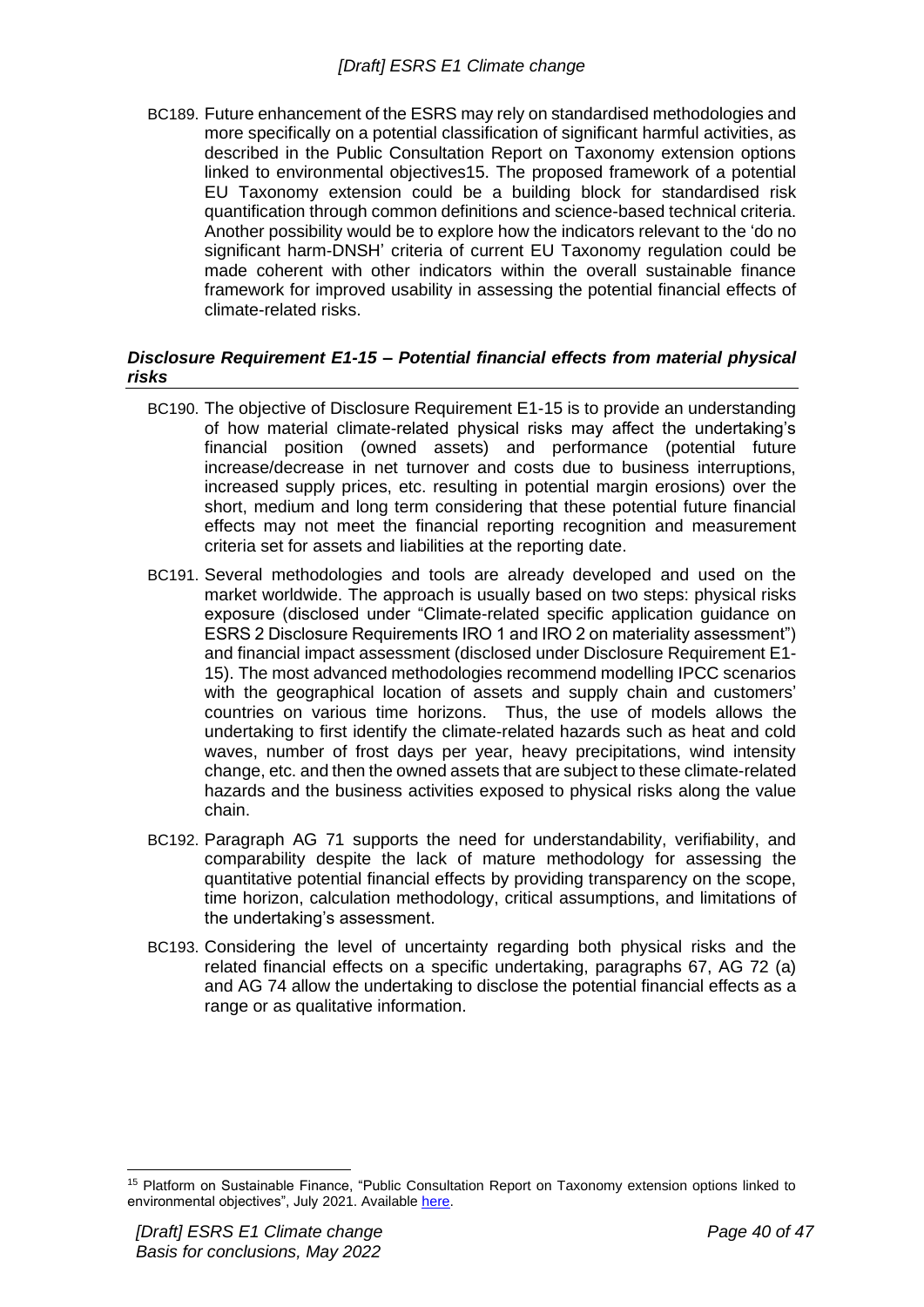- BC194. Paragraphs 67 (a) and AG 72 (b) are provided on the basis that potential financial effects from material climate-related physical risks also depend on the undertaking's planned responses to manage its risks (i.e., accept, avoid, reduce or share/transfer). Without trying to assess the efficiency of the actual and planned mitigation actions, these paragraphs aim at highlighting the relevance and coverage of the actions. Moreover, these paragraphs aim to increase the consistency and reliability of the undertaking's disclosure by requiring that the potential financial effects disclosed under Disclosure Requirement E1-15 shall reflect and be read in parallel with the action plans to adapt to physical risks and resources dedicated to adaptation solutions disclosed under Disclosure Requirement E1-4 (Climate change mitigation and adaptation action plans and resources).
- BC195. Paragraphs 68 and AG 75 to AG 78 aim to strengthen the consistency of sustainability-related financial disclosure requirements with financial reporting.

#### <span id="page-40-0"></span>*Disclosure Requirement E1-16 – Potential financial effects from material transition risks*

- BC196. The objective of Disclosure Requirement E1-16 is to provide an understanding of how material climate-related transition risks may affect the undertaking's financial performance and position over the short-, medium- and long-term, considering that those potential future financial effects may not meet the financial reporting recognition and measurement requirements for inclusion in the financial statements at the reporting date.
- BC197. Currently, no commonly agreed methodology exists to assess or measure how climate-related transition risks may affect the future financial position and performance of the undertaking. It is recognised that methodologies are highly dependent on the business model of the undertaking itself, on carbon pricing policies and mechanisms, on a common definition of assets at risk, and a common definition of significantly harmful activities.
- BC198. It is quite clear from the perspective of the EBA (European Banking Authority) and NGFS (Network of Central Banks and Supervisors for Greening the Financial System) that the methodologies used by financial institutions to assess transition risks stemming from climate factors still need to be improved. Thus, at this stage, financial institutions can only rely on qualitative assessments of the risk management process of their counterparties/investees as well as on quantitative metrics used by their counterparties/investees to manage and monitor their climate-related risks and opportunities. Therefore, the disclosures required by paragraphs 69 and 71 remain largely based on the exercise of judgement.
- BC199. Paragraph AG 80 supports the need for understandability, verifiability, and comparability of the quantitative potential financial effects despite the lack of mature methodology by providing transparency on the scope, time horizon, calculation methodology, critical assumptions, and limitations of the undertaking's assessment.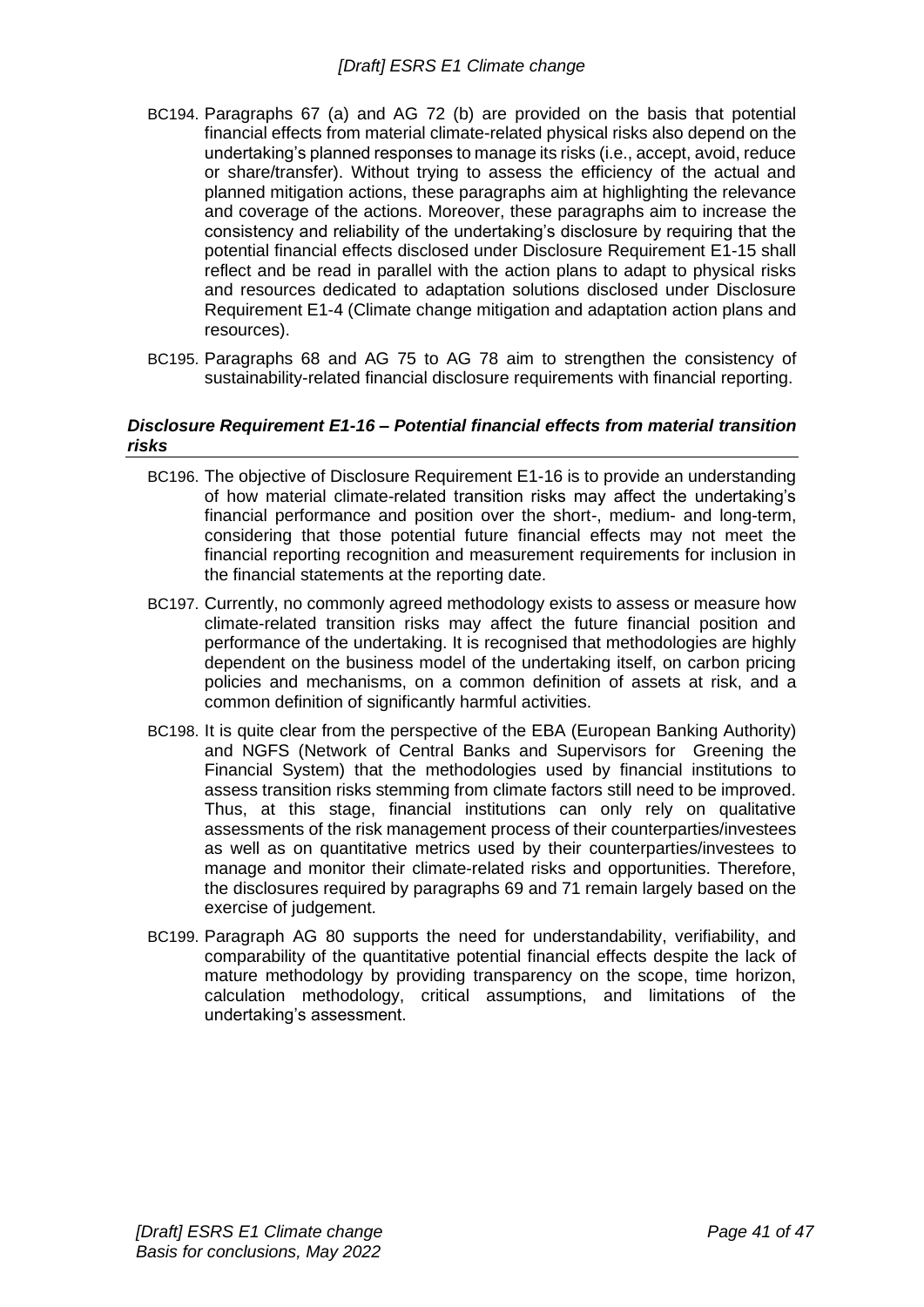- BC200. Paragraph 81 (a) builds on the NGFS16, which underlines the predominant role of stranded assets in transmitting the transition financial impact from corporates to financial institutions. The disclosure of value and share of stranded assets is considered by the EBA as the starting point of the valuation of exposure of assets impacted by transition risks. The estimation of stranded assets should be addressed in a forward-looking perspective with the following disclosure on scope and methodology according to the IEA:
	- (a) scope: physical assets whose costs cannot be recovered with important stranding risks in the long-lived power generation plants,
	- (b) methodology and especially the period considered over which foregone revenues are taken into account (this period must be longer than usual period considered in accounting standard for assets depletion);
	- (c) key assumptions: future prices, underlying scientific scenario, policy framework facilitating the transition, etc.; and
	- (d) value: book value.

This Disclosure Requirement of potentially stranded assets builds on the concept of locked-in GHG emissions developed under paragraph 15 (d) of Disclosure Requirement E1-1. Significance of locked-in GHG emissions associated with specific assets should help identify the ones that might become stranded in the future in case they are incompatible with a transition to a climateneutral economy.

- BC201. Paragraph AG 82 acknowledges that public policies aiming to apply the polluterpays-principle, by shifting the costs induced by GHG emissions from society to the emitters of greenhouse gases are a main driver of climate-related transition risks. Carbon pricing policies primarily manifest in two ways: the emissions trading scheme and the carbon tax. The World Bank indicates that carbon pricing policies currently exist in 42 countries at the national level and 25 areas at the subnational level – numbers that have almost doubled since 2012. The EU ETS is considered a primary policy underpinning the EU's goal of reducing emissions by at least 55% by 2030.
- BC202. Paragraph AG 82 (d) introduces the concept of monetised GHG emissions, which allows users to understand the potential extent of financial effects associated with the undertaking's direct and indirect GHG emissions. It builds on recital 38 of the [Draft] CSRD, which states that "some natural capital accounting methodologies seek to assign a monetary value to the environmental impacts of companies' activities, which may help users to better understand those impacts", consequently "it is therefore appropriate that sustainability reporting standards should be able to include monetised indicators of sustainability impacts if that is deemed necessary". Moreover, it is aligned with the WEF paper on stakeholder capitalism, which includes the "valued impact of GHG emissions" and "estimated societal cost of carbon" as expanded metrics.
- BC203. This paragraph acknowledges that policymakers can base their climate policies on carbon prices and other instruments, where the GHG emission reductions to be achieved through carbon pricing determine the price level, ranging from partial to complete internalisation of the costs induced by emitters. Thus, using different cost rates in the monetisation of GHG emissions – i.e., low, middle, high – enables to reflect different policy options and resulting transition risks arising from carbon prices.

<sup>&</sup>lt;sup>16</sup> NGFS, "Overview of Environmental Risk Analysis by Financial Institutions", 2020. Available [here.](https://www.ngfs.net/sites/default/files/medias/documents/overview_of_environmental_risk_analysis_by_financial_institutions.pdf)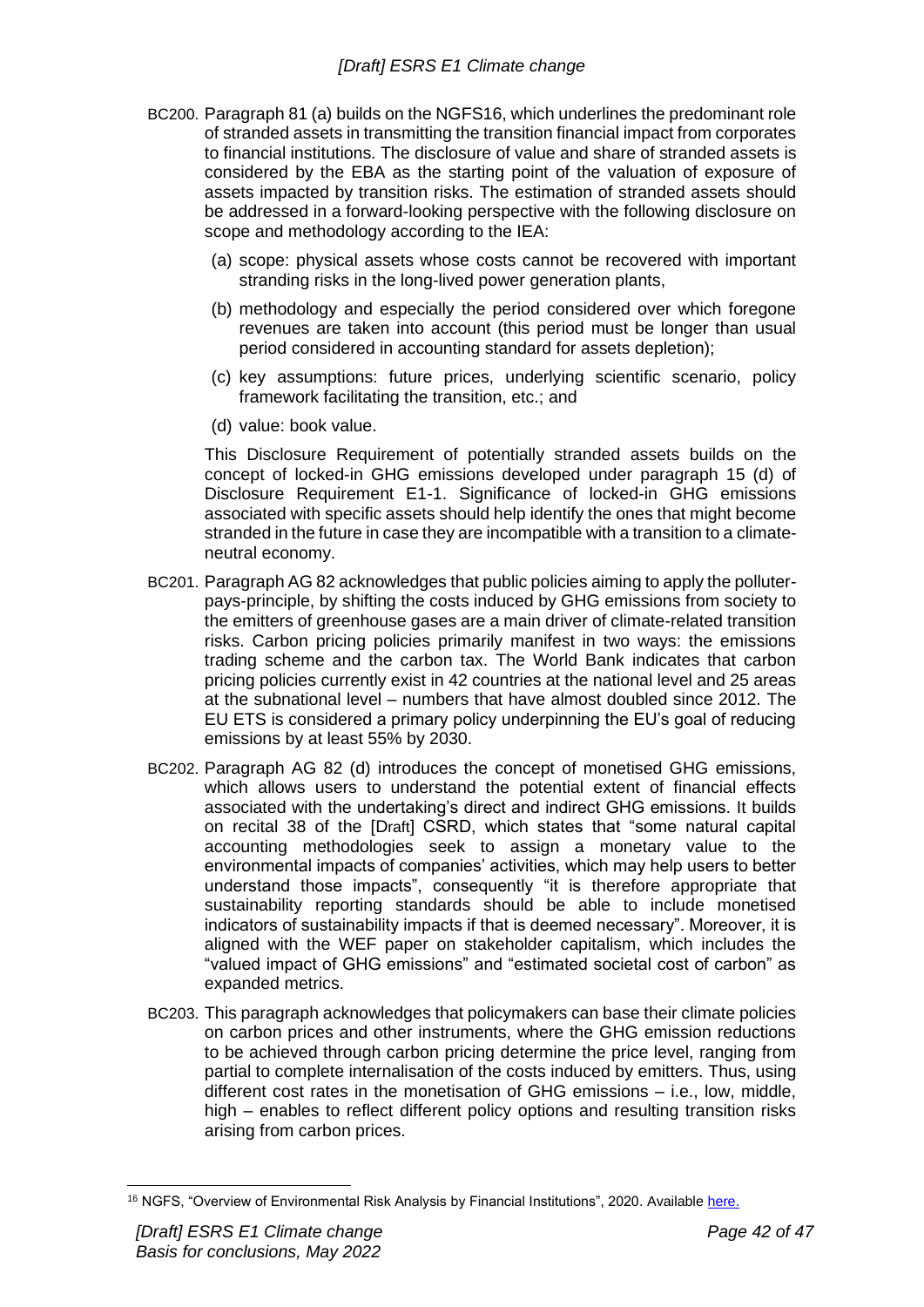- BC204. In order to reach a faithful and comparable monetisation of GHG emissions, the range of carbon prices should be predefined and uniformly applied by all the undertakings. However, given that these cost rates are not yet readily available and would need to be determined at the EU level, this disclosure is introduced on an optional basis until the future enhancement of the ESRS.
- BC205. Paragraphs 72 and AG 86 to AG 90 aim to strengthen the consistency of sustainability-related financial disclosure requirements with financial reporting.

#### <span id="page-42-0"></span>*Disclosure Requirement E1-17 – Potential financial effects from climate-related opportunities*

- BC206. The objective of Disclosure Requirement E1-17 is to allow users to understand how the undertaking may financially benefit from material climate-related opportunities. The disclosure is complementary to the information requested under the Taxonomy Regulation.
- BC207. The Disclosure Requirement E1-17 builds on the [Draft] IFRS S2 and TCFD recommendations, which propose the disclosure of the amount and percentage of assets or business activities aligned with climate-related opportunities.
- BC208. The disclosure is structured according to two categories of climate-related opportunities – (i) expected cost savings with regards to climate change mitigation and adaptation actions; and (ii) potential market size – in order to support the provision of granular, accurate and comparable information.
- BC209. Paragraph 75 (a) should be read in conjunction with the information disclosed under the provisions of the Taxonomy Regulation. It should help users put into perspective the green turnover ratio of the current Taxonomy Regulation in comparison with the potential of the market for low-carbon or adaptation products and services.
- BC210. The definition of low-carbon products and services is expected to be specified in the future enhancement of the ESRS. One option would be to define them according to their contribution to life-cycle GHG emissions savings in comparison with alternative products (see Optional Disclosure Requirement E1-14) and to disclose the planned revenues from products and services associated with these avoided emissions. Another possibility would be to define criteria for green products and services and to monitor the development of these portfolios.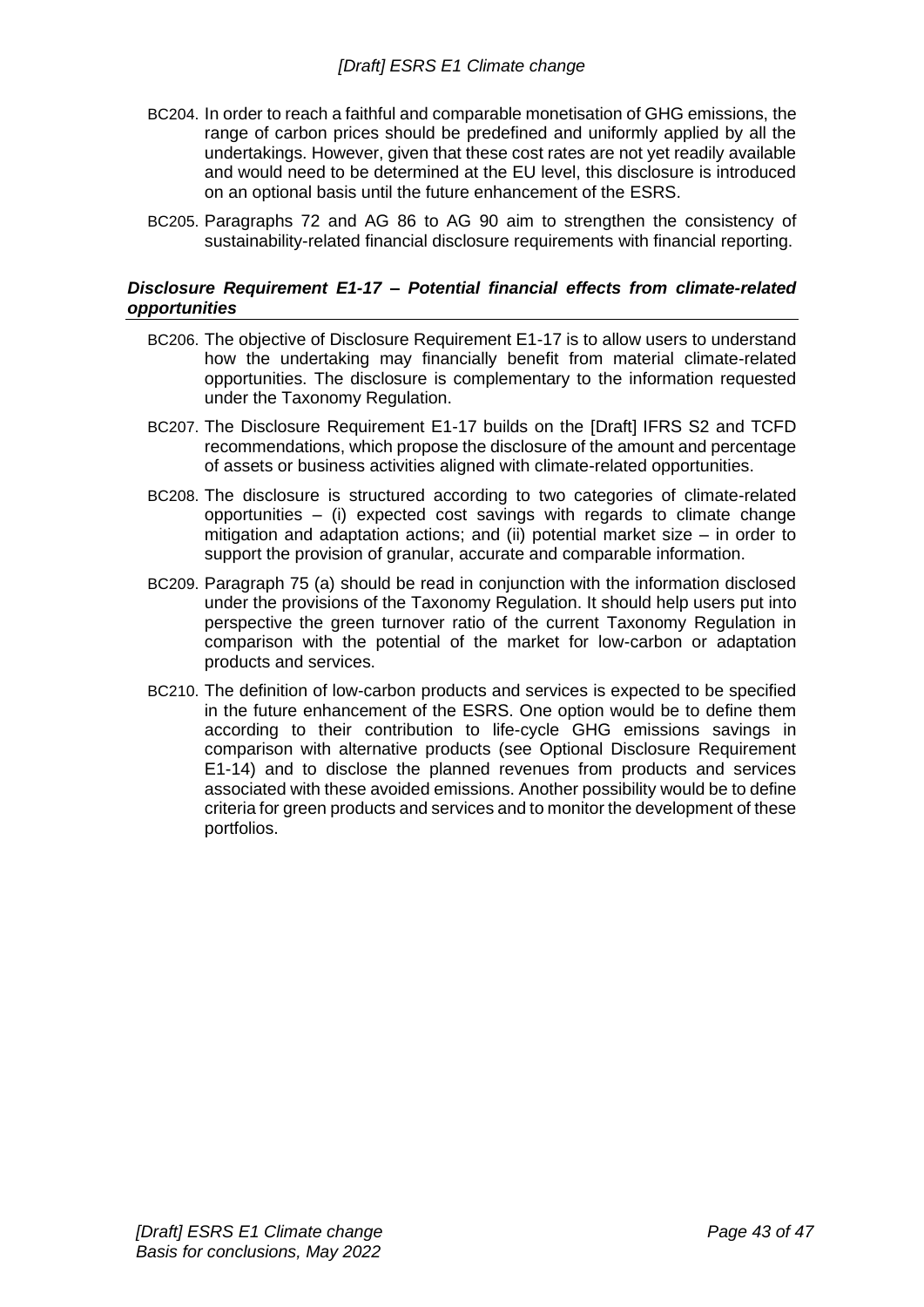# <span id="page-43-0"></span>**Annex 1: Proof of Concept – XBRL Taxonomy**

#### *Purpose of the PoC XBRL Taxonomy*

The [draft] CSRD requires undertakings to publish sustainability reports and it also envisages that these are to be digitally tagged for sustainability information. The digital tagging is similar to the European Single Electronic Format (ESEF) which is regulated by the Delegated Regulation (EU) 2018/815<sup>17</sup>. In order to meet such requirement, a digital  $XBRL$  taxonomy<sup>18</sup> is to be created for the European Sustainability Reporting Standards (ESRS). This digitally XBRL taxonomy is to reflect each ESRS disclosure requirement and ensure, from a technical standpoint, that unique identifiers are created and the machinereadability of the corresponding data points

This accompanying appendix to the Basis for Conclusions of [draft] ESRS E1 has been prepared on the basis of a selection of disclosure requirements with the objective of publishing the first draft of an XBRL taxonomy, also called Proof of concept ("PoC XBRL Taxonomy"). Such proof of concept has been published with the ambition to:

- (a) Test out a full end-to-end process of standard setting which includes defining and creating a single digital XBRL taxonomy for each ESRS individually and as a sustainability reporting framework as a whole;
- (b) Provide a prototype to reporting entities, software vendors, and supervisory authorities that helps to explain the technology and prepare for the digital tagging of ESRS reporting requirement. In addition, this PoC XBRL Taxonomy could support subsequent field tests.
- (c) Estimate the time and resources to develop a full XBRL taxonomy for the ESRS; and
- (d) Receive feedback from international digital reporting experts to aid in aligning with international best-practices, and to ensure compatibility with existing European reporting requirements (e.g. ESEF).

The PoC XBRL Taxonomy is not intended to be used in a live production environment given that the [draft] ESRS are not final Standards and, as result of the public consultation, these may change. Within this context, this is to be considered as a working draft with limitations and a number of known issues described below.

#### *Human readable presentation of the XBRL taxonomy*

While the XBRL taxonomy itself is a set of technical files and can only be used and browsed with an XBRL software, it is possible visualise it in a human readable tabular form.

<sup>17</sup> [https://www.esma.europa.eu/policy-activities/corporate-disclosure/european-single-electronic](https://www.esma.europa.eu/policy-activities/corporate-disclosure/european-single-electronic-format)[format](https://www.esma.europa.eu/policy-activities/corporate-disclosure/european-single-electronic-format)

<sup>18</sup> <https://www.xbrl.org/the-standard/what/taxonomies/> <https://www.xbrl.org/guidance/xbrl-glossary/>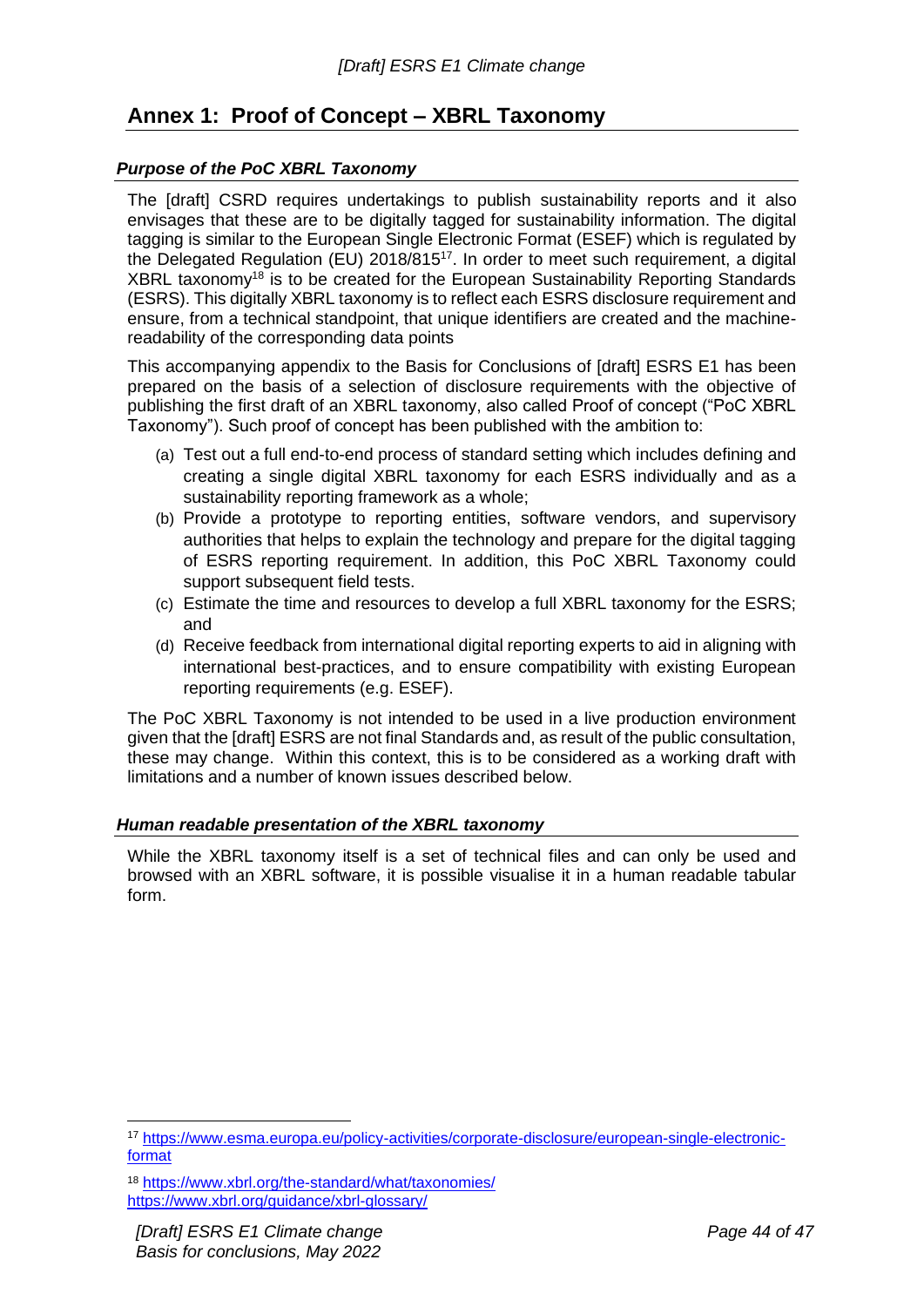

*Figure 1 Screenshot showing the ESRS PoC XBRL Taxonomy in the free XBRL Taxonomy viewer Arelle<sup>19</sup> .*

#### *Technical detail*

The PoC XBRL Taxonomy release consists of the technical taxonomy files in the form of a Taxonomy Package: *EFRAG-ESRS-2022-PoC-Taxonomy.zip*

The PoC XBRL taxonomy is built on the following XBRL specifications:

- (a) XBRL 2.1: [https://www.xbrl.org/Specification/XBRL-2.1/REC-2003-12-31/XBRL-2.1-REC-](https://www.xbrl.org/Specification/XBRL-2.1/REC-2003-12-31/XBRL-2.1-REC-2003-12-31+corrected-errata-2013-02-20.html)[2003-12-31+corrected-errata-2013-02-20.html](https://www.xbrl.org/Specification/XBRL-2.1/REC-2003-12-31/XBRL-2.1-REC-2003-12-31+corrected-errata-2013-02-20.html)
- (b) Dimensions 1.0: [https://www.xbrl.org/specification/dimensions/rec-2012-01-25/dimensions-rec-](https://www.xbrl.org/specification/dimensions/rec-2012-01-25/dimensions-rec-2006-09-18+corrected-errata-2012-01-25-clean.html)[2006-09-18+corrected-errata-2012-01-25-clean.html](https://www.xbrl.org/specification/dimensions/rec-2012-01-25/dimensions-rec-2006-09-18+corrected-errata-2012-01-25-clean.html)
- (c) Taxonomy Packages 1.0: [https://specifications.xbrl.org/work-product-index-taxonomy-packages-taxonomy](https://specifications.xbrl.org/work-product-index-taxonomy-packages-taxonomy-packages-1.0.html)[packages-1.0.html](https://specifications.xbrl.org/work-product-index-taxonomy-packages-taxonomy-packages-1.0.html)

The recommendation to analyse the PoC XBRL Taxonomy is to use a software tool that implements the aforementioned specifications.

The following entry points may be leveraged to load the taxonomy. Notwithstanding, the final taxonomy production files are not yet available on the EFRAG website, the recommendation is to use local caching functionality for that purpose. Details of the entry points below:

(a) ESRS – entry point with Presentation and Definition Linkbases, that are useful for tagging purposes. <http://efrag.org/xbrl/esrs/2022/esrs-all.xsd>

<sup>19</sup> <https://arelle.org/arelle/>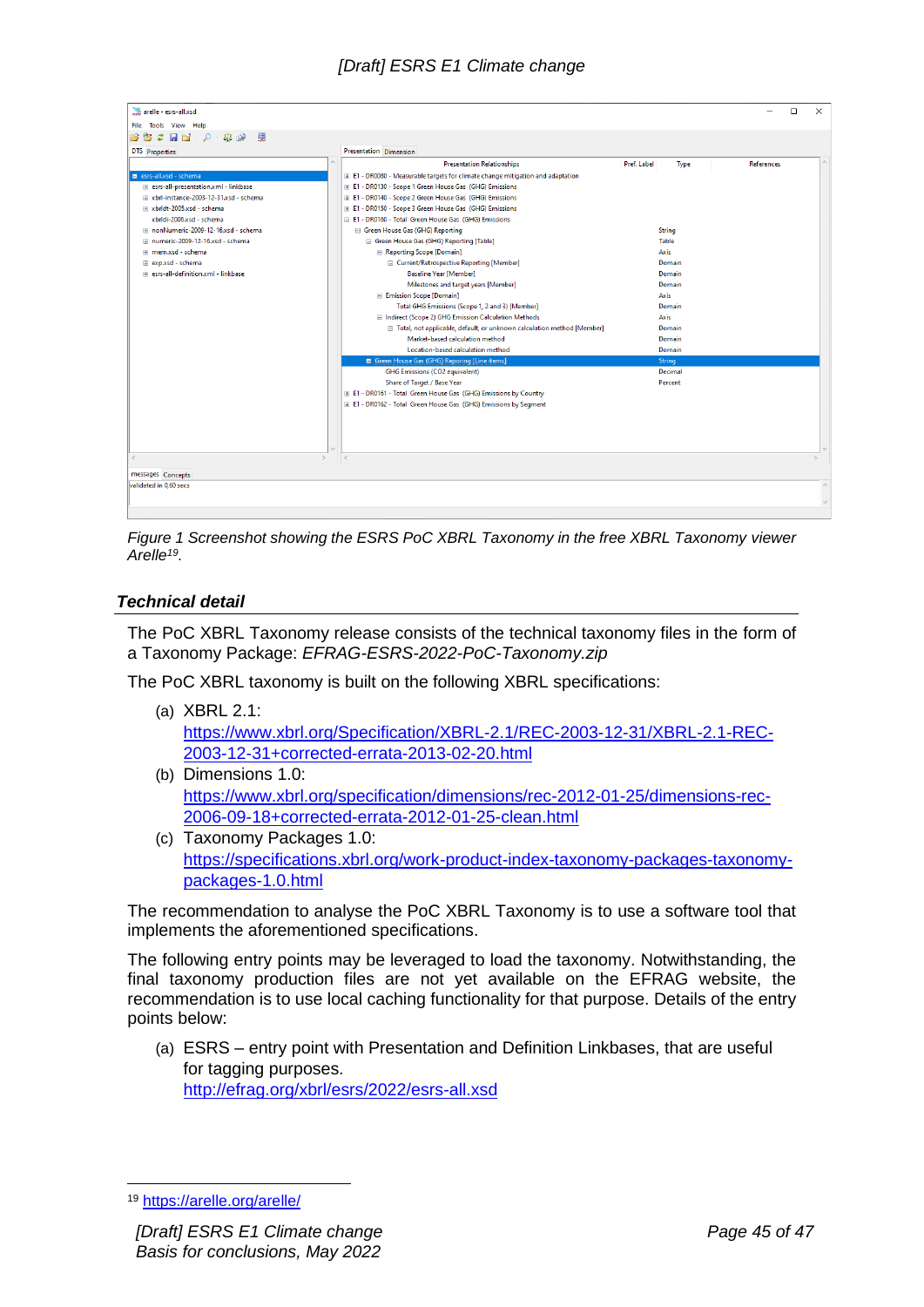(b) ESRS Core – entry point with the element declarations and labels, references, that are used for taxonomy extension scenarios. <http://efrag.org/xbrl/esrs/2022/esrs-cor.xsd>

#### *Assumptions, limitations and known issues*

The PoC XBRL taxonomy is a draft or BETA version that includes the following limitations and known issues:

- (a) The naming of the elements, namespaces, prefixes, and human readable labels is neither final nor proof-read.
- (b) The Unit Type Registry is not yet in use. For elements like *ESRS: Ghg Emissions* specific types will be used, rather than simple decimals.
- (c) The use of the element's attributes *balance* (debit/credit) as well as the *period type* (instant/duration) is not yet finally decided.
- (d) The PoC XBRL taxonomy includes a Presentation and Definition Linkbase only. The final version may introduce a Calculation Linkbase, or validation rules based on the Formula Linkbase 1.0.
- (e) There is no plan to create a Table Linkbase for the ESRS XBRL taxonomy, because of its main use case of reporting in Inline XBRL.
- (f) The decision on taxonomy extensions for entity specific disclosures allowed or mandated is under consideration, the current PoC taxonomy is a closed taxonomy. However, the general technical architecture would allow taxonomy extensions.
- (g) Best practices are not yet fully considered but will be evaluated when the final taxonomy is released. A key priority is to consider the compatibility with the ESMA ESEF XBRL Taxonomy Architecture and other XBRL best practices.
- (h) Illustrative examples are not included in this PoC XBRL Taxonomy. The ambition is to publish these in the forthcoming months.